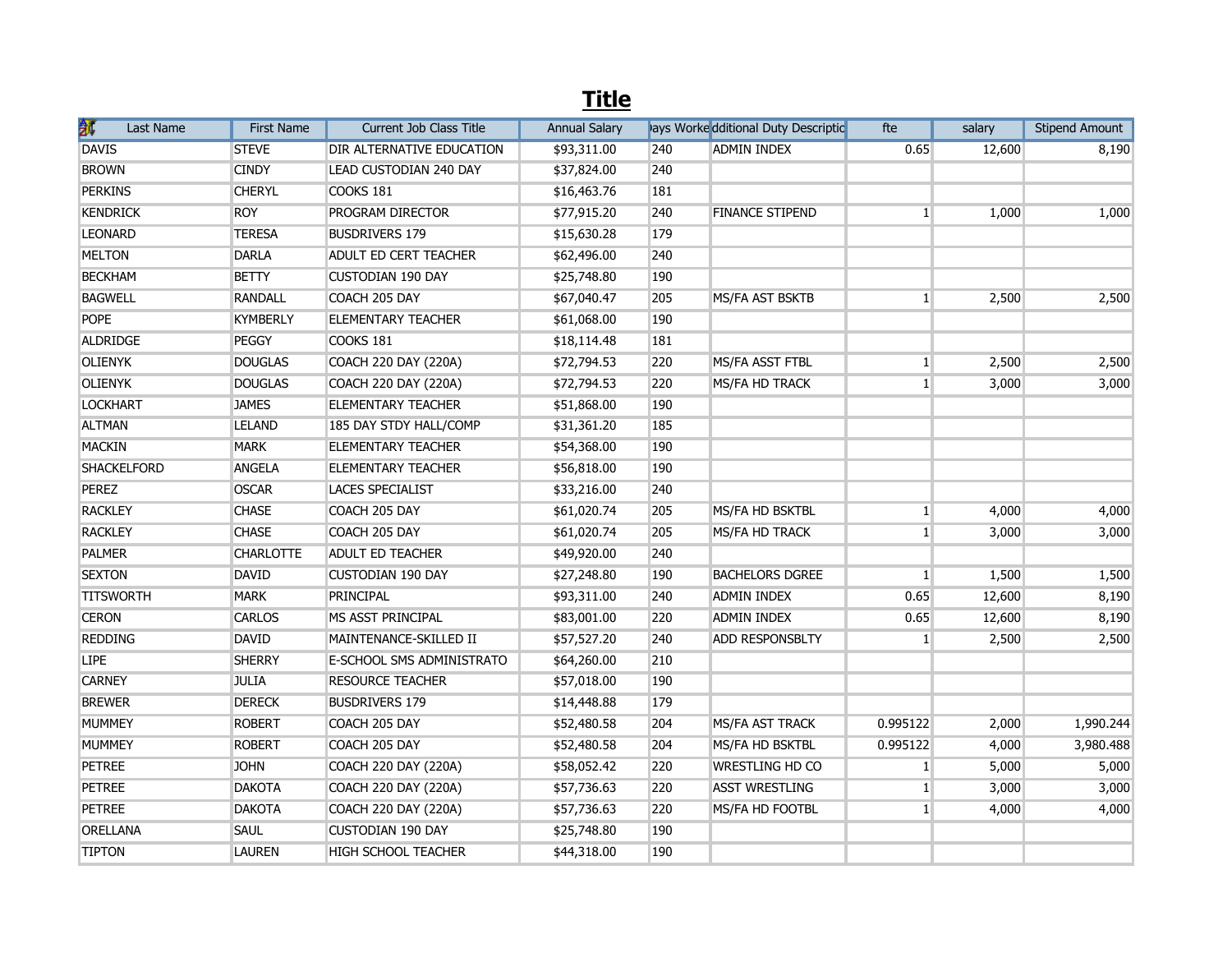| <b>GRANT</b>     | <b>KENDRA</b>   | HIGH SCHOOL TEACHER           | \$42,818.00  | 190 |                        |                 |        |        |
|------------------|-----------------|-------------------------------|--------------|-----|------------------------|-----------------|--------|--------|
| <b>SCHULTZ</b>   | <b>KAITLYNN</b> | SPIRIT COACHES 195 DAY        | \$47,931.63  | 195 | FA HD CHEER .75        | $\mathbf{1}$    | 2,250  | 2,250  |
| <b>SCHULTZ</b>   | <b>KAITLYNN</b> | SPIRIT COACHES 195 DAY        | \$47,931.63  | 195 | FA HD DANCE .75        | $1\overline{ }$ | 2,250  | 2,250  |
| <b>DUNN</b>      | <b>LAUREN</b>   | HIGH SCHOOL TEACHER           | \$45,318.00  | 190 |                        |                 |        |        |
| <b>HECKMAN</b>   | <b>MYRON</b>    | DIR CURRICULUM                | \$104,155.00 | 240 | ADMIN INDEX            | 0.9             | 12,600 | 11,340 |
| <b>BONEWELL</b>  | <b>DAVID</b>    | DAY CUSTODIAN 220             | \$33,510.40  | 220 |                        |                 |        |        |
| <b>NELSON</b>    | <b>VECINDA</b>  | CAREER DEV FACILITATOR        | \$51,118.00  | 190 | <b>ADD RESPONSBLTY</b> | 0.64            | 2,500  | 1,600  |
| <b>CLEMMONS</b>  | <b>TESSA</b>    | <b>ASST FS DIRECTOR</b>       | \$42,393.60  | 240 |                        |                 |        |        |
| <b>PANNETON</b>  | <b>LAUREN</b>   | <b>SELF CONTAINED TEACHER</b> | \$47,068.00  | 190 |                        |                 |        |        |
| <b>EWING</b>     | <b>LAURA</b>    | <b>RESOURCE TEACHER</b>       | \$48,068.00  | 190 |                        |                 |        |        |
| <b>NEWMAN</b>    | <b>JENNIFER</b> | <b>ELEMENTARY TEACHER</b>     | \$50,668.00  | 190 |                        |                 |        |        |
| <b>ESPINOSA</b>  | <b>LUIS</b>     | DAY CUSTODIAN 220             | \$34,249.60  | 220 |                        |                 |        |        |
| <b>SCHERREY</b>  | <b>VICTORIA</b> | MIDDLE SCHOOL TEACHER         | \$45,718.00  | 190 | YEARBK EL/MS/FA        | $\mathbf{1}$    | 900    | 900    |
| <b>FLORES</b>    | <b>JOSE</b>     | DAY CUSTODIAN 220             | \$30,060.80  | 220 |                        |                 |        |        |
| <b>MOORE</b>     | <b>JAMIE</b>    | KINDERGARTEN TEACHER          | \$43,318.00  | 190 |                        |                 |        |        |
| <b>WHITMAN</b>   | <b>JAMIE</b>    | VOC BUSINESS/OFC ED 190       | \$46,818.00  | 190 |                        |                 |        |        |
| <b>WILCOX</b>    | <b>LESLIE</b>   | <b>ELEMENTARY TEACHER</b>     | \$59,068.00  | 190 | GT COORD               | $1\vert$        | 4,000  | 4,000  |
| <b>HERNANDEZ</b> | <b>GILBERTO</b> | <b>TEACHER'S AIDE</b>         | \$28,153.12  | 179 |                        |                 |        |        |
| <b>LEMLEY</b>    | <b>JAMES</b>    | 210 DAY COACH                 | \$58,640.95  | 210 | <b>HEAD GOLF-BOYS</b>  | $1\vert$        | 2,000  | 2,000  |
| <b>LEMLEY</b>    | <b>JAMES</b>    | 210 DAY COACH                 | \$58,640.95  | 210 | <b>HEAD GOLF-GIRLS</b> | 1               | 2,000  | 2,000  |
| <b>LEMLEY</b>    | <b>JAMES</b>    | 210 DAY COACH                 | \$58,640.95  | 210 | <b>MS/FA HD BSKTBL</b> | 1               | 4,000  | 4,000  |
| <b>MULLOY</b>    | <b>SUMMER</b>   | DIRECTOR OF HUMAN RESOURC     | \$56,094.40  | 240 | <b>ADD RESPONSBLTY</b> | 1               | 2,500  | 2,500  |
| <b>MULLOY</b>    | <b>SUMMER</b>   | DIRECTOR OF HUMAN RESOURC     | \$56,094.40  | 240 | <b>ASBOA CERT</b>      | 1               | 600    | 600    |
| <b>MULLOY</b>    | <b>SUMMER</b>   | DIRECTOR OF HUMAN RESOURC     | \$56,094.40  | 240 | <b>BACHELORS DGREE</b> | 1 <sup>1</sup>  | 1,500  | 1,500  |
| <b>WILLIAMS</b>  | <b>DONALD</b>   | <b>ASST FOOTBALL COACH</b>    | \$79,205.05  | 220 | HD HS SOFTBALL         | 1.12            | 5,000  | 5,600  |
| <b>BROOKS</b>    | <b>JONATHAN</b> | ASST FOOTBALL COACH-COOD      | \$65,717.47  | 240 | <b>HS FTBALL COORD</b> | $\mathbf{1}$    | 5,000  | 5,000  |
| <b>JENKINS</b>   | <b>DAVID</b>    | COACH 220 DAY (220A)          | \$55,315.58  | 220 | MS/FA HD FOOTBL        | $\mathbf{1}$    | 4,000  | 4,000  |
| <b>WHITSETT</b>  | <b>SHIRLEY</b>  | <b>COOKS 181</b>              | \$18,114.48  | 181 |                        |                 |        |        |
| <b>TOWNSLEY</b>  | <b>KELLY</b>    | <b>TEACHER'S AIDE</b>         | \$26,789.12  | 179 | <b>BACHELORS DGREE</b> | 1               | 1,500  | 1,500  |
| <b>BROWN</b>     | <b>KIMBERLY</b> | <b>ELEMENTARY TEACHER</b>     | \$61,068.00  | 190 |                        |                 |        |        |
| <b>MOOSE</b>     | <b>LISA</b>     | CLASSROOM TEACHER 210 DAY     | \$73,780.42  | 210 | <b>LITERACY COACH</b>  | 1               | 5,500  | 5,500  |
| <b>MOOSE</b>     | <b>LISA</b>     | CLASSROOM TEACHER 210 DAY     | \$73,780.42  | 210 | NAT'L BOARD CER        | $1\overline{ }$ | 2,000  | 2,000  |
| <b>WORD</b>      | <b>CHERYL</b>   | COOKS 181                     | \$18,733.50  | 181 |                        |                 |        |        |
| <b>HENSON</b>    | <b>RENEE</b>    | <b>ELEM ASST PRINCIPAL</b>    | \$82,307.00  | 210 | <b>ADMIN INDEX</b>     | 0.75            | 12,600 | 9,450  |
| <b>HENSON</b>    | <b>RENEE</b>    | <b>ELEM ASST PRINCIPAL</b>    | \$82,307.00  | 210 | NAT'L BOARD CER        | 1 <sup>1</sup>  | 2,000  | 2,000  |
| <b>KONZELMAN</b> | <b>JULIE</b>    | MS BAND DIRECTOR              | \$77,694.53  | 220 | MS/FA BAND DIR         | $1\vert$        | 4,000  | 4,000  |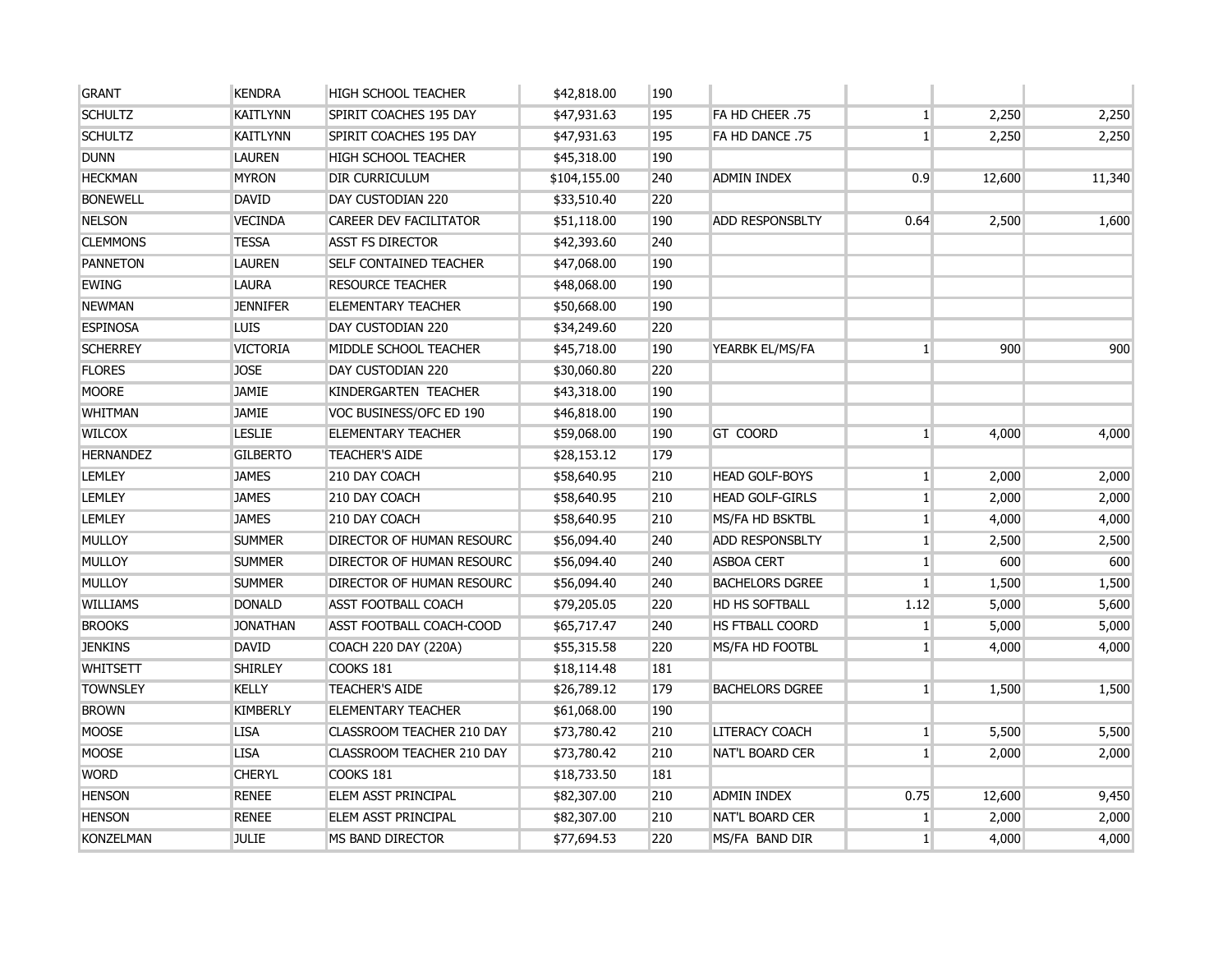| <b>KONZELMAN</b> | <b>JULIE</b>    | MS BAND DIRECTOR              | \$77,694.53 | 220 | <b>NAT'L BOARD CER</b> | 1 <sup>1</sup> | 2,000 | 2,000 |
|------------------|-----------------|-------------------------------|-------------|-----|------------------------|----------------|-------|-------|
| <b>WHITSON</b>   | <b>CYNTHIA</b>  | <b>SPEECH THERAPIST-PRSCH</b> | \$64,818.00 | 190 |                        |                |       |       |
| <b>CODY</b>      | <b>SHIRLEY</b>  | COOKS 181                     | \$14,813.04 | 181 |                        |                |       |       |
| <b>MILLER</b>    | <b>LORI</b>     | <b>ELEMENTARY TEACHER</b>     | \$59,818.00 | 190 |                        |                |       |       |
| <b>ANDERSON</b>  | <b>KAREN</b>    | <b>ELEMENTARY TEACHER</b>     | \$47,918.00 | 190 | <b>QUIZ BOWL-ELEM</b>  | 1 <sup>1</sup> | 600   | 600   |
| <b>BARKER</b>    | <b>KARLA</b>    | <b>HIGH SCHOOL TEACHER</b>    | \$50,068.00 | 190 | <b>E-SPORTS</b>        | $\mathbf{1}$   | 2,000 | 2,000 |
| <b>SELBY</b>     | <b>TERRI</b>    | <b>FISCAL SERVICES</b>        | \$52,094.40 | 240 | <b>ASBOA CERT</b>      | $\mathbf{1}$   | 600   | 600   |
| <b>LOFTIS</b>    | <b>HOLLY</b>    | NIGHT CUSTODIAN               | \$29,022.40 | 220 |                        |                |       |       |
| <b>BAILEY</b>    | <b>CYNTHIA</b>  | HIGH SCHOOL TEACHER           | \$58,168.00 | 190 | <b>ACAD MNTR I</b>     | 1 <sup>1</sup> | 600   | 600   |
| <b>UNDERWOOD</b> | <b>JULIE</b>    | <b>TEACHER'S AIDE</b>         | \$27,580.32 | 179 |                        |                |       |       |
| <b>PORTER</b>    | <b>JOAN</b>     | HIGH SCHOOL TEACHER           | \$57,668.00 | 190 | <b>NAT'L BOARD CER</b> | 1 <sup>1</sup> | 2,000 | 2,000 |
| <b>BURNS</b>     | VALERIE         | KINDERGARTEN TEACHER          | \$56,268.00 | 190 |                        |                |       |       |
| <b>BRONISTE</b>  | <b>JENNIFER</b> | <b>RESOURCE TEACHER</b>       | \$50,068.00 | 190 |                        |                |       |       |
| <b>PARKER</b>    | <b>MELISSA</b>  | MIDDLE SCHOOL TEACHER         | \$49,668.00 | 190 |                        |                |       |       |
| <b>BURNETT</b>   | <b>LAURA</b>    | HIGH SCHOOL TEACHER           | \$50,668.00 | 190 |                        |                |       |       |
| <b>ORELLANA</b>  | <b>REBECCA</b>  | <b>COOK-MANAGER</b>           | \$23,059.40 | 181 |                        |                |       |       |
| <b>PETERS</b>    | <b>TIFFANY</b>  | <b>BUS DRIVER</b>             | \$247.50    | 3   |                        |                |       |       |
| <b>PETERS</b>    | <b>TIFFANY</b>  | <b>SELF CONTAINED TEACHER</b> | \$49,068.00 | 190 |                        |                |       |       |
| <b>NUCKOLLS</b>  | <b>MELISSA</b>  | <b>ELEMENTARY TEACHER</b>     | \$46,318.00 | 190 |                        |                |       |       |
| <b>IBARRA</b>    | <b>BRITTANY</b> | <b>SELF CONTAINED TEACHER</b> | \$50,568.00 | 190 |                        |                |       |       |
| <b>FINDLEY</b>   | <b>MARISA</b>   | KINDERGARTEN TEACHER          | \$51,218.00 | 190 |                        |                |       |       |
| <b>ALTMAN</b>    | <b>KIMBERLY</b> | <b>TEACHER'S AIDE</b>         | \$26,148.32 | 179 |                        |                |       |       |
| <b>SIMS</b>      | <b>ELLEN</b>    | <b>BUSDRIVERS 179</b>         | \$17,789.02 | 179 | <b>BACHELORS DGREE</b> | 1 <sup>1</sup> | 1,500 | 1,500 |
| <b>SIMS</b>      | <b>ELLEN</b>    | TEACHER'S AIDE 7 HOURS        | \$30,358.38 | 179 | <b>BACHELORS DGREE</b> | 1              | 1,500 | 1,500 |
| CHAMBERLAIN      | <b>JILL</b>     | <b>LEAD CUSTODIAN</b>         | \$34,425.60 | 220 |                        |                |       |       |
| <b>PLUNKETT</b>  | <b>HOLLY</b>    | <b>TEACHER'S AIDE</b>         | \$29,012.32 | 179 |                        |                |       |       |
| <b>DAVIS</b>     | <b>SHANNON</b>  | SECRETARY - 210 DAY           | \$30,777.60 | 210 |                        |                |       |       |
| <b>LONG</b>      | <b>AMANDA</b>   | ED EXAMINER                   | \$57,714.63 | 210 |                        |                |       |       |
| <b>PEREZ</b>     | <b>MICHAEL</b>  | COACH 220 DAY (220A)          | \$68,215.58 | 220 | MS/FA AST BSKTB        | $1\vert$       | 2,500 | 2,500 |
| <b>PEREZ</b>     | <b>MICHAEL</b>  | COACH 220 DAY (220A)          | \$68,215.58 | 220 | <b>VBHS ASST FB</b>    | 1 <sup>1</sup> | 4,500 | 4,500 |
| <b>GIUSTI</b>    | <b>SARAH</b>    | <b>RESOURCE TEACHER</b>       | \$45,318.00 | 190 |                        |                |       |       |
| <b>JONES</b>     | <b>TAYLOR</b>   | MIDDLE SCHOOL TEACHER         | \$49,068.00 | 190 |                        |                |       |       |
| <b>TEAGUE</b>    | <b>LAURA</b>    | <b>ELEMENTARY TEACHER</b>     | \$44,818.00 | 190 |                        |                |       |       |
| <b>SHAFFER</b>   | <b>LAUREN</b>   | 210 DAY COACH                 | \$50,325.16 | 210 | HS ASST CHEER          | 1 <sup>1</sup> | 3,000 | 3,000 |
| <b>COLLIE</b>    | <b>SHAYNA</b>   | <b>ELEMENTARY TEACHER</b>     | \$42,318.00 | 190 |                        |                |       |       |
| <b>BRANSON</b>   | <b>LAUREN</b>   | <b>ELEMENTARY TEACHER</b>     | \$45,818.00 | 190 |                        |                |       |       |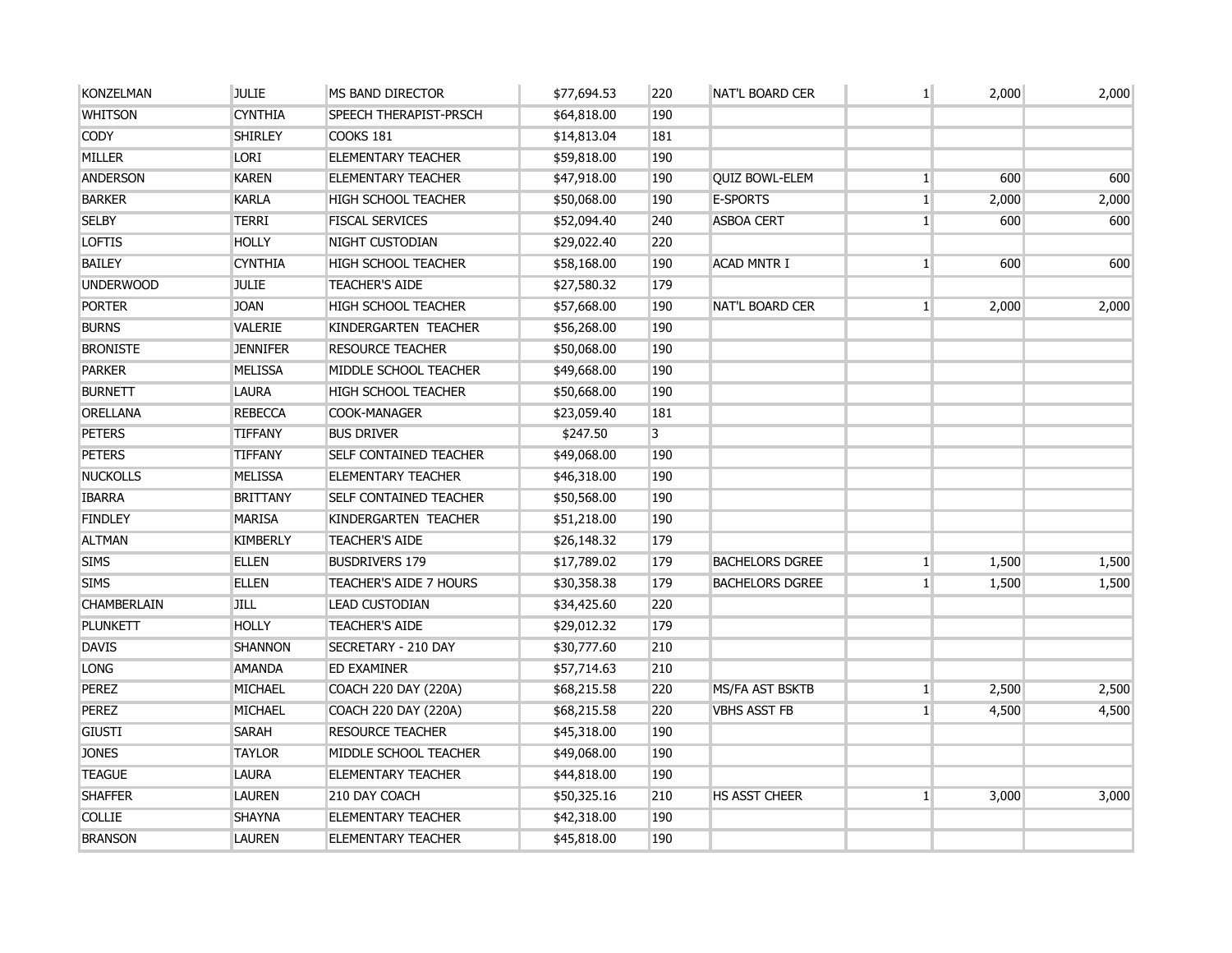| MALLQUI              | <b>CESAR</b>     | <b>CUSTODIAN 190 DAY</b>    | \$29,579.20 | 190 |                        |                |        |       |
|----------------------|------------------|-----------------------------|-------------|-----|------------------------|----------------|--------|-------|
| <b>LYONS</b>         | <b>COURTNEY</b>  | <b>ELEMENTARY TEACHER</b>   | \$45,418.00 | 190 | <b>QUIZ BOWL-ELEM</b>  | $\mathbf{1}$   | 600    | 600   |
| <b>EVANS</b>         | <b>DAVID</b>     | FA BAND DIRECTOR            | \$70,831.37 | 220 | MS/FA BAND DIR         | $\mathbf{1}$   | 4,000  | 4,000 |
| <b>CAPP</b>          | <b>ERIC</b>      | COACH 220 DAY (220A)        | \$71,094.53 | 220 | <b>ATH SUPPLEMENT</b>  | 1.5            | 1,000  | 1,500 |
| <b>CAPP</b>          | <b>ERIC</b>      | COACH 220 DAY (220A)        | \$71,094.53 | 220 | <b>VBHS ASST FB</b>    | $\mathbf{1}$   | 4,500  | 4,500 |
| <b>DYER</b>          | <b>JOE</b>       | NIGHT CUSTODIAN             | \$31,979.20 | 220 |                        |                |        |       |
| <b>ELLIOTT</b>       | <b>HILLARY</b>   | <b>ELEMENTARY TEACHER</b>   | \$52,768.00 | 190 | <b>NAT'L BOARD CER</b> | 1 <sup>1</sup> | 2,000  | 2,000 |
| <b>BROOKS</b>        | <b>DONELLA</b>   | <b>TEACHER'S AIDE</b>       | \$23,857.12 | 179 |                        |                |        |       |
| <b>RUFF</b>          | <b>KENDALL</b>   | COACH 220 DAY (220A)        | \$63,226.11 | 220 | HS ASST BSKTBLL        | 1 <sup>1</sup> | 4,500  | 4,500 |
| <b>WALKER</b>        | <b>MATTHEW</b>   | TEACHER TECHNICIAN          | \$26,391.76 | 179 |                        |                |        |       |
| <b>CURRAN</b>        | <b>KAREN</b>     | <b>TEACHER'S AIDE</b>       | \$25,861.92 | 179 |                        |                |        |       |
| <b>BASHAM</b>        | SAVANNAH         | EARLY CHILDHOOD TEACHER     | \$44,318.00 | 190 |                        |                |        |       |
| <b>DAHLKE-ROGERS</b> | <b>MARY</b>      | MIDDLE SCHOOL TEACHER       | \$50,318.00 | 190 | PARENT INV FAC         | $\mathbf{1}$   | 750    | 750   |
| <b>SUTTON</b>        | <b>ELIZABETH</b> | MIDDLE SCHOOL TEACHER       | \$51,268.00 | 190 |                        |                |        |       |
| <b>SCHMIDT</b>       | <b>SARAH</b>     | <b>ELEMENTARY TEACHER</b>   | \$46,318.00 | 190 |                        |                |        |       |
| <b>MCKINZIE</b>      | <b>ETHAN</b>     | <b>COACH 220 DAY (220A)</b> | \$53,157.68 | 220 | <b>HS ASST BASEBLL</b> | $\mathbf{1}$   | 3,000  | 3,000 |
| <b>STITH</b>         | PAIGE            | <b>COOKS 181</b>            | \$15,225.72 | 181 |                        |                |        |       |
| <b>BROWN</b>         | <b>KRISTA</b>    | MEDIA 190 DAYS              | \$52,168.00 | 190 |                        |                |        |       |
| SMITH                | <b>TIA</b>       | PRINCIPAL                   | \$89,280.00 | 240 | <b>ADMIN INDEX</b>     | 0.4            | 12,600 | 5,040 |
| <b>SMITH</b>         | <b>TIA</b>       | PRINCIPAL                   | \$89,280.00 | 240 | <b>NAT'L BOARD CER</b> | $\mathbf{1}$   | 2,000  | 2,000 |
| <b>DUVALL</b>        | <b>JORDAN</b>    | ELEMENTARY COUN 195         | \$51,109.26 | 195 | PARENT INV FAC         | 1 <sup>1</sup> | 750    | 750   |
| <b>YOUNG</b>         | <b>CYNTHIA</b>   | <b>COOKS 181</b>            | \$18,114.48 | 181 |                        |                |        |       |
| <b>JOHNSON</b>       | <b>HENRY</b>     | COMPUTER TECHNICIAN         | \$50,515.20 | 240 |                        |                |        |       |
| <b>YEPEZ</b>         | <b>BEVERLY</b>   | COOK-MANAGER 210 DAYS       | \$31,668.00 | 210 |                        |                |        |       |
| <b>KHUU</b>          | <b>NA</b>        | <b>RESOURCE TEACHER</b>     | \$56,268.00 | 190 |                        |                |        |       |
| <b>DUTTON</b>        | <b>STEVEN</b>    | COOKS 181                   | \$19,558.86 | 181 |                        |                |        |       |
| <b>TURNER</b>        | <b>CLYDE</b>     | <b>BUSDRIVERS 179</b>       | \$15,358.18 | 179 | <b>BACHELORS DGREE</b> | 1 <sup>1</sup> | 1,500  | 1,500 |
| <b>JONES</b>         | <b>SHELBY</b>    | <b>ELEMENTARY TEACHER</b>   | \$44,318.00 | 190 |                        |                |        |       |
| <b>POWERS</b>        | <b>KIMBERLY</b>  | SPIRIT COACHES 195 DAY      | \$53,821.11 | 195 | MS/FA HD DANCE         | 1 <sup>1</sup> | 3,000  | 3,000 |
| <b>CASTELLANOS</b>   | <b>MARIA</b>     | <b>COOKS 181</b>            | \$18,320.82 | 181 |                        |                |        |       |
| <b>CRUZ</b>          | <b>ANA</b>       | PURCH DIR/FIXED ASSET MGR   | \$50,690.40 | 240 | <b>BACHELORS DGREE</b> | $\mathbf{1}$   | 1,500  | 1,500 |
| <b>CAPELLE-BESSE</b> | <b>TINA</b>      | <b>RESOURCE TEACHER</b>     | \$55,018.00 | 190 |                        |                |        |       |
| <b>BRADY</b>         | <b>AMY</b>       | HIGH SCHOOL TEACHER         | \$57,018.00 | 190 |                        |                |        |       |
| <b>BOTELLO</b>       | <b>PAOLA</b>     | <b>TEACHER'S AIDE</b>       | \$23,857.12 | 179 |                        |                |        |       |
| <b>FIMPEL</b>        | <b>MARY</b>      | ELEMENTARY TEACHER          | \$43,818.00 | 190 |                        |                |        |       |
| <b>BARBOUR</b>       | <b>MARY</b>      | MIDDLE SCHOOL TEACHER       | \$52,718.00 | 190 |                        |                |        |       |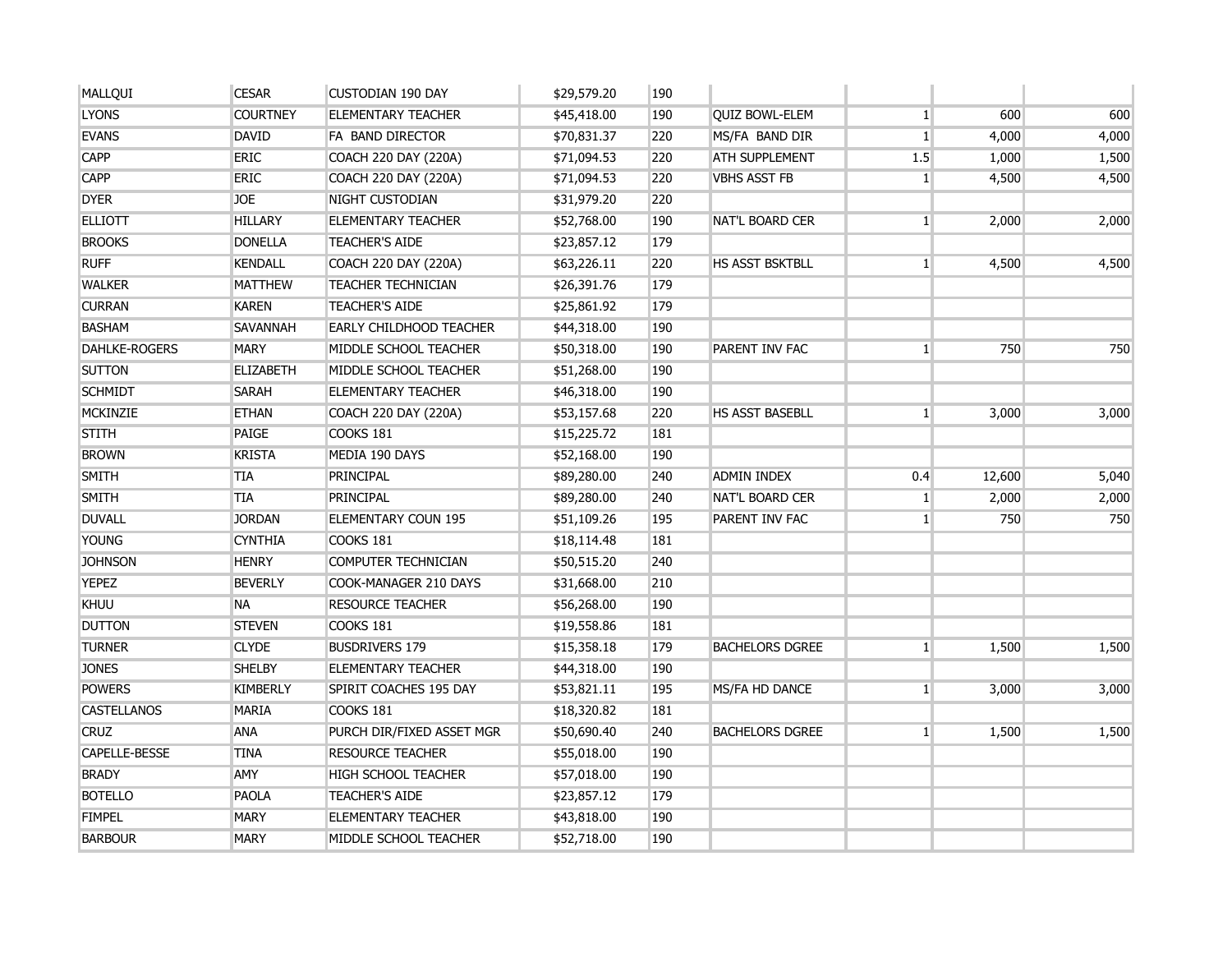| <b>SULLIVAN</b>  | <b>EMILY</b>     | <b>ELEMENTARY TEACHER</b>      | \$42,318.00  | 190 |                        |                 |        |        |
|------------------|------------------|--------------------------------|--------------|-----|------------------------|-----------------|--------|--------|
| <b>SIDWELL</b>   | <b>KAYLA</b>     | <b>ELEMENTARY TEACHER</b>      | \$47,068.00  | 190 |                        |                 |        |        |
| <b>REMER</b>     | <b>JARROD</b>    | COACH 220 DAY (220A)           | \$63,631.37  | 220 | MS/FA ASST FTBL        | $\mathbf{1}$    | 2,500  | 2,500  |
| <b>REMER</b>     | <b>JARROD</b>    | <b>COACH 220 DAY (220A)</b>    | \$63,631.37  | 220 | MS/FA AST TRACK        | $\mathbf{1}$    | 2,000  | 2,000  |
| <b>ENOCHS</b>    | <b>KAYLEE</b>    | <b>TEACHER TECHNICIAN</b>      | \$29,037.36  | 179 | <b>BACHELORS DGREE</b> | $\mathbf{1}$    | 1,500  | 1,500  |
| <b>TEAGUE</b>    | <b>JOSHUA</b>    | <b>BUSDRIVERS 179</b>          | \$16,024.08  | 179 |                        |                 |        |        |
| <b>MORRIS</b>    | <b>TYLER</b>     | CHORAL/BAND DIRECTOR           | \$53,935.21  | 205 | <b>DIR CHORAL ACTV</b> | 1               | 4,500  | 4,500  |
| <b>TIPTON</b>    | <b>SHANNON</b>   | SECRETARY 206 DAY              | \$34,904.96  | 206 | <b>BACHELORS DGREE</b> | $\mathbf{1}$    | 1,500  | 1,500  |
| <b>BENOIT</b>    | <b>EMILY</b>     | SPEECH THERAPIST-PRSCH         | \$59,568.00  | 190 | <b>SLP CERT</b>        | $\mathbf{1}$    | 10,000 | 10,000 |
| <b>TEAGUE</b>    | <b>LEAH</b>      | <b>ELEMENTARY TEACHER</b>      | \$47,818.00  | 190 | NAT'L BOARD CER        | $\mathbf{1}$    | 2,000  | 2,000  |
| <b>MASLAKOV</b>  | <b>RACHEL</b>    | <b>ELEMENTARY TEACHER</b>      | \$47,618.00  | 190 | <b>QUIZ BOWL-ELEM</b>  | 0.5             | 600    | 300    |
| <b>SCHLINKER</b> | <b>BRIAN</b>     | <b>COACH 220 DAY (220A)</b>    | \$64,752.42  | 220 | MS/FA HD FOOTBL        | $\mathbf{1}$    | 4,000  | 4,000  |
| <b>DODSON</b>    | <b>BRIAN</b>     | <b>COACH 220 DAY (220A)</b>    | \$62,336.63  | 220 | <b>HEAD SOCCER</b>     | $\mathbf{1}$    | 5,000  | 5,000  |
| <b>BROWNING</b>  | <b>TARA</b>      | <b>EARLY CHILDHOOD TEACHER</b> | \$48,068.00  | 190 |                        |                 |        |        |
| <b>PETERS</b>    | <b>VAN</b>       | DAY CUSTODIAN 220              | \$29,075.20  | 220 |                        |                 |        |        |
| <b>CARLSON</b>   | <b>REBECCA</b>   | <b>HIGH SCHOOL TEACHER</b>     | \$56,668.00  | 190 | <b>LEAD TEACHER</b>    | 0.5             | 2,000  | 1,000  |
| <b>WORKMAN</b>   | <b>SCOTT</b>     | <b>MECHANICS</b>               | \$40,665.60  | 240 |                        |                 |        |        |
| <b>CROSS</b>     | <b>EMILY</b>     | <b>BUS DRIVER</b>              | \$14,964.38  | 179 |                        |                 |        |        |
| <b>CROSS</b>     | <b>EMILY</b>     | MEDIA 190 DAYS                 | \$58,768.00  | 190 |                        |                 |        |        |
| <b>BAKER</b>     | <b>JENNIFER</b>  | <b>TEACHER'S AIDE</b>          | \$25,357.12  | 179 | <b>BACHELORS DGREE</b> | $\mathbf{1}$    | 1,500  | 1,500  |
| <b>LAWYER</b>    | <b>ELDON</b>     | <b>BUSDRIVERS 179</b>          | \$14,570.58  | 179 | <b>BACHELORS DGREE</b> | $\mathbf{1}$    | 1,500  | 1,500  |
| <b>PHILLIPS</b>  | <b>GERALD</b>    | ROTC-CERTIFIED                 | \$58,349.05  | 240 | <b>JROTC SPONSOR</b>   | 1 <sup>1</sup>  | 3,000  | 3,000  |
| <b>AUTRY</b>     | <b>BRADLEE</b>   | HS HEAD FTBLL/BSKTBLL COA      | \$100,296.42 | 240 | <b>HS HEAD BASKTBL</b> | $\overline{2}$  | 10,000 | 20,000 |
| <b>NEWBY</b>     | <b>MARI</b>      | HIGH SCHOOL TEACHER            | \$60,418.00  | 190 | <b>LEAD TEACHER</b>    | $\mathbf{1}$    | 2,000  | 2,000  |
| <b>HINES</b>     | <b>ANGELA</b>    | COOK-MANAGER                   | \$25,883.00  | 181 |                        |                 |        |        |
| <b>RAY</b>       | <b>RODERICK</b>  | <b>ASST FOOTBALL COACH</b>     | \$79,262.95  | 220 | HS HD CRS CNTRY        | $\mathbf{1}$    | 5,000  | 5,000  |
| <b>RAY</b>       | <b>RODERICK</b>  | <b>ASST FOOTBALL COACH</b>     | \$79,262.95  | 220 | <b>HS HEAD TRACK</b>   | $\mathbf{1}$    | 5,000  | 5,000  |
| <b>NEWBY</b>     | KIM              | <b>TEACHER'S AIDE</b>          | \$24,429.92  | 179 |                        |                 |        |        |
| <b>KENT</b>      | <b>SHELLY</b>    | <b>TEACHER TECHNICIAN</b>      | \$31,260.56  | 179 |                        |                 |        |        |
| <b>MCLEAN</b>    | <b>JOSEPH</b>    | CLASSROOM TEACHER 210 DAY      | \$67,083.05  | 210 | <b>STEM COORDI</b>     | $\mathbf{1}$    | 5,500  | 5,500  |
| <b>MCDONALD</b>  | <b>MICHAEL</b>   | COACH 220 DAY (220A)           | \$66,815.58  | 220 | <b>HS ASST BSKTBLL</b> | $1\overline{ }$ | 4,500  | 4,500  |
| <b>DEAN</b>      | <b>HEATHER</b>   | <b>HIGH SCHOOL TEACHER</b>     | \$51,868.00  | 190 |                        |                 |        |        |
| <b>PALACIOS</b>  | <b>MAGDALENA</b> | <b>TEACHER'S AIDE</b>          | \$25,289.12  | 179 |                        |                 |        |        |
| <b>CRABTREE</b>  | <b>KEITH</b>     | <b>BUSDRIVERS 179</b>          | \$14,448.88  | 179 |                        |                 |        |        |
| <b>WELLS</b>     | <b>JAMES</b>     | <b>LEAD LICENSE TECH</b>       | \$68,989.60  | 240 | <b>ADD RESPONSBLTY</b> | $\mathbf{1}$    | 2,500  | 2,500  |
| <b>MYERS</b>     | <b>RENEE</b>     | MIDDLE SCHOOL TEACHER          | \$50,068.00  | 190 |                        |                 |        |        |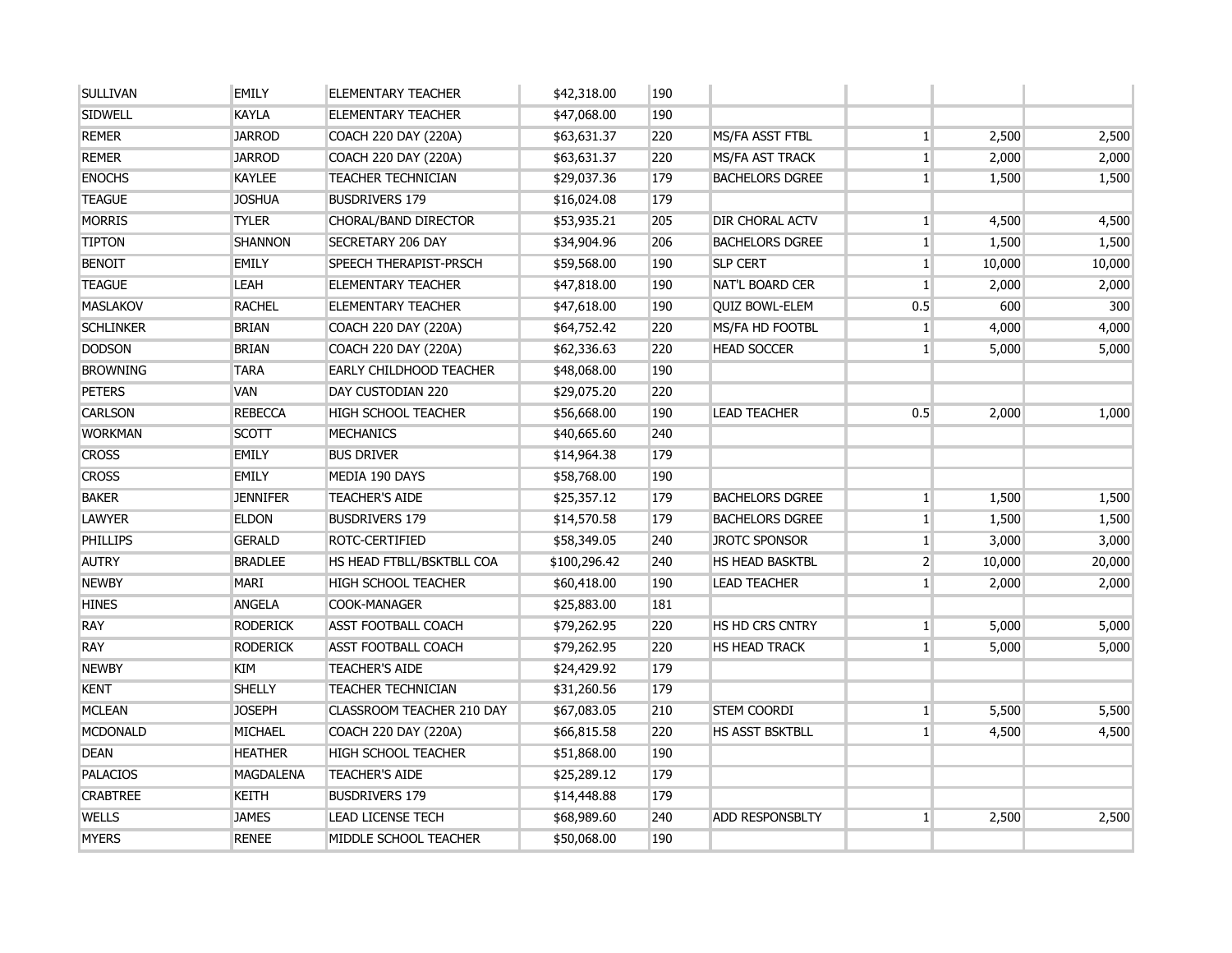| <b>HONEYMAN</b>  | <b>SHEILA</b>   | <b>HIGH SCHOOL TEACHER</b>    | \$57,568.00 | 190 |                        |                |        |       |
|------------------|-----------------|-------------------------------|-------------|-----|------------------------|----------------|--------|-------|
| <b>HUTCHINS</b>  | <b>JENNIFER</b> | SUPERINTENDENT-OFFICE STF     | \$40,766.40 | 240 | <b>ASBOA CERT</b>      | $\mathbf{1}$   | 600    | 600   |
| <b>COUCH</b>     | <b>JASON</b>    | <b>HIGH SCHOOL TEACHER</b>    | \$52,618.00 | 190 | <b>CHESS HIGH SCH</b>  | 1 <sup>1</sup> | 900    | 900   |
| <b>WOODARD</b>   | <b>NATASHA</b>  | SECRETARY - 210 DAY           | \$29,769.60 | 210 |                        |                |        |       |
| <b>PORTER</b>    | <b>KEVIN</b>    | <b>HIGH SCHOOL TEACHER</b>    | \$55,318.00 | 190 | <b>ACAD MNTR I</b>     | 0.5            | 600    | 300   |
| <b>MCCORMICK</b> | <b>KIMBERLY</b> | MIDDLE SCH COUN 205           | \$58,073.37 | 205 | <b>HONOR CLUB MS</b>   | 1 <sup>1</sup> | 600    | 600   |
| <b>GILMORE</b>   | <b>CHARITY</b>  | <b>TEACHER'S AIDE</b>         | \$28,439.52 | 179 |                        |                |        |       |
| <b>SMITH</b>     | <b>AMANDA</b>   | <b>SELF CONTAINED TEACHER</b> | \$48,068.00 | 190 |                        |                |        |       |
| <b>NOLTE</b>     | <b>SUSIE</b>    | <b>SELF CONTAINED TEACHER</b> | \$48,568.00 | 190 |                        |                |        |       |
| <b>JORDAN</b>    | <b>ALICIA</b>   | <b>HIGH SCHOOL TEACHER</b>    | \$54,218.00 | 190 |                        |                |        |       |
| <b>DOLLARD</b>   | <b>AMANDA</b>   | <b>TEACHER TECHNICIAN</b>     | \$27,537.36 | 179 |                        |                |        |       |
| <b>MIXON</b>     | <b>HALEY</b>    | ELEMENTARY TEACHER            | \$43,318.00 | 190 |                        |                |        |       |
| <b>BERRY</b>     | CARRIE          | 185 DAY STDY HALL/COMP        | \$31,065.20 | 185 |                        |                |        |       |
| LEE.             | <b>RICKEY</b>   | MIDDLE SCHOOL TEACHER         | \$50,818.00 | 190 |                        |                |        |       |
| <b>RICKETTS</b>  | <b>KORTNEY</b>  | <b>SECONDARY COUNS 210</b>    | \$56,719.89 | 210 |                        |                |        |       |
| <b>SMITH</b>     | <b>JOSHUA</b>   | <b>FAC TECHNICAL ASST</b>     | \$47,714.40 | 240 | <b>BACHELORS DGREE</b> | 1 <sup>1</sup> | 1,500  | 1,500 |
| <b>HENSLEY</b>   | MICHAEL         | <b>JRHS PRINCIPAL</b>         | \$92,051.00 | 240 | <b>ADMIN INDEX</b>     | 0.55           | 12,600 | 6,930 |
| <b>JOHNSON</b>   | <b>CHERYL</b>   | <b>ELEMENTARY TEACHER</b>     | \$61,068.00 | 190 |                        |                |        |       |
| PHILLIPS         | <b>KIMBERLY</b> | <b>TEACHER'S AIDE</b>         | \$25,929.92 | 179 | <b>BACHELORS DGREE</b> | 1 <sup>1</sup> | 1,500  | 1,500 |
| <b>GOERIG</b>    | <b>REBECCA</b>  | COACH 220 DAY (220A)          | \$74,362.95 | 220 | MS/FA HD BSKTBL        | 1              | 4,000  | 4,000 |
| <b>SMITH</b>     | <b>MELISSA</b>  | <b>ELEMENTARY TEACHER</b>     | \$56,918.00 | 190 | <b>ELEM ARCHERY</b>    | 1              | 600    | 600   |
| PHILLIPS         | <b>DIXIE</b>    | <b>TEACHER'S AIDE</b>         | \$27,293.92 | 179 |                        |                |        |       |
| <b>DALMUT</b>    | <b>STACY</b>    | COACH 205 DAY                 | \$65,303.63 | 205 | MS/FA AST TRACK        | 1              | 2,000  | 2,000 |
| <b>DALMUT</b>    | <b>STACY</b>    | COACH 205 DAY                 | \$65,303.63 | 205 | MS/FA AST VLYBL        | 1              | 2,000  | 2,000 |
| <b>FLECK</b>     | <b>TELITHA</b>  | <b>SECONDARY COUNS 210</b>    | \$62,146.21 | 210 | <b>NAT'L BOARD CER</b> | 1 <sup>1</sup> | 2,000  | 2,000 |
| <b>DORROUGH</b>  | <b>TARA</b>     | <b>REGISTERED NURSE</b>       | \$45,396.61 | 181 |                        |                |        |       |
| <b>COBLEY</b>    | <b>SHERI</b>    | MIDDLE SCHOOL TEACHER         | \$51,268.00 | 190 |                        |                |        |       |
| <b>REICHARD</b>  | <b>SHASTA</b>   | <b>ELEMENTARY TEACHER</b>     | \$54,968.00 | 190 |                        |                |        |       |
| <b>DOWNEY</b>    | <b>MELISSA</b>  | <b>TEACHER'S AIDE</b>         | \$24,429.92 | 179 |                        |                |        |       |
| <b>SIMS</b>      | <b>HEATHER</b>  | <b>TEACHER TECHNICIAN</b>     | \$29,255.76 | 179 |                        |                |        |       |
| <b>DODD</b>      | <b>AMBER</b>    | <b>ELEMENTARY TEACHER</b>     | \$44,218.00 | 190 | YEARBK EL/MS/FA        | 1 <sup>1</sup> | 900    | 900   |
| <b>TIPTON</b>    | <b>APRIL</b>    | <b>TEACHER'S AIDE</b>         | \$25,929.92 | 179 | <b>BACHELORS DGREE</b> | 1 <sup>1</sup> | 1,500  | 1,500 |
| O'NEAL           | <b>ALYSSA</b>   | <b>ELEMENTARY TEACHER</b>     | \$51,168.00 | 190 | <b>QUIZ BOWL-ELEM</b>  | $1\vert$       | 600    | 600   |
| <b>HICKEY</b>    | <b>CANDACE</b>  | <b>ELEMENTARY TEACHER</b>     | \$42,818.00 | 190 |                        |                |        |       |
| <b>BURTROM</b>   | <b>FELISHA</b>  | <b>HIGH SCHOOL TEACHER</b>    | \$44,068.00 | 190 |                        |                |        |       |
| <b>AYALA</b>     | <b>BRITTANY</b> | COOKS 181                     | \$14,813.04 | 181 |                        |                |        |       |
|                  |                 |                               |             |     |                        |                |        |       |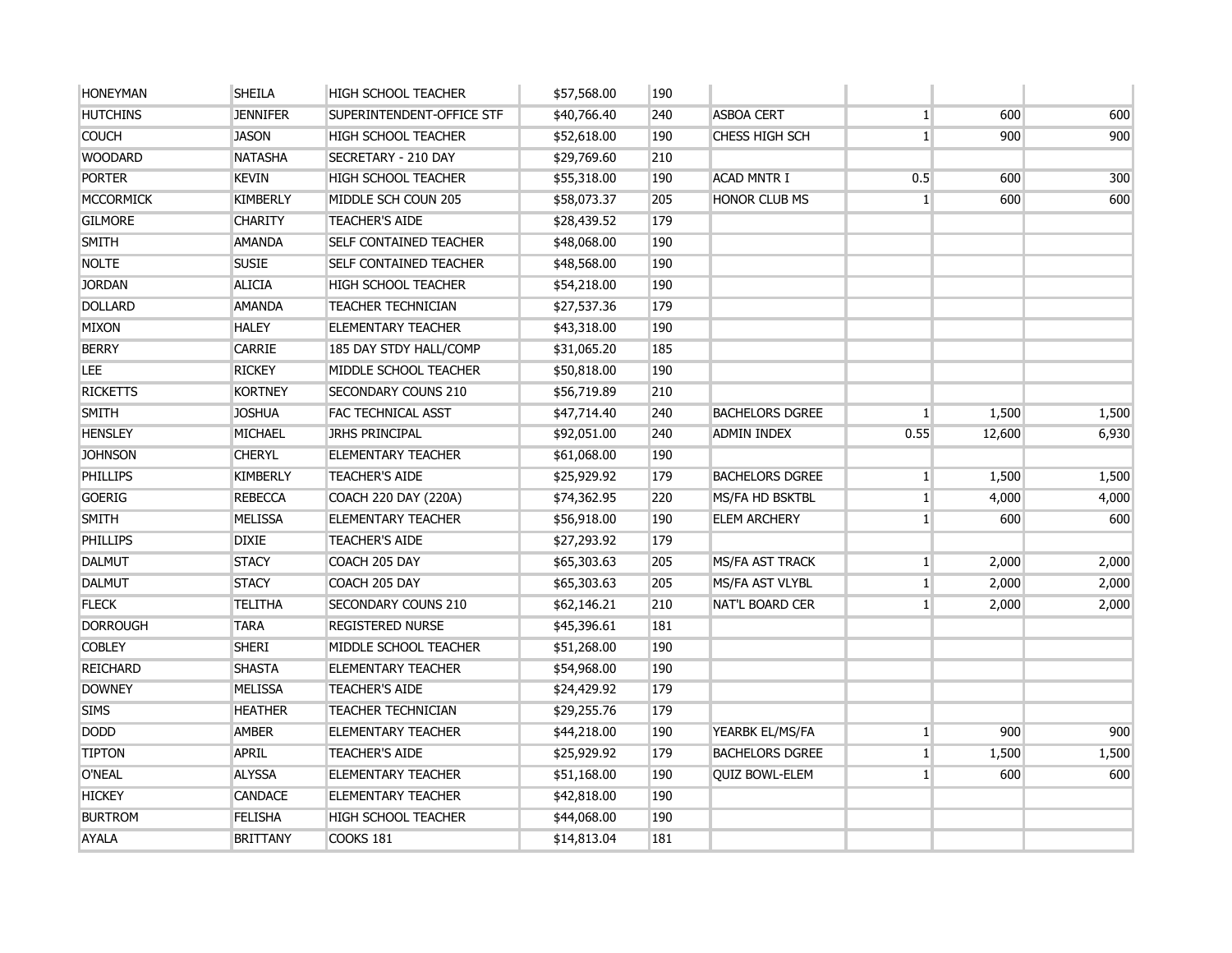| PHAM             | <b>AUDREY</b>   | ASST SPECIAL EVENTS COORD   | \$33,835.20  | 210 |                        |              |        |        |
|------------------|-----------------|-----------------------------|--------------|-----|------------------------|--------------|--------|--------|
| <b>HAYDEN</b>    | <b>TELA</b>     | <b>ELEMENTARY TEACHER</b>   | \$45,218.00  | 190 | YEARBK EL/MS/FA        | $\vert$      | 900    | 900    |
| <b>BARTMIER</b>  | <b>RUSTY</b>    | MAINTENANCE-SKILLED I       | \$41,644.80  | 240 |                        |              |        |        |
| <b>WATTS</b>     | <b>TERRY</b>    | <b>BUSDRIVERS 179</b>       | \$13,070.58  | 179 |                        |              |        |        |
| <b>BELL</b>      | <b>JORDAN</b>   | <b>ELEMENTARY TEACHER</b>   | \$43,818.00  | 190 |                        |              |        |        |
| <b>BOBBITT</b>   | <b>MICHELLE</b> | <b>TEACHER'S AIDE</b>       | \$25,929.92  | 179 | <b>BACHELORS DGREE</b> | $\mathbf{1}$ | 1,500  | 1,500  |
| <b>DECKER</b>    | <b>KELSEY</b>   | <b>ELEMENTARY TEACHER</b>   | \$47,868.00  | 190 |                        |              |        |        |
| <b>WAGNER</b>    | <b>LESLIE</b>   | <b>BUS DRIVER</b>           | \$14,767.48  | 179 |                        |              |        |        |
| <b>WAGNER</b>    | <b>LESLIE</b>   | <b>ELEMENTARY TEACHER</b>   | \$60,368.00  | 190 |                        |              |        |        |
| <b>HARRIS</b>    | <b>JAMIA</b>    | <b>HIGH SCHOOL TEACHER</b>  | \$53,968.00  | 190 |                        |              |        |        |
| <b>MCGRATH</b>   | <b>DERENDA</b>  | <b>COOK-MANAGER</b>         | \$27,859.52  | 181 |                        |              |        |        |
| <b>GUESS</b>     | <b>ANGELA</b>   | <b>ELEMENTARY TEACHER</b>   | \$54,368.00  | 190 |                        |              |        |        |
| <b>JACKSON</b>   | <b>KELLIE</b>   | MIDDLE SCHOOL TEACHER       | \$55,718.00  | 190 | <b>NAT'L BOARD CER</b> | $\mathbf{1}$ | 2,000  | 2,000  |
| <b>HENRY</b>     | <b>RACHEL</b>   | MIDDLE SCHOOL TEACHER       | \$48,568.00  | 190 |                        |              |        |        |
| <b>RAMOS</b>     | <b>JENNIFER</b> | <b>TEACHER'S AIDE</b>       | \$25,002.72  | 179 |                        |              |        |        |
| <b>DEBERRY</b>   | <b>CARISSA</b>  | NIGHT CUSTODIAN             | \$29,268.80  | 220 |                        |              |        |        |
| <b>NEEL</b>      | <b>BRANDI</b>   | MIDDLE SCHOOL TEACHER       | \$46,318.00  | 190 |                        |              |        |        |
| <b>CHAMBERS</b>  | <b>DUSTIN</b>   | <b>BAND DIR 240 DAY</b>     | \$82,022.74  | 240 | <b>DIR OF BANDS</b>    | $\mathbf{1}$ | 7,000  | 7,000  |
| <b>CHAMBERS</b>  | <b>DUSTIN</b>   | <b>BAND DIR 240 DAY</b>     | \$82,022.74  | 240 | PERCUSSION COMP        | $\mathbf{1}$ | 1,000  | 1,000  |
| <b>CHAMBERS</b>  | <b>DUSTIN</b>   | <b>BAND DIR 240 DAY</b>     | \$82,022.74  | 240 | PERCUSSION DIR         | $\vert$ 1    | 2,000  | 2,000  |
| <b>ROGERS</b>    | <b>LEAH</b>     | SPEECH THERAPIST-PRSCH      | \$58,568.00  | 190 | <b>SLP CERT</b>        | $\mathbf{1}$ | 10,000 | 10,000 |
| <b>SEXTON</b>    | <b>LINDA</b>    | <b>ELEMENTARY TEACHER</b>   | \$56,218.00  | 190 |                        |              |        |        |
| <b>ALLEN</b>     | <b>KAREN</b>    | ASSISTANT SUPERINTENDENT    | \$124,936.00 | 240 |                        |              |        |        |
| <b>LEE</b>       | <b>TASHA</b>    | <b>LEAD CUSTODIAN</b>       | \$31,222.40  | 220 |                        |              |        |        |
| PULLIAM          | <b>CRYSTAL</b>  | <b>TEACHER'S AIDE</b>       | \$29,012.32  | 179 |                        |              |        |        |
| <b>MCCALL</b>    | <b>SARA</b>     | <b>RESOURCE TEACHER</b>     | \$48,068.00  | 190 |                        |              |        |        |
| <b>PIXLEY</b>    | <b>LISA</b>     | SPIRIT COACHES 195 DAY      | \$68,272.42  | 195 | MS/FA HD CHEER         | $\mathbf{1}$ | 3,000  | 3,000  |
| <b>PIXLEY</b>    | <b>LISA</b>     | SPIRIT COACHES 195 DAY      | \$68,272.42  | 195 | <b>STUDENT COUNCIL</b> | $\mathbf{1}$ | 750    | 750    |
| <b>MAY</b>       | <b>BROCK</b>    | <b>COACH 220 DAY (220A)</b> | \$60,394.53  | 220 | <b>BOWLING -GIRLS</b>  | $\vert$ 1    | 2,000  | 2,000  |
| <b>MAY</b>       | <b>BROCK</b>    | COACH 220 DAY (220A)        | \$60,394.53  | 220 | <b>BOWLINGS-BOYS</b>   | $\mathbf{1}$ | 2,000  | 2,000  |
| MAY              | <b>BROCK</b>    | <b>COACH 220 DAY (220A)</b> | \$60,394.53  | 220 | <b>VBHS ASST FB</b>    | $\mathbf{1}$ | 4,500  | 4,500  |
| <b>CARRILLOS</b> | <b>ROSA</b>     | <b>CUSTODIAN 190 DAY</b>    | \$26,812.80  | 190 |                        |              |        |        |
| <b>MOREY</b>     | KAMI            | <b>RESOURCE TEACHER</b>     | \$45,818.00  | 190 |                        |              |        |        |
| <b>WALKER</b>    | <b>TAWNY</b>    | <b>COOKS 181</b>            | \$15,019.38  | 181 |                        |              |        |        |
| <b>BRASUELL</b>  | <b>JERRY</b>    | <b>COACH 220 DAY (220A)</b> | \$136,725.90 | 220 | HS ASST BSKTBLL        | $\vert$ 1    | 4,500  | 18,000 |
| <b>BLOUNT</b>    | <b>RONNIE</b>   | <b>BUSDRIVERS 179</b>       | \$16,220.98  | 179 |                        |              |        |        |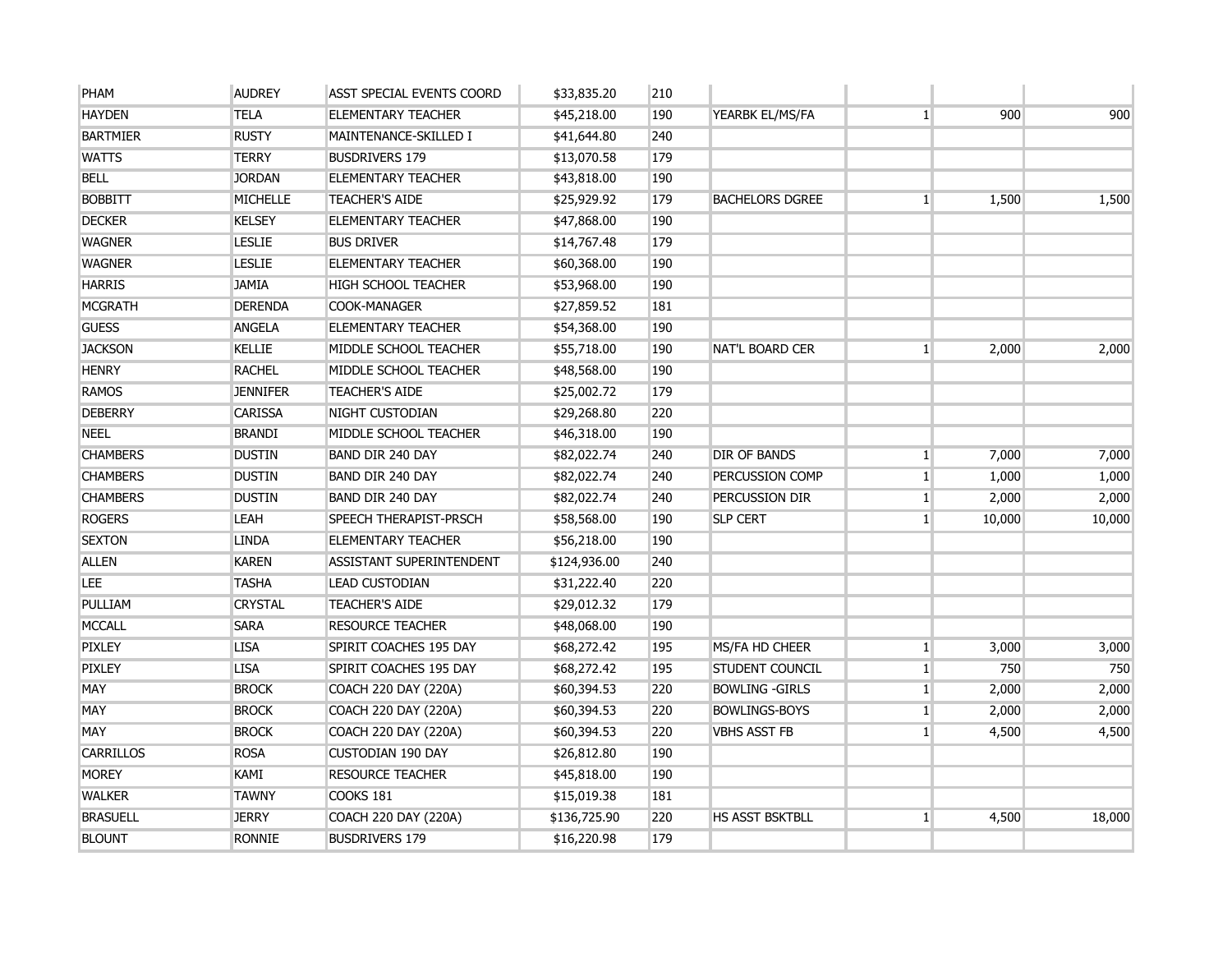| <b>LOWREY</b>      | <b>MICHAEL</b>     | COACH 220 DAY (220A)        | \$75,741.89  | 220 | MS/FA AST BSKTB        | $\mathbf{1}$    | 2,500  | 2,500     |
|--------------------|--------------------|-----------------------------|--------------|-----|------------------------|-----------------|--------|-----------|
| <b>LOWREY</b>      | <b>MICHAEL</b>     | COACH 220 DAY (220A)        | \$75,741.89  | 220 | <b>VBHS ASST FB</b>    | $\mathbf{1}$    | 4,500  | 4,500     |
| <b>MAIERHOFFER</b> | <b>CHELSEA</b>     | SPIRIT COACHES 195 DAY      | \$51,563.21  | 195 | MS/FA HD CHEER         | $\mathbf{1}$    | 3,000  | 3,000     |
| <b>PHILLIPS</b>    | <b>ETHEL</b>       | <b>COOKS 181</b>            | \$19,146.18  | 181 |                        |                 |        |           |
| <b>BURNS</b>       | <b>PAUL</b>        | <b>BUSDRIVERS 179</b>       | \$17,402.38  | 179 |                        |                 |        |           |
| <b>TIPTON</b>      | <b>JOHN</b>        | PRINCIPALS 240 DAY          | \$100,972.00 | 240 | ADMIN INDEX            | 0.7             | 12,600 | 8,820     |
| <b>STEWART</b>     | <b>DEBRA</b>       | COOKS 181                   | \$19,352.52  | 181 |                        |                 |        |           |
| <b>BRYANT</b>      | <b>CHRISTOPHER</b> | <b>HS ASST PRINCIPAL</b>    | \$85,133.00  | 240 | <b>ADMIN INDEX</b>     | 0.3             | 12,600 | 3,780     |
| <b>MULLENS</b>     | <b>SHANE</b>       | HIGH SCHOOL TEACHER         | \$62,368.00  | 190 | <b>ACAD MNTR II</b>    | 0.5             | 900    | 450       |
| <b>FINCHER</b>     | <b>SACHA</b>       | MIDDLE SCHOOL TEACHER       | \$55,068.00  | 190 |                        |                 |        |           |
| <b>NOLASCO</b>     | <b>BLANCA</b>      | <b>COOKS 181</b>            | \$16,876.44  | 181 |                        |                 |        |           |
| <b>CURLIN</b>      | <b>SARAH</b>       | <b>ELEMENTARY TEACHER</b>   | \$47,318.00  | 190 |                        |                 |        |           |
| <b>MUNYAK</b>      | <b>FRANK</b>       | <b>BUSDRIVERS 179</b>       | \$15,555.08  | 179 | <b>BACHELORS DGREE</b> | $1\overline{ }$ | 1,500  | 1,500     |
| <b>YERBY</b>       | LANCE              | <b>BUSDRIVERS 179</b>       | \$14,570.58  | 179 | <b>BACHELORS DGREE</b> | $\mathbf{1}$    | 1,500  | 1,500     |
| <b>ARMSTRONG</b>   | <b>CAROL</b>       | <b>COOKS 181</b>            | \$14,813.04  | 181 |                        |                 |        |           |
| <b>ADAMS</b>       | <b>ALLAN</b>       | <b>BUSDRIVERS 179</b>       | \$13,378.46  | 179 |                        |                 |        |           |
| <b>ADAMS</b>       | <b>ALLAN</b>       | TEACHER'S AIDE 7 HOURS      | \$24,852.36  | 179 |                        |                 |        |           |
| <b>WHITWAM</b>     | <b>SCOTT</b>       | COACH 205 DAY               | \$10,840.86  | 205 | <b>MS/FA AST BSKTB</b> | $\mathbf{1}$    | 2,500  | 2,500     |
| <b>WHITWAM</b>     | <b>SCOTT</b>       | COACH 205 DAY               | \$10,840.86  | 205 | <b>MS/FA AST TRACK</b> | $1\overline{ }$ | 2,000  | 2,000     |
| <b>WHITWAM</b>     | <b>SCOTT</b>       | COACH 205 DAY               | \$10,840.86  | 205 | MS/FA HD CRCO          | $1\overline{ }$ | 3,000  | 3,000     |
| <b>TATE</b>        | <b>GARY</b>        | SPEC ED SECRETARY - 240     | \$41,916.00  | 240 | <b>BACHELORS DGREE</b> | $1\vert$        | 1,500  | 1,500     |
| <b>ALMOND</b>      | <b>NATHAN</b>      | <b>COACH 220 DAY (220A)</b> | \$70,952.42  | 220 | <b>ASST ATH COORD</b>  | 1               | 2,000  | 2,000     |
| <b>ALMOND</b>      | <b>NATHAN</b>      | <b>COACH 220 DAY (220A)</b> | \$70,952.42  | 220 | <b>ATH SUPPLEMENT</b>  | 0.666667        | 3,000  | 2,000.001 |
| <b>ALMOND</b>      | <b>NATHAN</b>      | COACH 220 DAY (220A)        | \$70,952.42  | 220 | <b>HEAD SOCCER</b>     | 0.8             | 5,000  | 4,000     |
| <b>MOORE</b>       | <b>JASON</b>       | PRINCIPALS 240 DAY          | \$94,840.00  | 240 | <b>ADMIN INDEX</b>     | $1\overline{ }$ | 12,600 | 12,600    |
| <b>LEHMAN</b>      | <b>JACOB</b>       | MS BAND DIRECTOR            | \$55,894.53  | 220 | MS/FA BAND DIR         | $\mathbf{1}$    | 4,000  | 4,000     |
| <b>NELSON</b>      | <b>CHRISTINA</b>   | <b>TEACHER'S AIDE</b>       | \$25,002.72  | 179 |                        |                 |        |           |
| <b>WEAR</b>        | <b>SHAWNDA</b>     | SECRETARY - 210 DAY         | \$33,537.60  | 210 | <b>BACHELORS DGREE</b> | 1               | 1,500  | 1,500     |
| WAID               | <b>KELSEY</b>      | <b>ELEMENTARY TEACHER</b>   | \$44,318.00  | 190 |                        |                 |        |           |
| <b>BLACK</b>       | <b>SARAH</b>       | DAY CUSTODIAN 220           | \$31,046.40  | 220 |                        |                 |        |           |
| <b>ALLEN</b>       | <b>PAYTON</b>      | HIGH SCHOOL TEACHER         | \$44,818.00  | 190 |                        |                 |        |           |
| <b>RYAN</b>        | <b>EMILY</b>       | ELEMENTARY TEACHER          | \$44,068.00  | 190 | PARENT INV FAC         | $1\overline{ }$ | 750    | 750       |
| <b>SWEATMAN</b>    | <b>SARAH</b>       | CHORAL/BAND DIRECTOR        | \$61,861.53  | 205 | MS/FA CHOIR DIR        | $1\overline{ }$ | 2,500  | 2,500     |
| <b>PRESLEY</b>     | <b>MARY</b>        | <b>TEACHER'S AIDE</b>       | \$29,585.12  | 179 |                        |                 |        |           |
| <b>CALVARUZO</b>   | <b>BRANDI</b>      | <b>TEACHER TECHNICIAN</b>   | \$28,682.96  | 179 |                        |                 |        |           |
| <b>BRADLEY</b>     | <b>MEGAN</b>       | <b>ELEMENTARY TEACHER</b>   | \$52,218.00  | 190 | <b>NAT'L BOARD CER</b> | $1\overline{ }$ | 2,000  | 2,000     |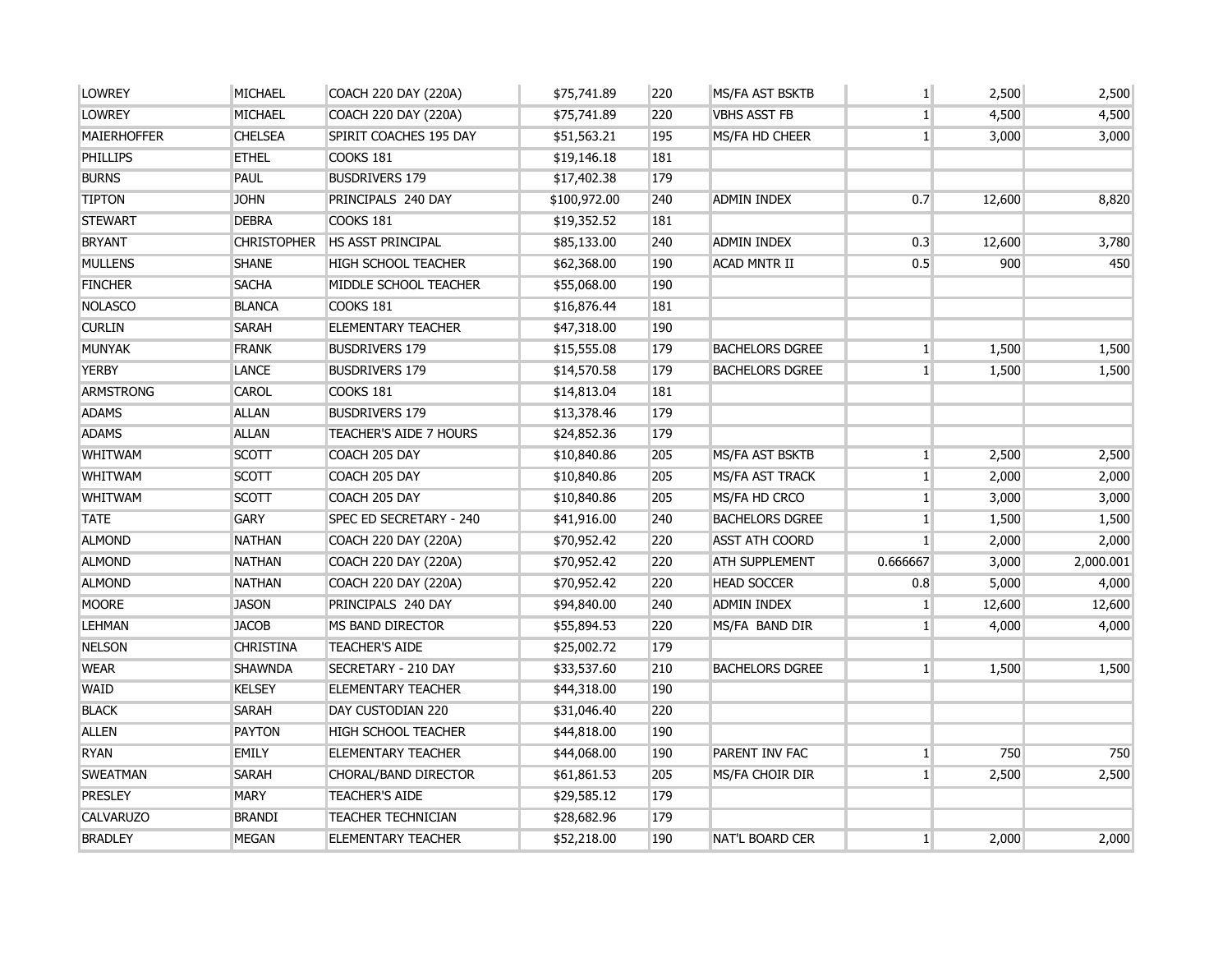| <b>MEDINA</b>           | <b>ERIN</b>     | <b>ELEMENTARY TEACHER</b>  | \$48,218.00  | 190 | YEARBK EL/MS/FA        | $\mathbf{1}$ | 900    | 900   |
|-------------------------|-----------------|----------------------------|--------------|-----|------------------------|--------------|--------|-------|
| <b>ROBERSON</b>         | <b>JODIE</b>    | <b>ELEMENTARY TEACHER</b>  | \$47,868.00  | 190 |                        |              |        |       |
| <b>HANNA</b>            | <b>MEGHAN</b>   | <b>ELEMENTARY TEACHER</b>  | \$44,318.00  | 190 |                        |              |        |       |
| <b>WILLIAMS</b>         | <b>KAYLIN</b>   | MIDDLE SCHOOL TEACHER      | \$45,318.00  | 190 |                        |              |        |       |
| <b>ROBINSON</b>         | <b>SARAH</b>    | <b>RESOURCE TEACHER</b>    | \$51,018.00  | 190 | FA/HS TRAPSHOOT        | $\mathbf{1}$ | 1,200  | 1,200 |
| <b>NEWTON</b>           | <b>RACHEL</b>   | <b>HIGH SCHOOL TEACHER</b> | \$45,218.00  | 190 | <b>FA STUDENT COUN</b> | $\mathbf{1}$ | 900    | 900   |
| <b>PEKAREK</b>          | <b>ABBY</b>     | SELF CONT TMR TEACHER      | \$43,318.00  | 190 |                        |              |        |       |
| <b>DEAN</b>             | <b>KALLIE</b>   | KINDERGARTEN TEACHER       | \$42,818.00  | 190 |                        |              |        |       |
| <b>BUTLER</b>           | <b>MARY</b>     | MIDDLE SCHOOL TEACHER      | \$63,568.00  | 190 |                        |              |        |       |
| <b>TRENT</b>            | <b>DANIELLE</b> | <b>HIGH SCHOOL TEACHER</b> | \$48,068.00  | 190 |                        |              |        |       |
| <b>GARCIA HERNANDEZ</b> | <b>OSCAR</b>    | <b>CUSTODIAN 190 DAY</b>   | \$24,684.80  | 190 |                        |              |        |       |
| <b>WALLIS</b>           | <b>EMILY</b>    | ELEMENTARY COUN 195        | \$52,155.32  | 195 |                        |              |        |       |
| <b>LINCKS</b>           | <b>LAURA</b>    | 220 DAY ADMIN ASST         | \$37,505.60  | 220 |                        |              |        |       |
| <b>LOPEZ</b>            | <b>MARIA</b>    | COOKS 181                  | \$15,844.74  | 181 |                        |              |        |       |
| PAGE                    | <b>LISA</b>     | COOK-MANAGER               | \$27,859.52  | 181 |                        |              |        |       |
| <b>MENDEZ</b>           | <b>KRISTIE</b>  | <b>ELEMENTARY TEACHER</b>  | \$58,918.00  | 190 | <b>NAT'L BOARD CER</b> | $\mathbf{1}$ | 2,000  | 2,000 |
| <b>CLIFFORD</b>         | <b>VELVET</b>   | <b>HIGH SCHOOL TEACHER</b> | \$50,068.00  | 190 |                        |              |        |       |
| <b>CARTER</b>           | <b>ASHLEY</b>   | COACH 205 DAY              | \$61,066.79  | 205 | <b>HS ASST SFTBALL</b> | $\mathbf{1}$ | 3,000  | 3,000 |
| <b>MONGOLD</b>          | <b>LUTHER</b>   | MAINTENANCE-SKILLED I      | \$46,137.60  | 240 |                        |              |        |       |
| <b>BAXTER</b>           | <b>KRISTEN</b>  | MIDDLE SCHOOL TEACHER      | \$50,068.00  | 190 |                        |              |        |       |
| <b>BUTLER</b>           | ANGIE           | VOC BUSINESS/OFC ED 195    | \$61,273.74  | 195 | <b>ACAD MNTR I</b>     | $\mathbf{1}$ | 600    | 600   |
| <b>BROWN</b>            | LANDI           | KINDERGARTEN TEACHER       | \$56,818.00  | 190 |                        |              |        |       |
| <b>WILKINSON</b>        | <b>SHANDA</b>   | <b>ELEMENTARY TEACHER</b>  | \$51,868.00  | 190 |                        |              |        |       |
| <b>SCHOOLCRAFT</b>      | <b>EMILY</b>    | KINDERGARTEN TEACHER       | \$47,318.00  | 190 | <b>NAT'L BOARD CER</b> | $\mathbf{1}$ | 2,000  | 2,000 |
| <b>ALLISON</b>          | WILLIAM         | <b>CUSTODIAN 190 DAY</b>   | \$27,451.20  | 190 |                        |              |        |       |
| <b>MCCLURE</b>          | <b>CARROLL</b>  | <b>BUSDRIVERS 179</b>      | \$17,402.38  | 179 |                        |              |        |       |
| <b>COTTRELL</b>         | <b>JULIA</b>    | STEM COORD/ED EXAMINER     | \$77,140.95  | 210 | <b>STEM COORDI</b>     | $\mathbf{1}$ | 5,500  | 5,500 |
| <b>STOUT</b>            | <b>MARTIN</b>   | NIGHT CUSTODIAN            | \$28,776.00  | 220 |                        |              |        |       |
| <b>JARRETT</b>          | <b>SUSAN</b>    | MIDDLE SCHOOL TEACHER      | \$46,818.00  | 190 |                        |              |        |       |
| <b>NORRIED</b>          | <b>PAMELA</b>   | COOKS 181                  | \$17,082.78  | 181 |                        |              |        |       |
| <b>CHISOLM</b>          | <b>MELINDA</b>  | SUPERINTENDENT-OFFICE STF  | \$42,666.40  | 240 | <b>ADD RESPONSBLTY</b> | $\mathbf{1}$ | 2,500  | 2,500 |
| <b>MABRY</b>            | <b>JODIE</b>    | KINDERGARTEN TEACHER       | \$51,518.00  | 190 | <b>NAT'L BOARD CER</b> | $\vert$ 1    | 2,000  | 2,000 |
| <b>HAVER</b>            | <b>JOYCE</b>    | <b>DIR CURRICULUM</b>      | \$101,635.00 | 240 | <b>ADMIN INDEX</b>     | 0.7          | 12,600 | 8,820 |
| <b>SCHLINKER</b>        | <b>EMILY</b>    | MIDDLE SCHOOL TEACHER      | \$55,618.00  | 190 |                        |              |        |       |
| <b>ROBERTS</b>          | <b>THERESA</b>  | <b>RESOURCE TEACHER</b>    | \$64,818.00  | 190 |                        |              |        |       |
| <b>MURDERS</b>          | <b>CHRISTIE</b> | <b>SECRETARY 206 DAY</b>   | \$30,438.56  | 206 |                        |              |        |       |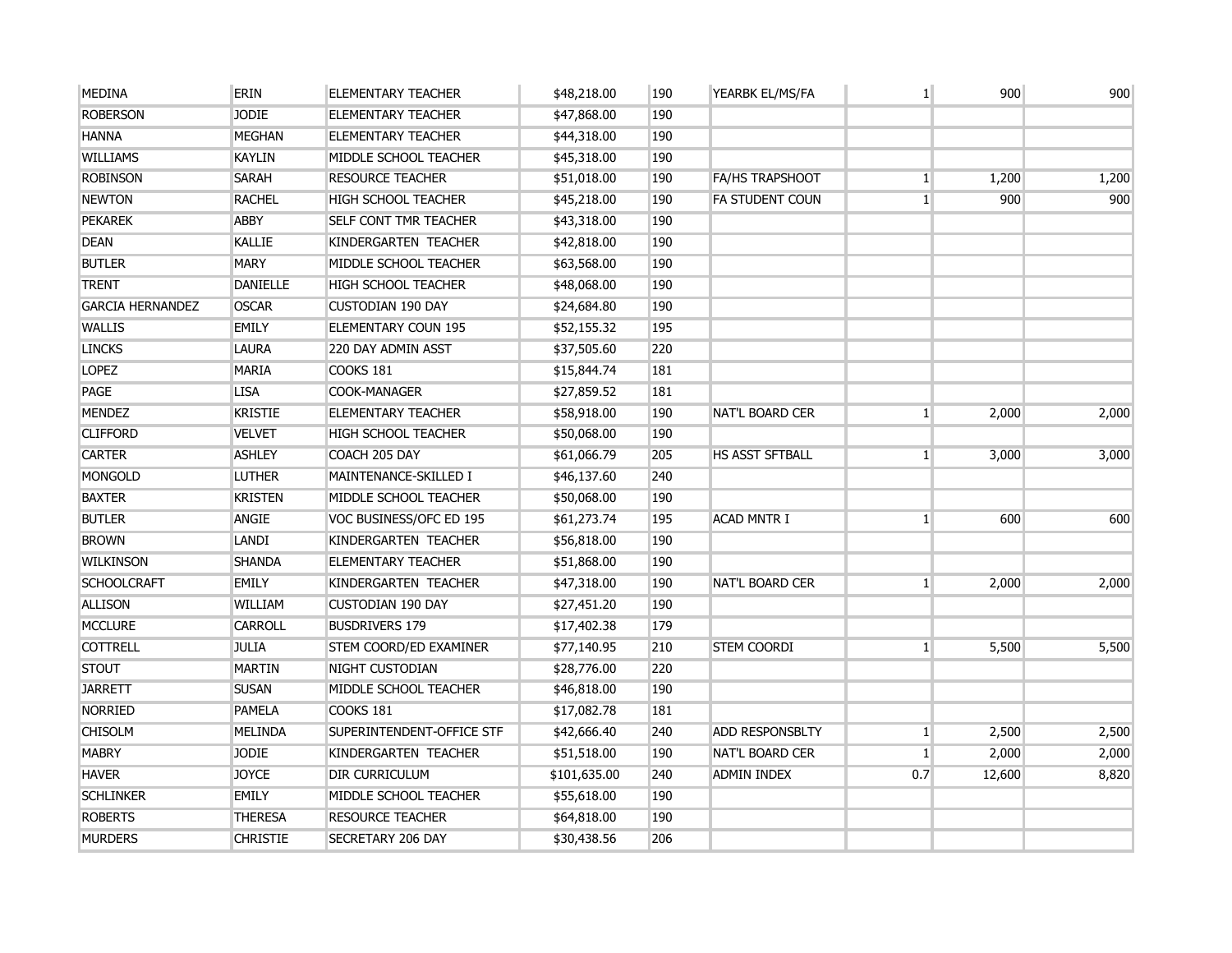| <b>ELLISON</b>   | <b>SANDRA</b>    | <b>TEACHER'S AIDE</b>     | \$29,012.32  | 179 |                        |              |        |           |
|------------------|------------------|---------------------------|--------------|-----|------------------------|--------------|--------|-----------|
| <b>COUSINS</b>   | <b>LINDA</b>     | SECRETARY-240 DAY         | \$41,913.60  | 240 |                        |              |        |           |
| <b>NSABIMANA</b> | LA DENA          | PRESCHOOL AIDE-SPED       | \$29,542.16  | 179 |                        |              |        |           |
| <b>BEST</b>      | <b>ALISHIA</b>   | SELF CONTAINED TEACHER    | \$45,568.00  | 190 |                        |              |        |           |
| <b>CAUDLE</b>    | <b>LOGAN</b>     | <b>TEACHER'S AIDE</b>     | \$24,429.92  | 179 |                        |              |        |           |
| <b>KARNES</b>    | <b>TAYLOR</b>    | MIDDLE SCHOOL TEACHER     | \$44,918.00  | 190 | CHESS MS/FA            | $\mathbf{1}$ | 600    | 600       |
| <b>CHILDERS</b>  | <b>ROBERT</b>    | <b>PRINCIPAL</b>          | \$102,340.00 | 240 | <b>ABC COORD</b>       | 0.75         | 10,000 | 7,500     |
| <b>CHILDERS</b>  | <b>ROBERT</b>    | PRINCIPAL                 | \$102,340.00 | 240 | <b>ADMIN INDEX</b>     | $\mathbf{1}$ | 12,600 | 12,600    |
| <b>HOLMAN</b>    | <b>KIMBERLY</b>  | HS ASST PRINCIPAL         | \$88,913.00  | 240 | <b>ADMIN INDEX</b>     | 0.6          | 12,600 | 7,560     |
| <b>LEHMAN</b>    | <b>SAMANTHA</b>  | MIDDLE SCHOOL TEACHER     | \$46,918.00  | 190 | <b>ACAD MNTR III</b>   | $\mathbf{1}$ | 1,200  | 1,200     |
| <b>LEHMAN</b>    | <b>SAMANTHA</b>  | MIDDLE SCHOOL TEACHER     | \$46,918.00  | 190 | YEARBK EL/MS/FA        | 1            | 900    | 900       |
| <b>FIGHT</b>     | <b>FARRAH</b>    | <b>TEACHER TECHNICIAN</b> | \$27,250.96  | 179 |                        |              |        |           |
| <b>DAVIS</b>     | <b>SERENITY</b>  | COOKS 181                 | \$15,432.06  | 181 |                        |              |        |           |
| <b>BECKHAM</b>   | <b>HARRISON</b>  | MAINTENANCE-SKILLED I     | \$45,888.00  | 240 |                        |              |        |           |
| <b>MCGHEE</b>    | <b>CARA</b>      | SECONDARY COUNS 210       | \$59,483.05  | 210 |                        |              |        |           |
| <b>LEMLEY</b>    | <b>JAMES</b>     | COACH 220 DAY (220A)      | \$75,641.89  | 220 | <b>HS ASST CROSSCN</b> | $\mathbf{1}$ | 3,000  | 3,000     |
| <b>LEMLEY</b>    | <b>JAMES</b>     | COACH 220 DAY (220A)      | \$75,641.89  | 220 | <b>HS HEAD TRACK</b>   | $\mathbf{1}$ | 5,000  | 5,000     |
| <b>TUCK</b>      | <b>CROSBY</b>    | DIR OF SPECIAL PROGRAMS   | \$103,690.00 | 240 | <b>ADMIN INDEX</b>     | 0.2          | 12,600 | 2,520     |
| <b>TUCK</b>      | <b>CROSBY</b>    | DIR OF SPECIAL PROGRAMS   | \$103,690.00 | 240 | HD HS FOOTBALL         | 1.75         | 10,000 | 17,500    |
| <b>HOUSE</b>     | <b>SARAH</b>     | MIDDLE SCHOOL TEACHER     | \$53,268.00  | 190 |                        |              |        |           |
| <b>ROBBINS</b>   | <b>JOSHUA</b>    | <b>TEACHER'S AIDE</b>     | \$26,502.72  | 179 | <b>BACHELORS DGREE</b> | $\mathbf{1}$ | 1,500  | 1,500     |
| <b>WILLIAMS</b>  | <b>ROSEMARIE</b> | <b>COOKS 181</b>          | \$16,051.08  | 181 |                        |              |        |           |
| <b>SHERIDAN</b>  | <b>SALLY</b>     | DAY CUSTODIAN 220         | \$28,582.40  | 220 |                        |              |        |           |
| <b>CHENNAULT</b> | <b>BETTY</b>     | COOKS 181                 | \$16,463.76  | 181 |                        |              |        |           |
| <b>LINDSEY</b>   | <b>KENNETH</b>   | <b>ATHLETIC TRAINER</b>   | \$70,681.60  | 220 |                        |              |        |           |
| <b>MUCK</b>      | <b>TERESA</b>    | SUPERINTENDENT-OFFICE STF | \$53,323.20  | 240 | <b>ASBOA CERT</b>      | $\mathbf{1}$ | 600    | 600       |
| <b>KAMAN</b>     | <b>ANTHONY</b>   | <b>BUSDRIVERS 179</b>     | \$13,979.90  | 179 |                        |              |        |           |
| <b>CRISTEE</b>   | <b>TONJA</b>     | <b>LEAD CUSTODIAN</b>     | \$34,179.20  | 220 |                        |              |        |           |
| <b>TAYLOR</b>    | <b>BRENDA</b>    | <b>ELEMENTARY TEACHER</b> | \$138,236.00 | 190 | <b>ACAD MNTR III</b>   | $\mathbf{1}$ | 1,200  | 4,800     |
| <b>BOND</b>      | <b>BILLY</b>     | COACH 220 DAY (220A)      | \$70,902.79  | 201 | MS/FA HD BSKTBL        | 0.913636     | 4,000  | 3,654.544 |
| <b>FOULK</b>     | SONJI            | COOK-MANAGER              | \$27,859.52  | 181 |                        |              |        |           |
| <b>REYNOLDS</b>  | <b>KATHY</b>     | COOK-MANAGER              | \$30,359.52  | 181 | <b>ADD RESPONSBLTY</b> | $\mathbf{1}$ | 2,500  | 2,500     |
| <b>KLOMFAS</b>   | <b>DORIS</b>     | 179 DAY COMP LAB/STUDY    | \$32,348.88  | 179 |                        |              |        |           |
| <b>REE</b>       | <b>TARA</b>      | <b>ELEMENTARY TEACHER</b> | \$50,968.00  | 190 | NAT'L BOARD CER        | $\mathbf{1}$ | 2,000  | 2,000     |
| <b>JOHNSON</b>   | <b>BRIAN</b>     | <b>LEAD LICENSE TECH</b>  | \$64,473.60  | 240 |                        |              |        |           |
| <b>WOODS</b>     | <b>TERRELL</b>   | STRENGTH & CONDITIONING   | \$47,742.48  | 207 |                        |              |        |           |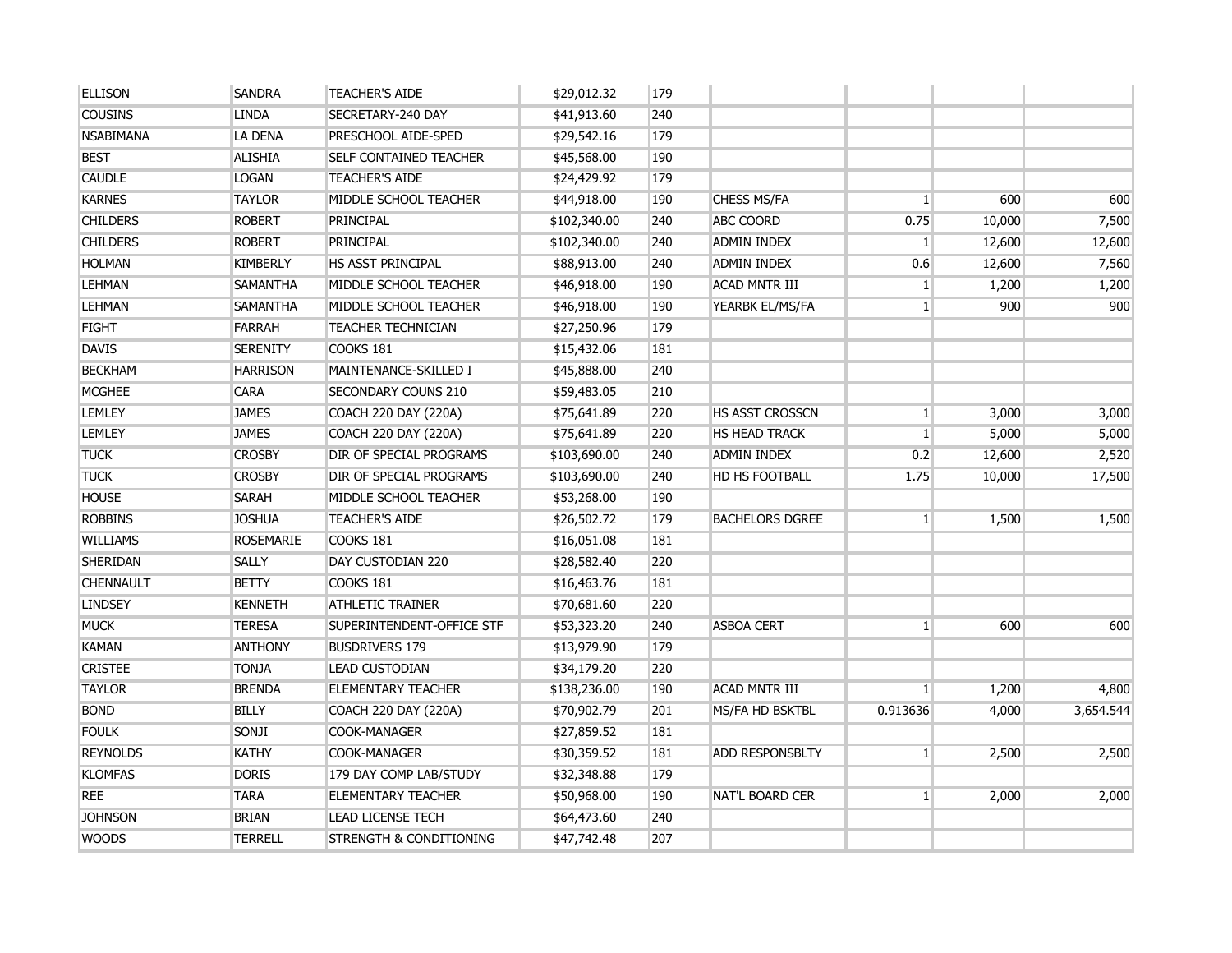| <b>FRANKLIN</b>    | <b>DEBRA</b>     | <b>BUSDRIVERS 179</b>            | \$14,842.68 | 179 |                        |                 |        |           |
|--------------------|------------------|----------------------------------|-------------|-----|------------------------|-----------------|--------|-----------|
| <b>COOK</b>        | <b>BOBBI</b>     | COOKS 181                        | \$15,019.38 | 181 |                        |                 |        |           |
| <b>CAUDLE</b>      | <b>KASSANDRA</b> | <b>TEACHER'S AIDE</b>            | \$1,694.88  | 11  |                        |                 |        |           |
| <b>PETERS</b>      | <b>KEVIN</b>     | <b>CABLING TECHNICIAN</b>        | \$32,448.00 | 240 |                        |                 |        |           |
| <b>COCKRELL</b>    | <b>ROBERT</b>    | COMPUTER TECHNICIAN              | \$49,286.40 | 240 |                        |                 |        |           |
| <b>KOCH</b>        | <b>MARCUS</b>    | <b>HIGH SCHOOL TEACHER</b>       | \$47,318.00 | 190 |                        |                 |        |           |
| <b>MCROBERTS</b>   | <b>DUSTIN</b>    | PROGRAM DIRECTOR                 | \$74,421.60 | 240 | <b>BACHELORS DGREE</b> | $\mathbf{1}$    | 1,500  | 1,500     |
| <b>COLLINS</b>     | <b>TYLER</b>     | COACH 220 DAY (220A)             | \$50,321.94 | 201 | <b>HS ASST BASEBLL</b> | 0.913636        | 3,000  | 2,740.908 |
| <b>COLLINS</b>     | <b>TYLER</b>     | COACH 220 DAY (220A)             | \$50,321.94 | 201 | MS/FA ASST FTBL        | 0.913636        | 2,500  | 2,284.09  |
| <b>SCHOOLCRAFT</b> | <b>GRAYSON</b>   | VOC CAREER ORNTN 190             | \$42,818.00 | 190 |                        |                 |        |           |
| <b>KINNEY</b>      | MICHAEL          | HS HEAD FTBLL/BSKTBLL COA        | \$91,138.53 | 240 | <b>HS HEAD BASKTBL</b> | $2^{\circ}$     | 10,000 | 20,000    |
| <b>COCKRELL</b>    | <b>KIMBERLY</b>  | DAY CUSTODIAN 220                | \$30,060.80 | 220 |                        |                 |        |           |
| <b>POAGUE</b>      | <b>NANCY</b>     | MEDIA 190 DAYS                   | \$60,068.00 | 190 |                        |                 |        |           |
| <b>BARNES</b>      | <b>ERICA</b>     | <b>CUSTODIAN 190 DAY</b>         | \$25,536.00 | 190 |                        |                 |        |           |
| <b>BALL</b>        | <b>CARRIE</b>    | COACH 205 DAY                    | \$63,257.58 | 205 | MS/FA AST VLYBL        | 1               | 2,000  | 2,000     |
| <b>BALL</b>        | <b>CARRIE</b>    | COACH 205 DAY                    | \$63,257.58 | 205 | MS/FA HD BSKTBL        | $1\vert$        | 4,000  | 4,000     |
| <b>ROBINSON</b>    | <b>ALICIA</b>    | <b>ELEMENTARY TEACHER</b>        | \$46,318.00 | 190 | <b>ELEM ARCHERY</b>    | 1 <sup>1</sup>  | 600    | 600       |
| <b>ROBINSON</b>    | <b>ALICIA</b>    | <b>ELEMENTARY TEACHER</b>        | \$46,318.00 | 190 | <b>FOOD CORP SPNSR</b> | 1 <sup>1</sup>  | 900    | 900       |
| <b>BRAZIL</b>      | <b>BRITTANY</b>  | <b>ELEMENTARY TEACHER</b>        | \$46,218.00 | 190 | <b>FOOD CORP SPNSR</b> | $1\overline{ }$ | 900    | 900       |
| <b>WEBB</b>        | <b>TAYLOR</b>    | <b>ELEMENTARY TEACHER</b>        | \$49,068.00 | 190 |                        |                 |        |           |
| <b>BROWN</b>       | <b>ALEXA</b>     | ELEM ASST PRINCIPAL              | \$73,377.00 | 210 | <b>ADMIN INDEX</b>     | 0.2             | 12,600 | 2,520     |
| <b>BARNES</b>      | <b>NANCY</b>     | <b>BUSDRIVERS 179</b>            | \$15,433.38 | 179 |                        |                 |        |           |
| <b>BARNES</b>      | <b>NANCY</b>     | <b>COOKS 181</b>                 | \$16,463.76 | 181 |                        |                 |        |           |
| <b>PERRYMAN</b>    | <b>ERIN</b>      | COACH 205 DAY                    | \$70,004.95 | 205 | MS/FA HD TRACK         | $1\vert$        | 3,000  | 3,000     |
| PERRYMAN           | <b>ERIN</b>      | COACH 205 DAY                    | \$70,004.95 | 205 | MS/FA HD VLLYBL        | 1 <sup>1</sup>  | 3,000  | 3,000     |
| PERRYMAN           | <b>ERIN</b>      | COACH 205 DAY                    | \$70,004.95 | 205 | NAT'L BOARD CER        | 1               | 2,000  | 2,000     |
| <b>GANDY</b>       | <b>ELLEN</b>     | <b>CUSTODIAN 190 DAY</b>         | \$24,684.80 | 190 |                        |                 |        |           |
| <b>WILKINS</b>     | <b>SYDNIE</b>    | <b>SPEECH THERAPIST-PRSCH</b>    | \$57,568.00 | 190 | <b>SLP CERT</b>        | 1               | 10,000 | 10,000    |
| <b>STIPINS</b>     | <b>SAMANTHA</b>  | COACH 205 DAY                    | \$51,658.89 | 205 | MS/FA HD TRACK         | 1 <sup>1</sup>  | 3,000  | 3,000     |
| <b>STIPINS</b>     | <b>SAMANTHA</b>  | COACH 205 DAY                    | \$51,658.89 | 205 | MS/FA HD VLLYBL        | $1\overline{ }$ | 3,000  | 3,000     |
| <b>LOFTIN</b>      | <b>KATRINA</b>   | <b>TEACHER'S AIDE</b>            | \$23,723.84 | 178 |                        |                 |        |           |
| <b>DANCIU</b>      | <b>CHERI</b>     | MIDDLE SCHOOL TEACHER            | \$50,668.00 | 190 |                        |                 |        |           |
| <b>DUGGAN</b>      | <b>STARLENE</b>  | <b>HIGH SCHOOL TEACHER</b>       | \$51,868.00 | 190 | <b>ACAD MNTR III</b>   | $\mathbf{1}$    | 1,200  | 1,200     |
| <b>LITTLE</b>      | <b>TERESA</b>    | <b>COUNSELOR SEC/AIDE</b>        | \$31,075.20 | 195 |                        |                 |        |           |
| <b>MARVIN</b>      | <b>SHERRI</b>    | <b>REGISTERED NURSE</b>          | \$45,219.23 | 181 |                        |                 |        |           |
| <b>DAVIS</b>       | <b>VICKIE</b>    | <b>TRANSPORTATION ADMIN ASST</b> | \$30,787.35 | 240 | <b>FINANCE STIPEND</b> | 1 <sup>1</sup>  | 1,000  | 1,000     |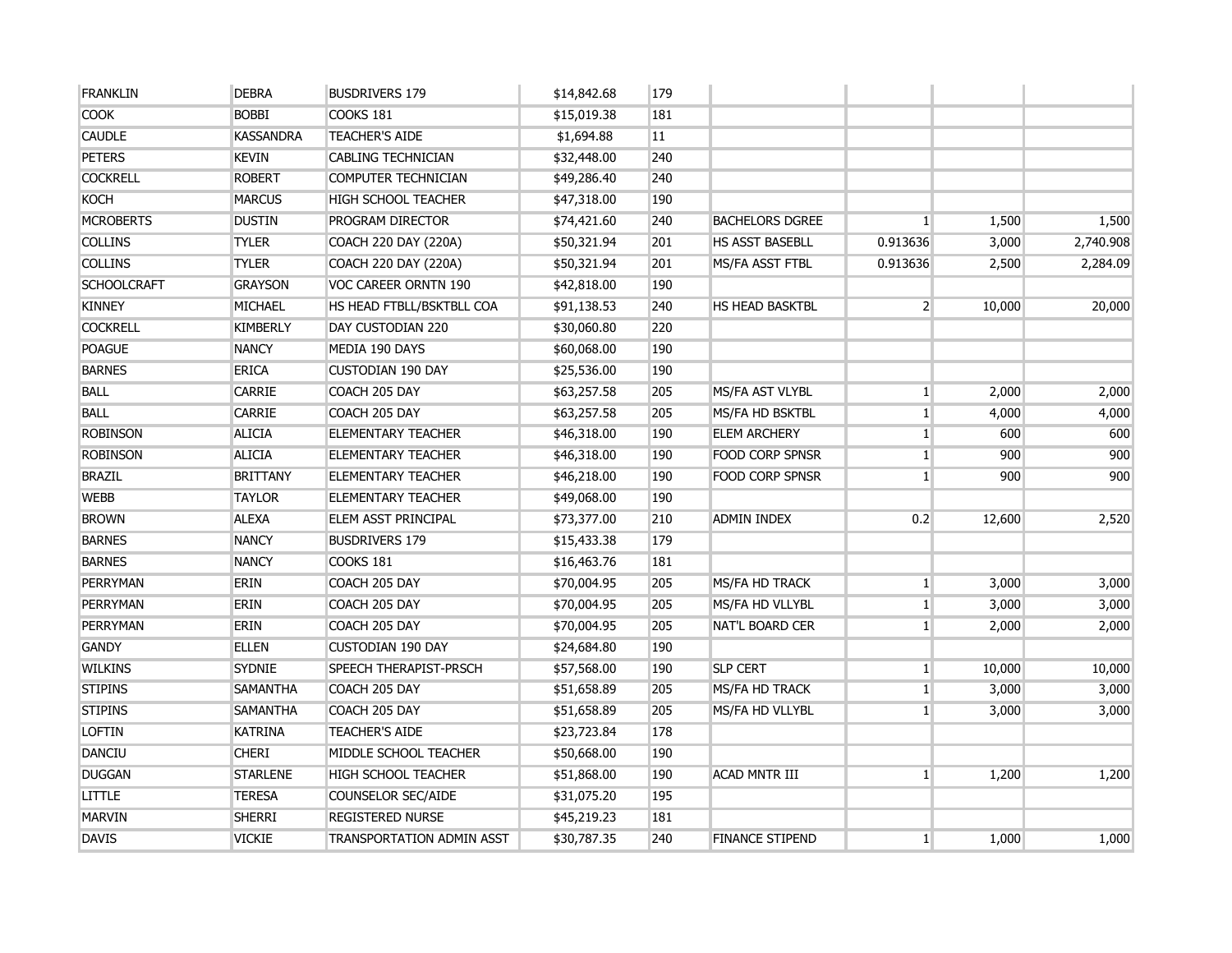| <b>VAN HERPEN</b> | <b>MEAGAN</b>      | <b>ELEMENTARY TEACHER</b>        | \$46,318.00 | 190 |                        |                 |        |           |
|-------------------|--------------------|----------------------------------|-------------|-----|------------------------|-----------------|--------|-----------|
| <b>TERBIETEN</b>  | <b>AMANDA</b>      | <b>ELEMENTARY TEACHER</b>        | \$44,618.00 | 190 | <b>QUIZ BOWL-ELEM</b>  | 0.5             | 600    | 300       |
| <b>COOPER</b>     | <b>FELECIA</b>     | DAY CUSTODIAN 220                | \$28,828.80 | 220 |                        |                 |        |           |
| <b>LEHMAN</b>     | <b>RACHEL</b>      | <b>HIGH SCHOOL TEACHER</b>       | \$51,218.00 | 190 |                        |                 |        |           |
| <b>TALLEY</b>     | <b>JON</b>         | MIDDLE SCHOOL TEACHER            | \$55,018.00 | 190 |                        |                 |        |           |
| <b>ELLIOTT</b>    | <b>CHRISTOPHER</b> | COACH 220 DAY (220A)             | \$72,862.95 | 220 | <b>HS ASST TRACK</b>   | 0.666667        | 3,000  | 2,000.001 |
| <b>ELLIOTT</b>    |                    | CHRISTOPHER COACH 220 DAY (220A) | \$72,862.95 | 220 | <b>HS FTBALL COORD</b> | $\mathbf{1}$    | 5,000  | 5,000     |
| <b>ELLIOTT</b>    |                    | CHRISTOPHER COACH 220 DAY (220A) | \$72,862.95 | 220 | MS/FA HD TRACK         | 1               | 3,000  | 3,000     |
| <b>ELLIOTT</b>    | <b>CHRISTOPHER</b> | COACH 220 DAY (220A)             | \$72,862.95 | 220 | <b>VBHS ASST FB</b>    | 0.777778        | 4,500  | 3,500.001 |
| <b>ANDERSON</b>   | <b>NATASHA</b>     | <b>COOKS 181</b>                 | \$15,432.06 | 181 |                        |                 |        |           |
| <b>DICKENS</b>    | <b>ANNA</b>        | <b>TEACHER'S AIDE</b>            | \$30,730.72 | 179 |                        |                 |        |           |
| <b>LOYD</b>       | <b>BROOKLYN</b>    | <b>ELEMENTARY TEACHER</b>        | \$44,318.00 | 190 |                        |                 |        |           |
| <b>MORRISON</b>   | <b>RACHEL</b>      | MIDDLE SCH COUN 205              | \$53,002.32 | 205 | <b>HONOR CLUB MS</b>   | $1\overline{ }$ | 600    | 600       |
| <b>HARMON</b>     | <b>PATRICIA</b>    | <b>TEACHER'S AIDE</b>            | \$26,789.12 | 179 | <b>BACHELORS DGREE</b> | 1               | 1,500  | 1,500     |
| <b>FARRAR</b>     | <b>SONDRA</b>      | <b>ELEMENTARY TEACHER</b>        | \$61,068.00 | 190 |                        |                 |        |           |
| <b>WHITE</b>      | <b>JANICE</b>      | <b>ELEMENTARY TEACHER</b>        | \$58,968.00 | 190 |                        |                 |        |           |
| <b>LENSING</b>    | <b>JULIE</b>       | KINDERGARTEN TEACHER             | \$61,068.00 | 190 |                        |                 |        |           |
| <b>DEWATER</b>    | <b>VIRGINIA</b>    | <b>TEACHER TECHNICIAN</b>        | \$30,687.76 | 179 |                        |                 |        |           |
| <b>SUMMERHILL</b> | <b>MARLENE</b>     | MEDIA 190 DAYS                   | \$61,468.00 | 190 |                        |                 |        |           |
| <b>GRIFFIN</b>    | <b>DEBBIE</b>      | MEDIA 190 DAYS                   | \$62,168.00 | 190 | <b>ACAD MNTR III</b>   | $1\vert$        | 1,200  | 1,200     |
| <b>GRIFFIN</b>    | <b>DEBBIE</b>      | MEDIA 190 DAYS                   | \$62,168.00 | 190 | YEARBK EL/MS/FA        | 1               | 900    | 900       |
| <b>HOUSE</b>      | AMY                | PRINCIPALS 240 DAY               | \$92,930.00 | 240 | <b>ABC COORD</b>       | 0.25            | 10,000 | 2,500     |
| <b>HOUSE</b>      | <b>AMY</b>         | PRINCIPALS 240 DAY               | \$92,930.00 | 240 | ADMIN INDEX            | 0.65            | 12,600 | 8,190     |
| <b>MIRANDA</b>    | <b>ANGELA</b>      | 220 DAY ADMIN ASST               | \$35,411.20 | 220 |                        |                 |        |           |
| <b>GOODMAN</b>    | <b>DANA</b>        | <b>BUS DRIVER</b>                | \$14,964.38 | 179 |                        |                 |        |           |
| <b>GOODMAN</b>    | <b>DANA</b>        | MIDDLE SCHOOL TEACHER            | \$53,218.00 | 190 |                        |                 |        |           |
| <b>DILLARD</b>    | <b>HEATHER</b>     | <b>HIGH SCHOOL TEACHER</b>       | \$53,168.00 | 190 | <b>ACAD MNTR II</b>    | 0.5             | 900    | 450       |
| <b>FULMER</b>     | <b>KATHERINE</b>   | <b>HIGH SCHOOL TEACHER</b>       | \$44,318.00 | 190 |                        |                 |        |           |
| <b>MORRIS</b>     | <b>TERESA</b>      | <b>TEACHER'S AIDE</b>            | \$24,143.52 | 179 |                        |                 |        |           |
| <b>RAY</b>        | <b>LORITA</b>      | <b>TEACHER'S AIDE</b>            | \$30,157.92 | 179 |                        |                 |        |           |
| <b>PETERS</b>     | <b>DEBBIE</b>      | <b>ELEMENTARY TEACHER</b>        | \$63,568.00 | 190 |                        |                 |        |           |
| <b>KING</b>       | <b>SHELLY</b>      | <b>TEACHER'S AIDE</b>            | \$25,289.12 | 179 |                        |                 |        |           |
| <b>SPEARS</b>     | <b>DEANNA</b>      | MIDDLE SCHOOL TEACHER            | \$57,568.00 | 190 |                        |                 |        |           |
| <b>PEARSON</b>    | <b>TYLER</b>       | COACH 205 DAY                    | \$53,277.32 | 205 | MS/FA HD TRACK         | $\mathbf{1}$    | 3,000  | 3,000     |
| <b>PEARSON</b>    | <b>TYLER</b>       | COACH 205 DAY                    | \$53,277.32 | 205 | MS/FA HD VLLYBL        | $\mathbf{1}$    | 3,000  | 3,000     |
| WESTMORELAND      | <b>BRYAN</b>       | <b>SELF CONTAINED TEACHER</b>    | \$61,468.00 | 190 |                        |                 |        |           |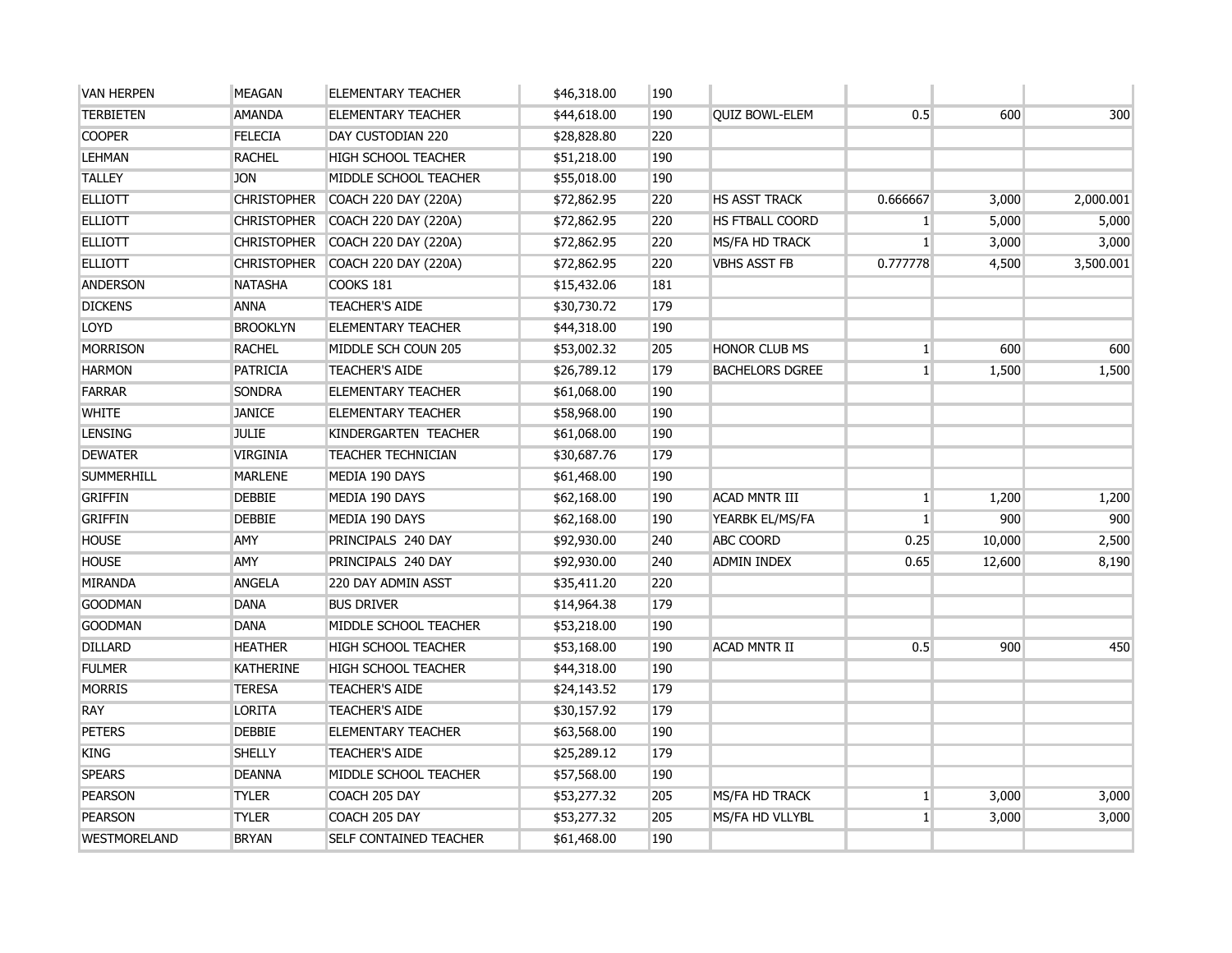| <b>ABSHIRE</b>     | <b>TORRIE</b>   | DAY CUSTODIAN 220          | \$29,321.60 | 220 |                        |                |        |           |
|--------------------|-----------------|----------------------------|-------------|-----|------------------------|----------------|--------|-----------|
| <b>RESCH</b>       | VIRGINIA        | <b>COOKS 181</b>           | \$19,146.18 | 181 |                        |                |        |           |
| <b>HELMER</b>      | <b>DONNA</b>    | SPEECH THERAPIST-PRSCH     | \$68,118.00 | 190 | <b>SLP CERT</b>        | $\mathbf{1}$   | 10,000 | 10,000    |
| <b>HECKMAN</b>     | <b>JANET</b>    | 185 DAY STDY HALL/COMP     | \$33,453.20 | 185 | <b>BACHELORS DGREE</b> | $\mathbf{1}$   | 1,500  | 1,500     |
| <b>WILLIAMS</b>    | <b>TERESA</b>   | <b>ELEMENTARY TEACHER</b>  | \$59,118.00 | 190 |                        |                |        |           |
| <b>BLAKE</b>       | <b>ANGELA</b>   | <b>ELEMENTARY TEACHER</b>  | \$54,468.00 | 190 | PARENT INV FAC         | $\mathbf{1}$   | 750    | 750       |
| <b>FONVILLE</b>    | <b>RHONDA</b>   | <b>ELEMENTARY TEACHER</b>  | \$53,718.00 | 190 |                        |                |        |           |
| <b>MARSHELL</b>    | <b>KRISSENA</b> | <b>ASST DIRECTOR ALE</b>   | \$91,881.00 | 240 | <b>ADMIN INDEX</b>     | 0.7            | 12,600 | 8,820     |
| <b>VAUGHT</b>      | <b>TARA</b>     | <b>COOKS 181</b>           | \$17,289.12 | 181 |                        |                |        |           |
| <b>LITTLE</b>      | <b>STACEY</b>   | MIDDLE SCHOOL TEACHER      | \$50,818.00 | 190 | STUDENT COUNCIL        | $1\vert$       | 750    | 750       |
| <b>BELCHER</b>     | <b>JEFFREY</b>  | HIGH SCHOOL TEACHER        | \$64,818.00 | 190 |                        |                |        |           |
| <b>WHITWORTH</b>   | <b>LAURIE</b>   | <b>LEAD CUSTODIAN</b>      | \$34,425.60 | 220 |                        |                |        |           |
| <b>WORNKEY</b>     | <b>RAE</b>      | <b>ELEMENTARY TEACHER</b>  | \$56,268.00 | 190 |                        |                |        |           |
| <b>LEISTER</b>     | <b>JOHNNIE</b>  | <b>TEACHER TECHNICIAN</b>  | \$31,833.36 | 179 |                        |                |        |           |
| <b>SMITH</b>       | <b>RONALD</b>   | DIR OF SPECIAL PROGRAMS    | \$95,600.00 | 240 | <b>ADMIN INDEX</b>     | 0.55           | 12,600 | 6,930     |
| <b>SMITH</b>       | <b>RONALD</b>   | DIR OF SPECIAL PROGRAMS    | \$95,600.00 | 240 | HS BAND DIR            | 0.357143       | 14,000 | 5,000.002 |
| <b>WEBBER</b>      | <b>RHONDA</b>   | <b>CUSTODIAN 190 DAY</b>   | \$24,684.80 | 190 |                        |                |        |           |
| <b>SPEARS</b>      | <b>DANNY</b>    | PROGRAM DIRECTOR           | \$79,415.20 | 240 | <b>ADD RESPONSBLTY</b> | $\mathbf{1}$   | 2,500  | 2,500     |
| <b>SCHROUF</b>     | <b>EDIE</b>     | <b>ELEMENTARY TEACHER</b>  | \$53,868.00 | 190 | <b>NAT'L BOARD CER</b> | $\mathbf{1}$   | 2,000  | 2,000     |
| <b>DOSS</b>        | <b>KIMBERLY</b> | MIDDLE SCHOOL TEACHER      | \$56,268.00 | 190 |                        |                |        |           |
| <b>ALMOND</b>      | <b>JENNIFER</b> | COACH 205 DAY              | \$60,958.89 | 205 | <b>ASST SOCCER</b>     | $1\vert$       | 3,000  | 3,000     |
| <b>MILLER</b>      | <b>STACY</b>    | ADMIN ASST II 206 DAYS     | \$35,893.76 | 206 | <b>BACHELORS DGREE</b> | 1              | 1,500  | 1,500     |
| <b>WEATHERFORD</b> | <b>RYAN</b>     | COACH 220 DAY (220A)       | \$61,062.95 | 220 | <b>HEAD BASEBALL</b>   | $\mathbf{1}$   | 5,000  | 5,000     |
| <b>MARTIN</b>      | <b>AMY</b>      | KINDERGARTEN TEACHER       | \$51,268.00 | 190 |                        |                |        |           |
| <b>LOVELADY</b>    | <b>CHARLEY</b>  | <b>ELEMENTARY TEACHER</b>  | \$51,318.00 | 190 |                        |                |        |           |
| <b>REAGAN</b>      | <b>ANITA</b>    | MIDDLE SCH COUN 205        | \$73,885.21 | 205 | <b>ACAD MNTR III</b>   | 1              | 1,200  | 1,200     |
| <b>REAGAN</b>      | <b>ANITA</b>    | MIDDLE SCH COUN 205        | \$73,885.21 | 205 | NAT'L BOARD CER        | $\mathbf{1}$   | 2,000  | 2,000     |
| <b>REAGAN</b>      | <b>ANITA</b>    | MIDDLE SCH COUN 205        | \$73,885.21 | 205 | PARENT INV FAC         | 1              | 750    | 750       |
| <b>RAY</b>         | <b>TWILA</b>    | <b>TEACHER'S AIDE</b>      | \$27,866.72 | 179 |                        |                |        |           |
| <b>CORMACK</b>     | <b>SHERIE</b>   | HIGH SCHOOL TEACHER        | \$51,868.00 | 190 |                        |                |        |           |
| <b>REEVES</b>      | <b>BRENT</b>    | 210 DAY COACH              | \$70,672.53 | 210 | HS HEAD VLLYBLL        | 1 <sup>1</sup> | 5,000  | 5,000     |
| <b>MANNIS</b>      | <b>PAULA</b>    | ASST SPED SUPERVISOR       | \$86,438.00 | 240 | <b>ADMIN INDEX</b>     | 0.7            | 12,600 | 8,820     |
| <b>PETERS</b>      | <b>CHERYL</b>   | <b>ELEMENTARY COUN 195</b> | \$56,465.84 | 195 |                        |                |        |           |
| <b>MABRY</b>       | <b>BRYANT</b>   | <b>BUSDRIVERS 179</b>      | \$15,161.28 | 179 | <b>BACHELORS DGREE</b> | $\mathbf{1}$   | 1,500  | 1,500     |
| LE                 | <b>AMANDA</b>   | <b>ELEMENTARY TEACHER</b>  | \$46,718.00 | 190 | <b>FOOD CORP SPNSR</b> | $\mathbf{1}$   | 900    | 900       |
| <b>LINCOLN</b>     | <b>TARYN</b>    | SECONDARY COUNS 210        | \$62,356.74 | 210 |                        |                |        |           |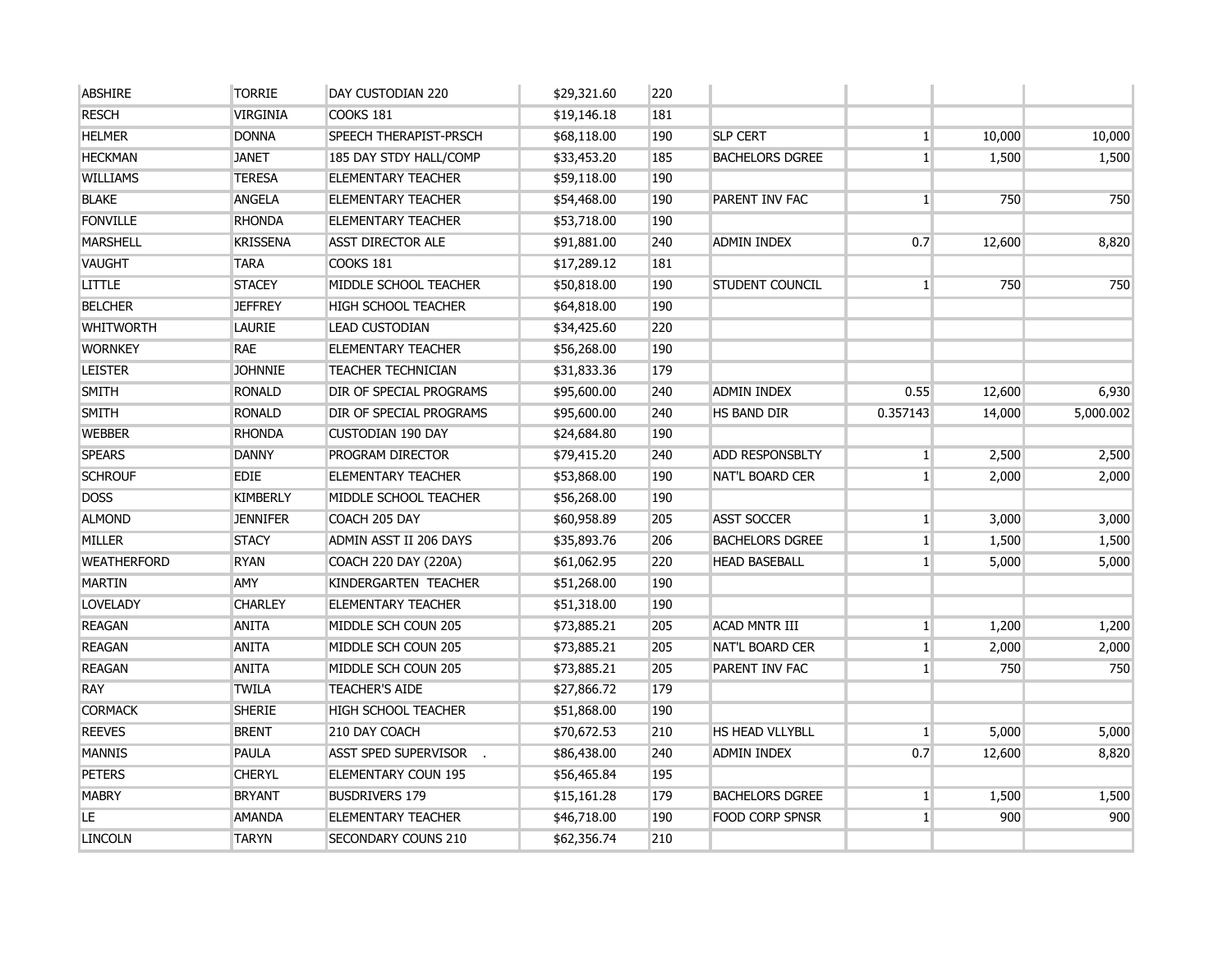| <b>HARRIS</b>        | <b>KATHY</b>   | <b>TEACHER'S AIDE</b>            | \$29,012.32 | 179 |                        |                |        |        |
|----------------------|----------------|----------------------------------|-------------|-----|------------------------|----------------|--------|--------|
| <b>ROGERS</b>        | <b>KATRINA</b> | <b>TEACHER TECHNICIAN</b>        | \$28,396.56 | 179 |                        |                |        |        |
| <b>ALLEN</b>         | MICHAEL        | <b>PROGRAM DIRECTOR</b>          | \$76,915.20 | 240 |                        |                |        |        |
| <b>PARKS</b>         | <b>TIFFANY</b> | PARENT COORD- CLASS 240          | \$34,848.00 | 240 |                        |                |        |        |
| <b>MCBRIDE</b>       | <b>CRAIG</b>   | BUS AIDES 179                    | \$11,370.08 | 179 |                        |                |        |        |
| <b>MCBRIDE</b>       | <b>CRAIG</b>   | <b>ELEMENTARY TEACHER</b>        | \$56,318.00 | 190 |                        |                |        |        |
| <b>KASZUBOWSKI</b>   | <b>REBECCA</b> | E-SCHOOL SMS ADMINISTRATO        | \$64,416.00 | 210 | <b>BACHELORS DGREE</b> | $1\vert$       | 1,500  | 1,500  |
| <b>FANNING</b>       | <b>KENDRA</b>  | <b>SPEECH THERAPIST-PRSCH</b>    | \$74,818.00 | 190 | <b>SLP CERT</b>        | $1\vert$       | 10,000 | 10,000 |
| <b>ROSS</b>          | <b>SHARI</b>   | <b>ADMIN ASST</b>                | \$62,986.40 | 240 | <b>ADD RESPONSBLTY</b> | $1\vert$       | 2,500  | 2,500  |
| <b>ROSS</b>          | <b>SHARI</b>   | <b>ADMIN ASST</b>                | \$62,986.40 | 240 | <b>ASBOA CERT</b>      | $1\vert$       | 600    | 600    |
| <b>ROSS</b>          | <b>SHARI</b>   | <b>ADMIN ASST</b>                | \$62,986.40 | 240 | <b>FINANCE STIPEND</b> | 1              | 1,000  | 1,000  |
| <b>TREAT</b>         | <b>SHARON</b>  | <b>SPEECH THERAPIST-PRSCH</b>    | \$68,768.00 | 190 | <b>SLP CERT</b>        | 1 <sup>1</sup> | 10,000 | 10,000 |
| <b>MOORE</b>         | <b>BRIDGET</b> | COOKS 181                        | \$15,432.06 | 181 |                        |                |        |        |
| <b>TITSWORTH</b>     | <b>AUDRA</b>   | <b>RESOURCE TEACHER</b>          | \$51,068.00 | 190 |                        |                |        |        |
| <b>EVANS</b>         | <b>HEATHER</b> | <b>RESOURCE TEACHER</b>          | \$49,068.00 | 190 |                        |                |        |        |
| <b>MULLIGAN</b>      | <b>WENDY</b>   | MIDDLE SCHOOL TEACHER            | \$54,618.00 | 190 | <b>QUIZ BOWL MS/FA</b> | 1 <sup>1</sup> | 900    | 900    |
| <b>HERMAN</b>        | <b>GRACE</b>   | <b>SELF CONT TMR TEACHER</b>     | \$52,518.00 | 190 |                        |                |        |        |
| <b>WOODEN</b>        | LORIE          | COOKS 181                        | \$18,939.84 | 181 |                        |                |        |        |
| <b>FUDGE</b>         | <b>DANNA</b>   | <b>CLASSROOM TEACHER 210 DAY</b> | \$79,240.95 | 210 | <b>MATH COACH</b>      | 1 <sup>1</sup> | 5,500  | 5,500  |
| <b>VINES</b>         | <b>DANA</b>    | KINDERGARTEN TEACHER             | \$44,318.00 | 190 |                        |                |        |        |
| <b>SHIPMAN</b>       | <b>MICHELE</b> | <b>ELEM ASST PRINCIPAL</b>       | \$76,527.00 | 210 | <b>ADMIN INDEX</b>     | 0.45           | 12,600 | 5,670  |
| <b>DAUGHERTY</b>     | <b>RICHARD</b> | <b>ADULT GEN EDUC-240</b>        | \$16,790.40 | 240 |                        |                |        |        |
| <b>JESTER</b>        | <b>TAMMY</b>   | DAY CUSTODIAN 220                | \$30,553.60 | 220 |                        |                |        |        |
| <b>CROSS</b>         | <b>GARY</b>    | <b>LEAD CUSTODIAN</b>            | \$34,672.00 | 220 |                        |                |        |        |
| <b>COOKSEY</b>       | <b>BRIAN</b>   | <b>LEAD LICENSE TECH</b>         | \$66,489.60 | 240 |                        |                |        |        |
| <b>FALDON</b>        | <b>GEORGIA</b> | <b>ELEMENTARY TEACHER</b>        | \$58,268.00 | 190 |                        |                |        |        |
| <b>HOUSE</b>         | <b>BLAIR</b>   | <b>BUS DRIVER</b>                | \$14,176.78 | 179 |                        |                |        |        |
| <b>HOUSE</b>         | <b>BLAIR</b>   | HIGH SCHOOL TEACHER              | \$57,468.00 | 190 |                        |                |        |        |
| <b>BROWN</b>         | <b>KATHRYN</b> | COACH 205 DAY                    | \$66,656.26 | 205 | <b>HS ASST TRACK</b>   | $\mathbf{1}$   | 3,000  | 3,000  |
| <b>BROWN</b>         | <b>KATHRYN</b> | COACH 205 DAY                    | \$66,656.26 | 205 | MS/FA HD CRCO          | $\mathbf{1}$   | 3,000  | 3,000  |
| <b>SNELLENBERGER</b> | <b>KOLBY</b>   | PRINCIPAL                        | \$90,161.00 | 240 | <b>ADMIN INDEX</b>     | 0.4            | 12,600 | 5,040  |
| <b>BEANE</b>         | <b>MEGAN</b>   | <b>ELEMENTARY TEACHER</b>        | \$51,918.00 | 190 |                        |                |        |        |
| <b>BROWN</b>         | <b>JESSICA</b> | <b>SELF CONTAINED TEACHER</b>    | \$45,068.00 | 190 |                        |                |        |        |
| <b>INGE</b>          | <b>KELSIE</b>  | <b>ELEMENTARY TEACHER</b>        | \$46,068.00 | 190 |                        |                |        |        |
| <b>BROWN</b>         | <b>CHERYL</b>  | COOK 210 DAY                     | \$22,932.00 | 210 |                        |                |        |        |
| <b>MOOMEY</b>        | <b>TIFFANY</b> | <b>BUS DRIVER</b>                | \$14,570.58 | 179 |                        |                |        |        |
|                      |                |                                  |             |     |                        |                |        |        |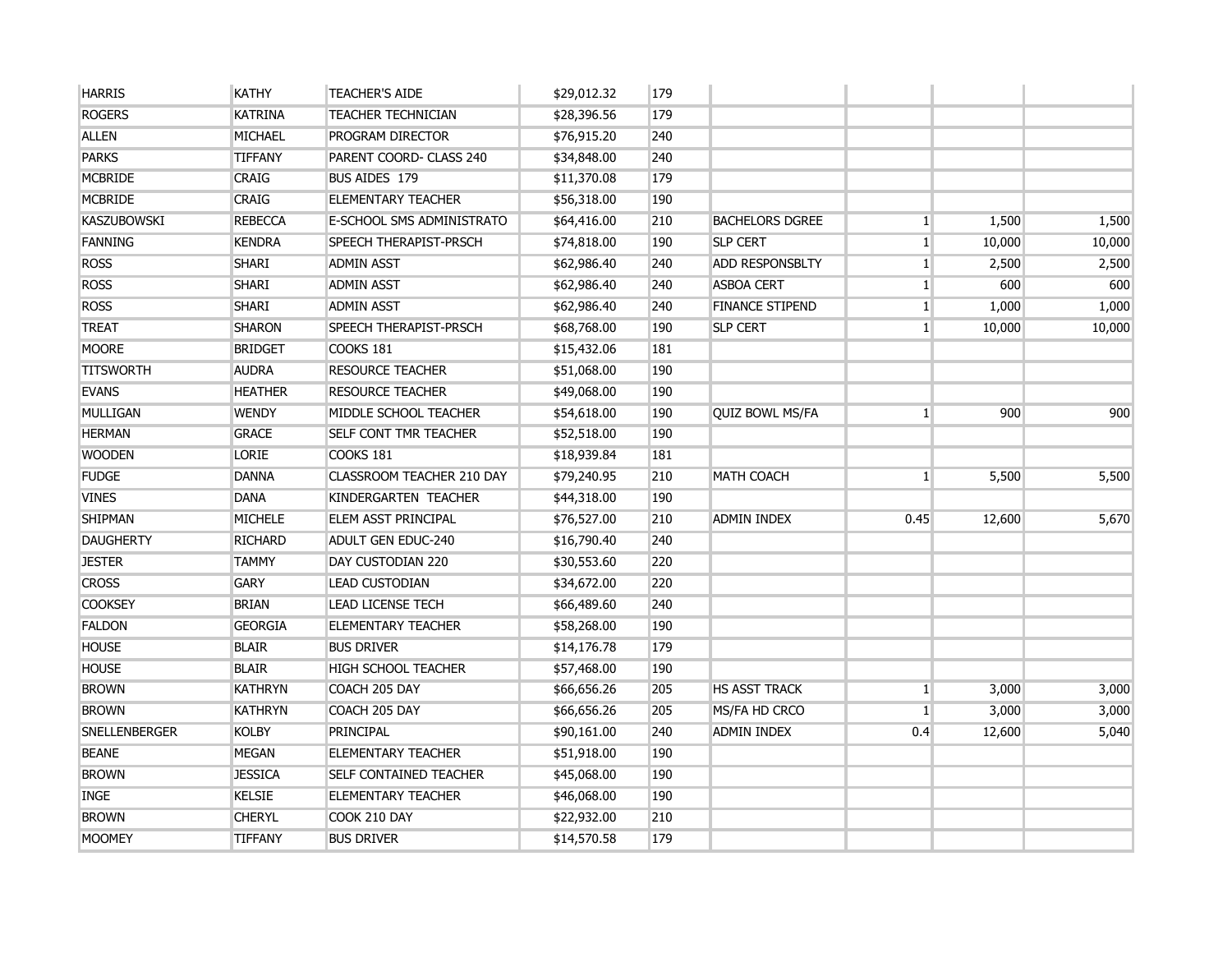| <b>MOOMEY</b>     | <b>TIFFANY</b>   | <b>ELEMENTARY TEACHER</b>      | \$47,868.00  | 190 |                        |                 |        |        |
|-------------------|------------------|--------------------------------|--------------|-----|------------------------|-----------------|--------|--------|
| <b>TEAGUE</b>     | <b>SHAWNA</b>    | <b>SELF CONT TMR TEACHER</b>   | \$46,568.00  | 190 |                        |                 |        |        |
| <b>KUYKENDALL</b> | <b>KATHARINE</b> | <b>TEACHER'S AIDE</b>          | \$24,429.92  | 179 |                        |                 |        |        |
| <b>ANDERSON</b>   | <b>AMBER</b>     | <b>REGISTERED NURSE</b>        | \$40,556.67  | 181 |                        |                 |        |        |
| <b>ROGERS</b>     | <b>LAURA</b>     | <b>HIGH SCHOOL TEACHER</b>     | \$46,818.00  | 190 |                        |                 |        |        |
| <b>MCGEE</b>      | <b>MEGAN</b>     | <b>ELEMENTARY TEACHER</b>      | \$43,918.00  | 190 | <b>QUIZ BOWL-ELEM</b>  | 1 <sup>1</sup>  | 600    | 600    |
| <b>KELLEY</b>     | <b>JORDAN</b>    | <b>ELEMENTARY TEACHER</b>      | \$43,818.00  | 190 |                        |                 |        |        |
| <b>NICHOLSON</b>  | <b>AMRA</b>      | <b>ELEMENTARY TEACHER</b>      | \$43,818.00  | 190 |                        |                 |        |        |
| <b>QUINTEROS</b>  | <b>SONIA</b>     | NIGHT CUSTODIAN                | \$30,747.20  | 220 |                        |                 |        |        |
| <b>MCCLAREN</b>   | <b>JILL</b>      | <b>RESOURCE TEACHER</b>        | \$56,268.00  | 190 |                        |                 |        |        |
| <b>HOWARD</b>     | <b>VICTORIA</b>  | KINDERGARTEN TEACHER           | \$45,818.00  | 190 |                        |                 |        |        |
| <b>TRENTHAM</b>   | <b>LORI</b>      | <b>BUSINESS MANAGER</b>        | \$103,589.60 | 240 | <b>ADD RESPONSBLTY</b> | $1\vert$        | 2,500  | 2,500  |
| <b>TRENTHAM</b>   | <b>LORI</b>      | <b>BUSINESS MANAGER</b>        | \$103,589.60 | 240 | <b>ASBOA CERT</b>      | 1               | 600    | 600    |
| <b>TRENTHAM</b>   | <b>LORI</b>      | <b>BUSINESS MANAGER</b>        | \$103,589.60 | 240 | <b>BACHELORS DGREE</b> | 1               | 1,500  | 1,500  |
| <b>TRENTHAM</b>   | <b>LORI</b>      | <b>BUSINESS MANAGER</b>        | \$103,589.60 | 240 | <b>DISTRICT TREAS</b>  | 1 <sup>1</sup>  | 5,004  | 5,004  |
| <b>TRENTHAM</b>   | <b>LORI</b>      | <b>BUSINESS MANAGER</b>        | \$103,589.60 | 240 | <b>FINANCE STIPEND</b> | 1               | 1,000  | 1,000  |
| <b>MCCUTCHEN</b>  | <b>MARY</b>      | PRINCIPAL                      | \$90,430.00  | 240 | <b>ADMIN INDEX</b>     | 0.65            | 12,600 | 8,190  |
| <b>DUNN</b>       | <b>DEENA</b>     | <b>HIGH SCHOOL TEACHER</b>     | \$65,968.00  | 190 | <b>ACAD MNTR I</b>     | 0.5             | 600    | 300    |
| <b>DUNN</b>       | <b>DEENA</b>     | <b>HIGH SCHOOL TEACHER</b>     | \$65,968.00  | 190 | <b>ACAD MNTR I</b>     | $\mathbf{1}$    | 600    | 600    |
| <b>DUNN</b>       | <b>DEENA</b>     | <b>HIGH SCHOOL TEACHER</b>     | \$65,968.00  | 190 | <b>LEAD TEACHER</b>    | $1\vert$        | 2,000  | 2,000  |
| <b>DUNN</b>       | <b>DEENA</b>     | <b>HIGH SCHOOL TEACHER</b>     | \$65,968.00  | 190 | <b>NAT'L BOARD CER</b> | 1 <sup>1</sup>  | 2,000  | 2,000  |
| <b>HARLIN</b>     | <b>MARY</b>      | COOKS 181                      | \$16,257.42  | 181 |                        |                 |        |        |
| <b>ETRIS</b>      | <b>RONALD</b>    | <b>BUSDRIVERS 179</b>          | \$13,267.48  | 179 |                        |                 |        |        |
| <b>OWEN</b>       | <b>VIVIAN</b>    | MIDDLE SCHOOL TEACHER          | \$57,468.00  | 190 | <b>ACAD MNTR III</b>   | 1 <sup>1</sup>  | 1,200  | 1,200  |
| <b>RECTOR</b>     | <b>DANA</b>      | <b>TEACHER'S AIDE</b>          | \$28,153.12  | 179 |                        |                 |        |        |
| <b>MCCARTNEY</b>  | <b>YVONNA</b>    | <b>LEAD CUSTODIAN</b>          | \$32,454.40  | 220 |                        |                 |        |        |
| <b>MCDANIEL</b>   | EMILY            | MIDDLE SCHOOL TEACHER          | \$51,318.00  | 190 |                        |                 |        |        |
| <b>RUCKER</b>     | <b>PATRICIA</b>  | 220 DAY ADMIN ASST             | \$35,344.80  | 220 | <b>BACHELORS DGREE</b> | 1 <sup>1</sup>  | 1,500  | 1,500  |
| <b>FAUBUS</b>     | <b>DEBORAH</b>   | ADULT ED.SUPEV.-240            | \$97,721.00  | 240 | <b>ADMIN INDEX</b>     | $1\overline{ }$ | 12,600 | 12,600 |
| <b>MONTGOMERY</b> | <b>TERESA</b>    | MIDDLE SCHOOL TEACHER          | \$49,518.00  | 190 |                        |                 |        |        |
| <b>DILLARD</b>    | PAULA            | COOK 210 DAY                   | \$17,425.80  | 210 |                        |                 |        |        |
| <b>BURTON</b>     | <b>TERRI</b>     | VOC TRADE & INDUST 190         | \$61,418.00  | 190 | <b>NAT'L BOARD CER</b> | 1 <sup>1</sup>  | 2,000  | 2,000  |
| <b>MONTGOMERY</b> | <b>RAYE</b>      | COOKS 181                      | \$19,146.18  | 181 |                        |                 |        |        |
| <b>CLINE</b>      | <b>TRACY</b>     | MEDIA 200 DAY                  | \$66,545.26  | 200 |                        |                 |        |        |
| <b>JONES</b>      | <b>GAYLA</b>     | <b>COOK-MANAGER</b>            | \$27,859.52  | 181 |                        |                 |        |        |
| <b>KUPERS</b>     | <b>SHERRY</b>    | <b>EARLY CHILDHOOD TEACHER</b> | \$56,318.00  | 190 |                        |                 |        |        |
|                   |                  |                                |              |     |                        |                 |        |        |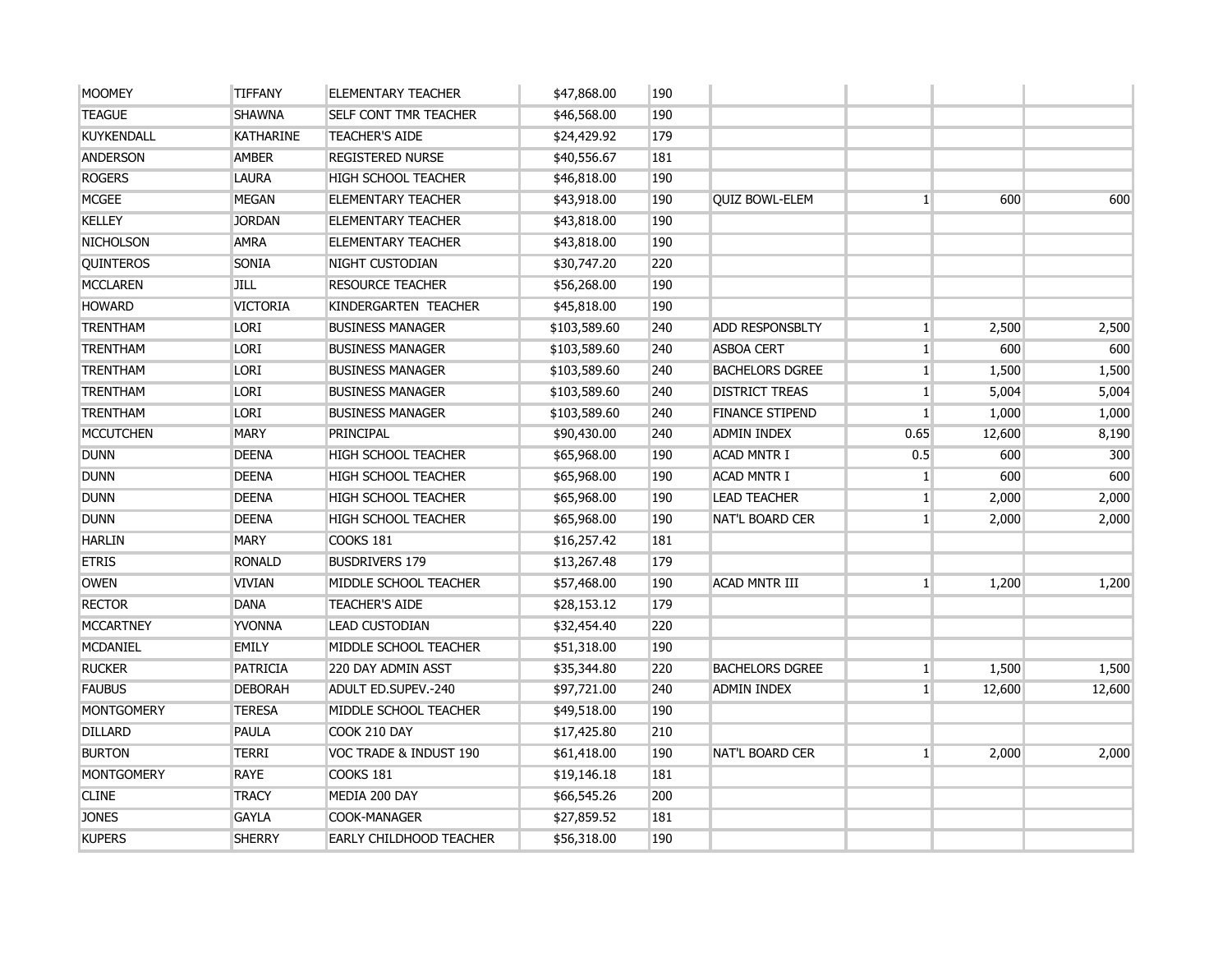| <b>WILEY-KARNEY</b> | <b>CARA</b>     | KINDERGARTEN TEACHER        | \$47,318.00 | 190 |                        |                |        |        |
|---------------------|-----------------|-----------------------------|-------------|-----|------------------------|----------------|--------|--------|
| <b>JONES</b>        | <b>CHRISTY</b>  | 179 DAY COMP LAB/STUDY      | \$25,761.68 | 179 |                        |                |        |        |
| <b>MOSBY</b>        | <b>BRANDY</b>   | 210 DAY COACH               | \$68,235.68 | 210 | <b>HD TENNIS-BOYS</b>  | 1 <sup>1</sup> | 2,000  | 2,000  |
| <b>MOSBY</b>        | <b>BRANDY</b>   | 210 DAY COACH               | \$68,235.68 | 210 | <b>HEAD TENNIS-GRL</b> | $\mathbf{1}$   | 2,000  | 2,000  |
| <b>ROWE</b>         | MICHELE         | DAY CUSTODIAN 220           | \$28,582.40 | 220 |                        |                |        |        |
| <b>ROTTER</b>       | <b>MICHELLE</b> | <b>TEACHER'S AIDE</b>       | \$26,148.32 | 179 |                        |                |        |        |
| <b>DAVIS</b>        | <b>SHELLY</b>   | <b>ELEMENTARY TEACHER</b>   | \$49,068.00 | 190 |                        |                |        |        |
| <b>LAWLER</b>       | <b>BRANDI</b>   | <b>TEACHER'S AIDE</b>       | \$25,289.12 | 179 |                        |                |        |        |
| <b>PETERS</b>       | <b>SUZZINA</b>  | COOK 210 DAY                | \$18,144.00 | 210 |                        |                |        |        |
| <b>GARDNER</b>      | <b>MISTI</b>    | <b>ELEMENTARY TEACHER</b>   | \$49,168.00 | 190 | <b>ELEM ARCHERY</b>    | 1 <sup>1</sup> | 600    | 600    |
| <b>BAGGETT</b>      | <b>THERESA</b>  | CAREER SRVC PROV BACHELOR   | \$34,099.20 | 240 |                        |                |        |        |
| <b>HOWARD</b>       | <b>DELONA</b>   | KINDERGARTEN TEACHER        | \$55,718.00 | 190 | <b>NAT'L BOARD CER</b> | $1\vert$       | 2,000  | 2,000  |
| <b>NICHOLS</b>      | <b>DAWN</b>     | <b>ELEMENTARY TEACHER</b>   | \$57,868.00 | 190 | <b>NAT'L BOARD CER</b> | 1 <sup>1</sup> | 2,000  | 2,000  |
| <b>NICHOLS</b>      | <b>DAWN</b>     | <b>ELEMENTARY TEACHER</b>   | \$57,868.00 | 190 | YEARBK EL/MS/FA        | $\mathbf{1}$   | 900    | 900    |
| <b>CHAMPION</b>     | <b>REBECCA</b>  | <b>TEACHER'S AIDE</b>       | \$25,575.52 | 179 |                        |                |        |        |
| <b>FEENY</b>        | <b>JENNIFER</b> | VIRTUAL ACADEMY COORDTEA    | \$83,457.00 | 210 | ADMIN INDEX            | 1              | 12,600 | 12,600 |
| <b>REESE</b>        | <b>AMANDA</b>   | <b>REGISTERED NURSE</b>     | \$42,305.13 | 181 |                        |                |        |        |
| <b>ALEXANDER</b>    | <b>JAMIE</b>    | <b>RESOURCE TEACHER</b>     | \$49,668.00 | 190 |                        |                |        |        |
| <b>HOWARD</b>       | <b>LORI</b>     | 185 DAY STDY HALL/COMP      | \$28,401.20 | 185 |                        |                |        |        |
| <b>HENDRICKSON</b>  | <b>JESSICA</b>  | <b>TEACHER'S AIDE</b>       | \$26,721.12 | 179 |                        |                |        |        |
| <b>POTTORFF</b>     | <b>CARRIE</b>   | KINDERGARTEN TEACHER        | \$49,318.00 | 190 | <b>NAT'L BOARD CER</b> | $\mathbf{1}$   | 2,000  | 2,000  |
| <b>COX</b>          | <b>SUMMER</b>   | PRINCIPAL                   | \$94,320.00 | 240 | <b>ADMIN INDEX</b>     | 0.8            | 12,600 | 10,080 |
| <b>COX</b>          | <b>SUMMER</b>   | PRINCIPAL                   | \$94,320.00 | 240 | <b>NAT'L BOARD CER</b> | $\mathbf{1}$   | 2,000  | 2,000  |
| <b>BOEN</b>         | <b>SARAH</b>    | <b>RESOURCE TEACHER</b>     | \$51,818.00 | 190 |                        |                |        |        |
| <b>BRAIN</b>        | <b>HANNAH</b>   | KINDERGARTEN TEACHER        | \$45,318.00 | 190 |                        |                |        |        |
| <b>NORRIS</b>       | <b>SHELBY</b>   | ELEMENTARY COUN 195         | \$47,793.47 | 195 |                        |                |        |        |
| <b>BROADWAY</b>     | <b>JOSHUA</b>   | <b>RESOURCE TEACHER</b>     | \$51,118.00 | 190 | <b>QUIZ BOWL MS/FA</b> | $\mathbf{1}$   | 900    | 900    |
| <b>KUYKENDALL</b>   | <b>ROBIN</b>    | <b>SCH RESOURCE OFFICER</b> | \$40,779.20 | 220 |                        |                |        |        |
| <b>FISHER</b>       | <b>JESSICA</b>  | THEATRE 200 DAY             | \$59,092.63 | 200 | THEATRE PERFORM        | $1\vert$       | 3,600  | 3,600  |
| <b>HUDSON</b>       | <b>JOSIE</b>    | <b>ELEMENTARY TEACHER</b>   | \$51,068.00 | 190 |                        |                |        |        |
| <b>MAYS</b>         | <b>PATRICK</b>  | <b>PROGRAM DIRECTOR</b>     | \$81,336.80 | 240 | <b>ADD RESPONSBLTY</b> | $1\vert$       | 2,500  | 2,500  |
| <b>MAYS</b>         | <b>PATRICK</b>  | PROGRAM DIRECTOR            | \$81,336.80 | 240 | <b>FINANCE STIPEND</b> | 1 <sup>1</sup> | 1,000  | 1,000  |
| <b>LOYD</b>         | <b>SUSAN</b>    | ELEM ASST PRINCIPAL         | \$77,787.00 | 210 | <b>ADMIN INDEX</b>     | 0.55           | 12,600 | 6,930  |
| <b>KING</b>         | <b>JAMES</b>    | <b>CUSTODIAN 190 DAY</b>    | \$27,025.60 | 190 |                        |                |        |        |
| MILLARD             | <b>SANDRA</b>   | ELEMENTARY COUN 195         | \$58,465.84 | 195 | <b>NAT'L BOARD CER</b> | $\mathbf{1}$   | 2,000  | 2,000  |
| <b>BRYANT</b>       | <b>AMBER</b>    | HIGH SCHOOL TEACHER         | \$58,118.00 | 190 | <b>ACAD MNTR III</b>   | 1 <sup>1</sup> | 1,200  | 1,200  |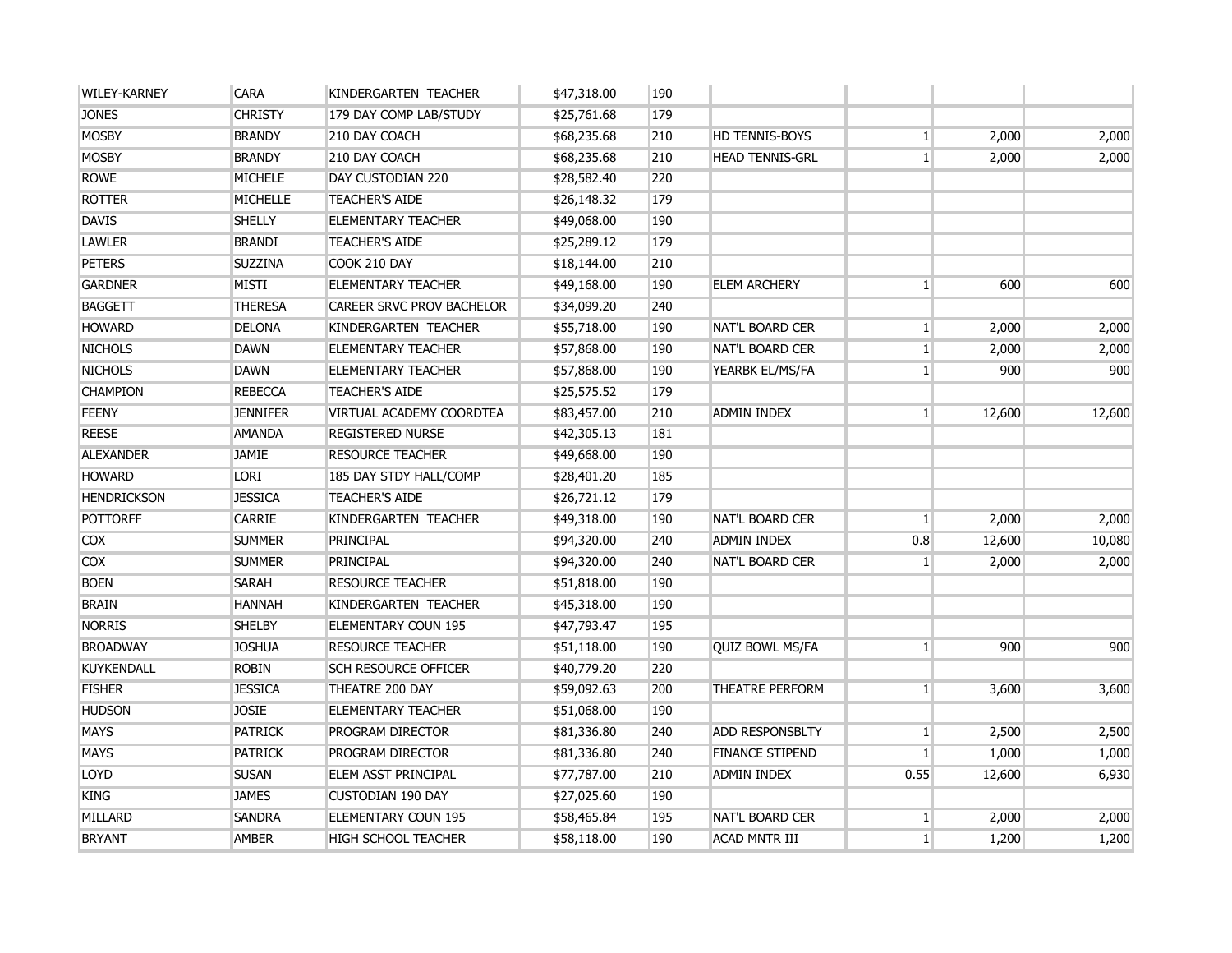| <b>CHAMBERS</b>  | <b>STACEY</b>    | <b>FISCAL SERVICES</b>         | \$40,766.40  | 240 | <b>ASBOA CERT</b>      | $\mathbf{1}$    | 600    | 600    |
|------------------|------------------|--------------------------------|--------------|-----|------------------------|-----------------|--------|--------|
| <b>FLORES</b>    | <b>DIANE</b>     | <b>COOK-MANAGER</b>            | \$24,188.84  | 181 |                        |                 |        |        |
| <b>DICKENS</b>   | <b>BRENT</b>     | MAINTENANCE-SKILLED II         | \$52,723.20  | 240 |                        |                 |        |        |
| <b>POOLE</b>     | <b>HEATHER</b>   | COOKS 181                      | \$15,225.72  | 181 |                        |                 |        |        |
| <b>KANE</b>      | <b>LYNN</b>      | <b>BUSDRIVERS 179</b>          | \$13,267.48  | 179 |                        |                 |        |        |
| <b>HENRY</b>     | <b>WILLIE</b>    | ASST FOOTBALL COACH-COOD       | \$73,738.53  | 240 | <b>HS FTBALL COORD</b> | $1\overline{ }$ | 5,000  | 5,000  |
| <b>RIVAS</b>     | <b>GLORIA</b>    | DAY CUSTODIAN 220              | \$26,671.68  | 189 |                        |                 |        |        |
| <b>RALEY</b>     | <b>ANGELA</b>    | 210 DAY COACH                  | \$76,212.00  | 210 | <b>INTERVENTIONIST</b> | $1\vert$        | 5,500  | 5,500  |
| <b>RALEY</b>     | <b>ANGELA</b>    | 210 DAY COACH                  | \$76,212.00  | 210 | <b>NAT'L BOARD CER</b> | $1\vert$        | 2,000  | 2,000  |
| <b>WHITE</b>     | LALAH            | <b>RESOURCE TEACHER</b>        | \$51,618.00  | 190 |                        |                 |        |        |
| <b>BECKHAM</b>   | <b>JESSIE</b>    | MIDDLE SCHOOL TEACHER          | \$45,118.00  | 190 | MS STUDENT COUN        | 0.5             | 600    | 300    |
| <b>WING</b>      | <b>INDIA</b>     | VOC AGRI 240 DAY               | \$55,349.05  | 240 |                        |                 |        |        |
| <b>FRAZIER</b>   | <b>ALLISON</b>   | <b>SPEECH THERAPIST-PRSCH</b>  | \$57,568.00  | 190 | <b>SLP CERT</b>        | 1 <sup>1</sup>  | 10,000 | 10,000 |
| <b>JEFFCOAT</b>  | <b>HAROLD</b>    | <b>SUPERINTENDENT</b>          | \$237,888.00 | 240 | <b>CAR ALLOWANCE</b>   | 1 <sup>1</sup>  | 9,000  | 9,000  |
| <b>ALLISON</b>   | <b>DENA</b>      | <b>BUS AIDES 179</b>           | \$5,484.56   | 179 |                        |                 |        |        |
| <b>ALLISON</b>   | <b>DENA</b>      | <b>SELF CONT TMR TEACHER</b>   | \$58,118.00  | 190 |                        |                 |        |        |
| <b>PITCHFORD</b> | <b>AVA</b>       | <b>CUSTODIAN 190 DAY</b>       | \$29,579.20  | 190 |                        |                 |        |        |
| <b>DEAKINS</b>   | <b>GENA</b>      | <b>SE PRESCHOOL TEACHER</b>    | \$49,118.00  | 190 |                        |                 |        |        |
| <b>BEHM</b>      | <b>CHRISTINA</b> | <b>HIGH SCHOOL TEACHER</b>     | \$59,818.00  | 190 |                        |                 |        |        |
| <b>ANDERSON</b>  | <b>KHRISTINA</b> | <b>TEACHER TECHNICIAN</b>      | \$29,542.16  | 179 |                        |                 |        |        |
| <b>ROGERS</b>    | <b>ANGELA</b>    | <b>ELEMENTARY TEACHER</b>      | \$53,068.00  | 190 |                        |                 |        |        |
| <b>HICKS</b>     | <b>SUSAN</b>     | <b>ELEMENTARY TEACHER</b>      | \$53,118.00  | 190 |                        |                 |        |        |
| <b>MCAFEE</b>    | <b>DENISE</b>    | COOKS 181                      | \$16,051.08  | 181 |                        |                 |        |        |
| <b>LALE</b>      | <b>KRISTY</b>    | 220 DAY ADMIN ASST             | \$36,361.60  | 220 |                        |                 |        |        |
| <b>POTTS</b>     | <b>TABITHA</b>   | TEACHER TECHNICIAN             | \$28,750.96  | 179 | <b>BACHELORS DGREE</b> | 1               | 1,500  | 1,500  |
| <b>MCKEOWN</b>   | <b>SHANNON</b>   | KINDERGARTEN TEACHER           | \$51,268.00  | 190 |                        |                 |        |        |
| <b>BECKER</b>    | <b>JENNIFER</b>  | <b>TEACHER TECHNICIAN</b>      | \$28,464.56  | 179 | <b>BACHELORS DGREE</b> | 1 <sup>1</sup>  | 1,500  | 1,500  |
| <b>COUTHREN</b>  | <b>ASHLEY</b>    | <b>SE PRESCHOOL TEACHER</b>    | \$57,568.00  | 190 |                        |                 |        |        |
| <b>WOOD</b>      | <b>ALICIA</b>    | COOKS 181                      | \$15,019.38  | 181 |                        |                 |        |        |
| <b>BOND</b>      | <b>RACHEL</b>    | <b>REGISTERED NURSE</b>        | \$42,596.54  | 181 |                        |                 |        |        |
| <b>COCKRELL</b>  | <b>ALYSSA</b>    | MIDDLE SCHOOL TEACHER          | \$45,818.00  | 190 |                        |                 |        |        |
| <b>MOORE</b>     | <b>COURTNEY</b>  | COACH 205 DAY                  | \$53,356.26  | 205 | HS ASST VLLYBLL        | $1\overline{ }$ | 3,000  | 3,000  |
| <b>MOORE</b>     | <b>COURTNEY</b>  | COACH 205 DAY                  | \$53,356.26  | 205 | MS/FA AST VLYBL        | $\mathbf{1}$    | 2,000  | 2,000  |
| <b>CRAVEN</b>    | <b>KAITLYN</b>   | MS BAND DIRECTOR               | \$53,578.74  | 220 | MS/FA BAND DIR         | 1 <sup>1</sup>  | 4,000  | 4,000  |
| <b>JENKINS</b>   | <b>ABBEY</b>     | <b>EARLY CHILDHOOD TEACHER</b> | \$42,818.00  | 190 |                        |                 |        |        |
| <b>WOFFORD</b>   | <b>MARISIA</b>   | <b>ELEMENTARY TEACHER</b>      | \$52,468.00  | 190 |                        |                 |        |        |
|                  |                  |                                |              |     |                        |                 |        |        |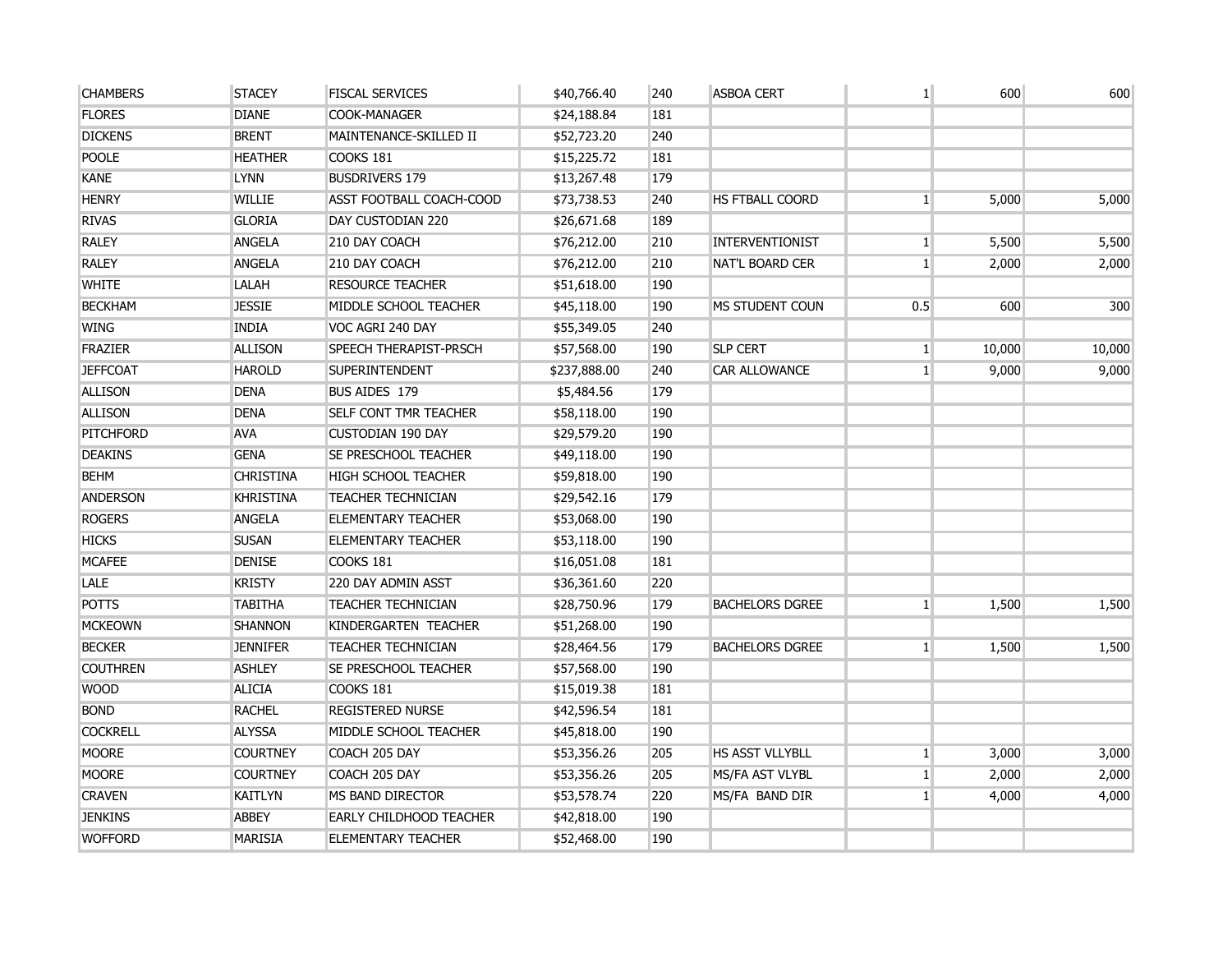| <b>DODD</b>        | <b>AMBER</b>     | <b>ELEMENTARY TEACHER</b>      | \$45,618.00 | 190 | <b>QUIZ BOWL-ELEM</b>  | 0.5            | 600    | 300   |
|--------------------|------------------|--------------------------------|-------------|-----|------------------------|----------------|--------|-------|
| <b>WOOLSEY</b>     | <b>KENYA</b>     | ADMIN ASST II 206 DAYS         | \$30,685.76 | 206 |                        |                |        |       |
| <b>OCONNOR</b>     | <b>COLLEEN</b>   | <b>COLOR GUARD INSTRUCTOR</b>  | \$53,157.68 | 220 | <b>COLOR GUARD</b>     | $1\vert$       | 3,000  | 3,000 |
| <b>HENSON</b>      | <b>KELLY</b>     | <b>RESOURCE TEACHER</b>        | \$62,668.00 | 190 | NAT'L BOARD CER        | $\mathbf{1}$   | 2,000  | 2,000 |
| <b>JONES</b>       | <b>CHELSEA</b>   | <b>ELEMENTARY TEACHER</b>      | \$49,568.00 | 190 |                        |                |        |       |
| <b>ALBERTSON</b>   | <b>EMILY</b>     | HIGH SCHOOL TEACHER            | \$45,818.00 | 190 |                        |                |        |       |
| <b>HOWARD</b>      | <b>DIANA</b>     | <b>TEACHER'S AIDE</b>          | \$25,357.12 | 179 | <b>BACHELORS DGREE</b> | $1\vert$       | 1,500  | 1,500 |
| <b>HELLING</b>     | <b>TABITHA</b>   | MIDDLE SCHOOL TEACHER          | \$53,068.00 | 190 | <b>NAT'L BOARD CER</b> | $\mathbf{1}$   | 2,000  | 2,000 |
| <b>REEVES</b>      | <b>BRADLEY</b>   | <b>ASST. PRINCIPAL</b>         | \$77,331.00 | 220 | <b>ADMIN INDEX</b>     | 0.2            | 12,600 | 2,520 |
| <b>MCKOWN</b>      | <b>AUSTIN</b>    | <b>HIGH SCHOOL TEACHER</b>     | \$45,568.00 | 190 |                        |                |        |       |
| <b>LLOYD</b>       | <b>RHONDA</b>    | <b>TEACHER'S AIDE</b>          | \$31,260.56 | 179 |                        |                |        |       |
| <b>RUDDER</b>      | <b>JENNIFER</b>  | <b>EARLY CHILDHOOD TEACHER</b> | \$46,356.38 | 184 |                        |                |        |       |
| <b>BEYERLE</b>     | <b>REBECCA</b>   | <b>ELEMENTARY TEACHER</b>      | \$42,318.00 | 190 |                        |                |        |       |
| <b>DEFFENBAUGH</b> | <b>BRANDI</b>    | <b>ELEMENTARY TEACHER</b>      | \$54,168.00 | 190 | <b>NAT'L BOARD CER</b> | 1 <sup>1</sup> | 2,000  | 2,000 |
| <b>MOREY</b>       | KELLI            | <b>TEACHER TECHNICIAN</b>      | \$28,110.16 | 179 |                        |                |        |       |
| <b>EATON</b>       | <b>TRACI</b>     | <b>ELEMENTARY TEACHER</b>      | \$46,318.00 | 190 |                        |                |        |       |
| <b>HEFNER</b>      | <b>ANNA</b>      | <b>HIGH SCHOOL TEACHER</b>     | \$62,418.00 | 190 | <b>AP COORD</b>        | $1\vert$       | 4,000  | 4,000 |
| <b>HEFNER</b>      | <b>ANNA</b>      | <b>HIGH SCHOOL TEACHER</b>     | \$62,418.00 | 190 | <b>LEAD TEACHER</b>    | $1\vert$       | 2,000  | 2,000 |
| <b>HEFNER</b>      | <b>ANNA</b>      | HIGH SCHOOL TEACHER            | \$62,418.00 | 190 | <b>NAT'L BOARD CER</b> | $\mathbf{1}$   | 2,000  | 2,000 |
| <b>CAMPBELL</b>    | <b>DIANE</b>     | <b>TEACHER TECHNICIAN</b>      | \$30,401.36 | 179 |                        |                |        |       |
| <b>JONES</b>       | <b>STEPHANIE</b> | MIDDLE SCHOOL TEACHER          | \$60,768.00 | 190 |                        |                |        |       |
| <b>KINNEY</b>      | <b>MARY</b>      | MIDDLE SCHOOL TEACHER          | \$56,318.00 | 190 |                        |                |        |       |
| <b>ROTERT</b>      | <b>RENEE</b>     | <b>ELEMENTARY TEACHER</b>      | \$56,268.00 | 190 |                        |                |        |       |
| <b>DAHLEM</b>      | <b>DEANAH</b>    | <b>ELEMENTARY TEACHER</b>      | \$56,918.00 | 190 |                        |                |        |       |
| <b>WESSON</b>      | <b>AMY</b>       | MIDDLE SCHOOL TEACHER          | \$54,368.00 | 190 |                        |                |        |       |
| <b>COMBS</b>       | <b>ANGELA</b>    | <b>ELEMENTARY TEACHER</b>      | \$47,318.00 | 190 |                        |                |        |       |
| <b>JONES</b>       | <b>KRISTINA</b>  | HUMAN RESOURCE ASST            | \$37,478.40 | 240 |                        |                |        |       |
| <b>BLAKNEY</b>     | <b>JENNIFER</b>  | <b>HIGH SCHOOL TEACHER</b>     | \$50,068.00 | 190 |                        |                |        |       |
| <b>DAVIS</b>       | <b>SARAH</b>     | SECRETARY - 210 DAY            | \$33,297.60 | 210 |                        |                |        |       |
| <b>MCCABE</b>      | <b>AIMEE</b>     | ELEM ASST PRINCIPAL            | \$75,897.00 | 210 | <b>ADMIN INDEX</b>     | 0.4            | 12,600 | 5,040 |
| <b>FRUITS</b>      | <b>BROOKE</b>    | KINDERGARTEN TEACHER           | \$53,068.00 | 190 | <b>NAT'L BOARD CER</b> | $\mathbf{1}$   | 2,000  | 2,000 |
| <b>TUCK</b>        | <b>LAUREN</b>    | KINDERGARTEN TEACHER           | \$43,318.00 | 190 |                        |                |        |       |
| <b>MCCOLLUM</b>    | <b>COURTNEY</b>  | <b>ELEMENTARY TEACHER</b>      | \$45,318.00 | 190 |                        |                |        |       |
| <b>MCKENNA</b>     | <b>TAYLOR</b>    | 210 DAY COACH                  | \$56,469.89 | 210 | <b>DANCE</b>           | 1              | 5,000  | 5,000 |
| <b>TURPIN</b>      | <b>SIERRA</b>    | <b>TEACHER TECHNICIAN</b>      | \$26,391.76 | 179 |                        |                |        |       |
| <b>BOYAKIN</b>     | KAILEY           | COOKS 181                      | \$16,257.42 | 181 |                        |                |        |       |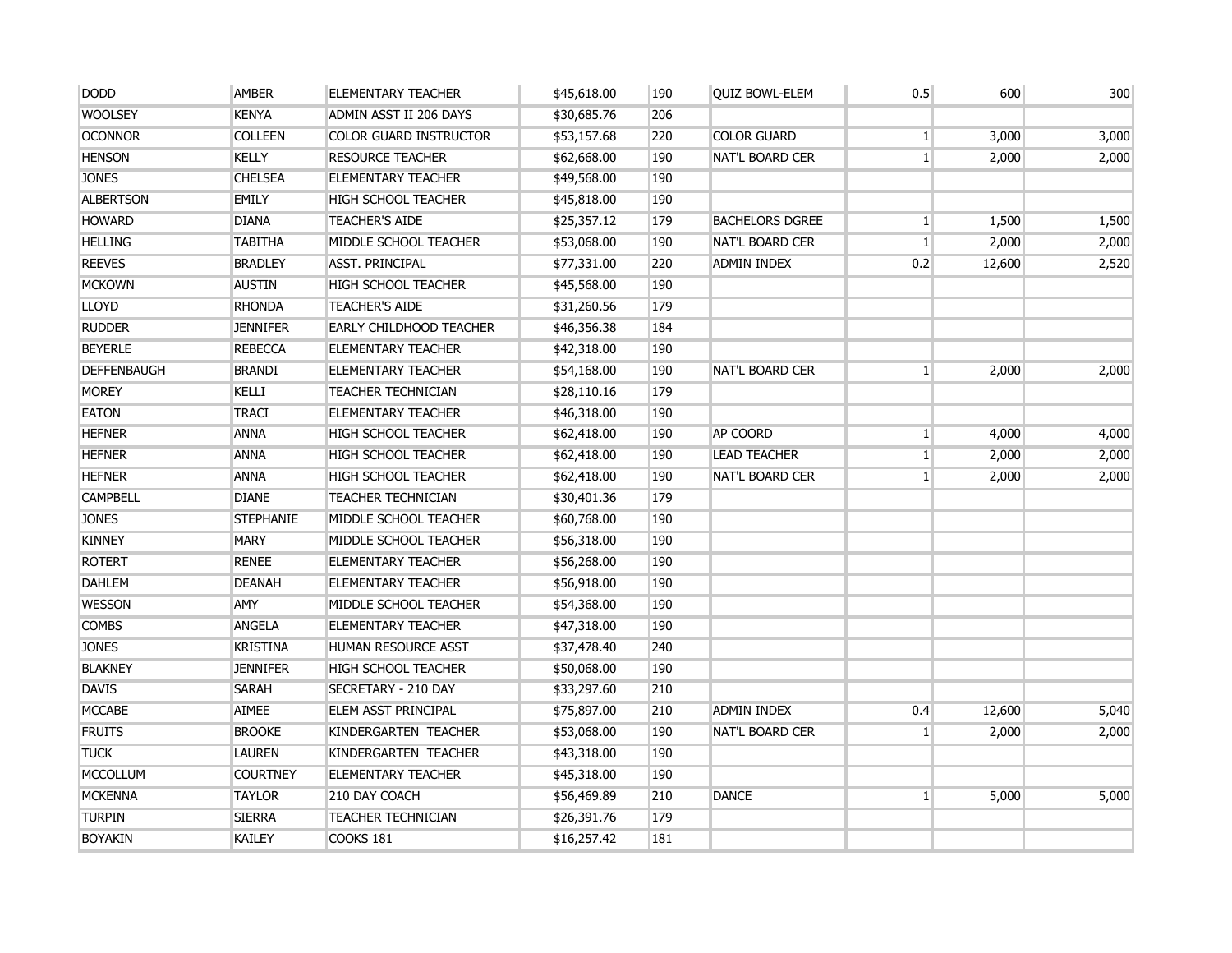| <b>DOUMBOUYA</b>   | <b>EVA</b>       | SECRETARY - 210 DAY           | \$33,033.60  | 210 | <b>BACHELORS DGREE</b> | $\mathbf{1}$    | 1,500  | 1,500      |
|--------------------|------------------|-------------------------------|--------------|-----|------------------------|-----------------|--------|------------|
| <b>BYNUM</b>       | <b>JULIE</b>     | MIDDLE SCHOOL TEACHER         | \$59,118.00  | 190 |                        |                 |        |            |
| <b>JENKINS</b>     | <b>TINA</b>      | <b>ELEMENTARY TEACHER</b>     | \$55,018.00  | 190 |                        |                 |        |            |
| <b>BUTTRESS</b>    | <b>DAVID</b>     | MAINTENANCE - GENERAL         | \$38,342.40  | 240 |                        |                 |        |            |
| <b>BRASUELL</b>    | <b>STEPHANIE</b> | 220 DAY ADMIN ASST            | \$38,548.00  | 220 | <b>BACHELORS DGREE</b> | $\mathbf{1}$    | 1,500  | 1,500      |
| <b>FLEMING</b>     | <b>ASHLEY</b>    | <b>REGISTERED NURSE</b>       | \$41,722.31  | 181 |                        |                 |        |            |
| <b>RODRIGUEZ</b>   | <b>ENA</b>       | DAY CUSTODIAN 220             | \$31,807.20  | 220 | <b>BACHELORS DGREE</b> | $\mathbf{1}$    | 1,500  | 1,500      |
| <b>HOLLAND</b>     | <b>KARA</b>      | <b>HIGH SCHOOL TEACHER</b>    | \$47,868.00  | 190 |                        |                 |        |            |
| <b>CAZZELL</b>     | <b>CHRISTINA</b> | <b>TEACHER'S AIDE</b>         | \$26,216.32  | 179 | <b>BACHELORS DGREE</b> | $\mathbf{1}$    | 1,500  | 1,500      |
| <b>TUCKER</b>      | <b>MATTHEW</b>   | <b>TEACHER'S AIDE</b>         | \$27,361.92  | 179 | <b>BACHELORS DGREE</b> | $\mathbf{1}$    | 1,500  | 1,500      |
| <b>COCHENOUR</b>   | <b>HALEY</b>     | <b>SELF CONTAINED TEACHER</b> | \$55,968.00  | 190 | <b>NAT'L BOARD CER</b> | 1 <sup>1</sup>  | 2,000  | 2,000      |
| <b>GANN</b>        | <b>LYNDZI</b>    | FAC TECHNICAL ASST            | \$41,387.30  | 218 | <b>BACHELORS DGREE</b> | 0.908333        | 1,500  | 1,362.4995 |
| <b>RILEY</b>       | <b>HEATHER</b>   | <b>TEACHER'S AIDE</b>         | \$25,002.72  | 179 |                        |                 |        |            |
| <b>REDING</b>      | <b>DANIELLE</b>  | <b>TEACHER TECHNICIAN</b>     | \$28,110.16  | 179 |                        |                 |        |            |
| <b>PARKS</b>       | <b>BROOKE</b>    | <b>REGISTERED NURSE</b>       | \$43,222.31  | 181 | <b>BACHELORS DGREE</b> | $\mathbf{1}$    | 1,500  | 1,500      |
| <b>GREGORY</b>     | <b>KRISTI</b>    | <b>ELEMENTARY TEACHER</b>     | \$44,818.00  | 190 |                        |                 |        |            |
| <b>TERRY</b>       | <b>TRACY</b>     | <b>COOKS 181</b>              | \$15,432.06  | 181 |                        |                 |        |            |
| <b>SMITH</b>       | <b>MIRANDA</b>   | NIGHT CUSTODIAN               | \$30,254.40  | 220 |                        |                 |        |            |
| <b>GRIFFIN</b>     | <b>MATTISON</b>  | <b>TEACHER'S AIDE</b>         | \$3,541.50   | 25  | <b>BACHELORS DGREE</b> | $\mathbf{1}$    | 209.5  | 209.5      |
| <b>SEEGER</b>      | <b>STACY</b>     | <b>HIGH SCHOOL TEACHER</b>    | \$46,818.00  | 190 |                        |                 |        |            |
| <b>BRANSCUM</b>    | <b>EMILEE</b>    | <b>ELEMENTARY TEACHER</b>     | \$44,318.00  | 190 |                        |                 |        |            |
| <b>HAMMOND</b>     | <b>JENNIFER</b>  | <b>HIGH SCHOOL TEACHER</b>    | \$57,218.00  | 190 | HS STUDENT COUN        | $\vert$ 1       | 1,200  | 1,200      |
| <b>HAMMOND</b>     | <b>JENNIFER</b>  | <b>HIGH SCHOOL TEACHER</b>    | \$57,218.00  | 190 | <b>LEAD TEACHER</b>    | 0.5             | 2,000  | 1,000      |
| <b>TAYLOR</b>      | <b>LESLIE</b>    | <b>ELEMENTARY TEACHER</b>     | \$49,568.00  | 190 |                        |                 |        |            |
| <b>KANE</b>        | <b>MICHAEL</b>   | <b>BUSDRIVERS 179</b>         | \$14,055.08  | 179 |                        |                 |        |            |
| <b>SUMMERHILL</b>  | <b>BRIAN</b>     | <b>DEPUTY SUPERINTENDENT</b>  | \$132,288.00 | 240 |                        |                 |        |            |
| <b>REEVES</b>      | <b>KATHY</b>     | <b>HIGH SCHOOL TEACHER</b>    | \$50,218.00  | 190 |                        |                 |        |            |
| <b>GEORGE</b>      | <b>GREGORY</b>   | MIDDLE SCHOOL TEACHER         | \$55,668.00  | 190 |                        |                 |        |            |
| <b>HURST</b>       | <b>DUSTI</b>     | MEDIA 200 DAY                 | \$59,295.26  | 200 | PARENT INV FAC         | $\mathbf{1}$    | 750    | 750        |
| <b>HAMILTON</b>    | <b>CARLA</b>     | <b>ELEMENTARY TEACHER</b>     | \$60,868.00  | 190 | <b>FOOD CORP SPNSR</b> | $\vert$ 1       | 900    | 900        |
| <b>MOAD</b>        | <b>ASHLEY</b>    | <b>SPEECH THERAPIST-PRSCH</b> | \$65,618.00  | 190 | <b>SLP CERT</b>        | $\mathbf{1}$    | 10,000 | 10,000     |
| <b>DEFFENBAUGH</b> | <b>DREW</b>      | <b>ASST FOOTBALL COACH</b>    | \$67,405.05  | 220 | MS/FA ASST FTBL        | $\mathbf{1}$    | 2,500  | 2,500      |
| <b>DEFFENBAUGH</b> | <b>DREW</b>      | <b>ASST FOOTBALL COACH</b>    | \$67,405.05  | 220 | MS/FA AST BSKTB        | $\vert$ 1       | 2,500  | 2,500      |
| <b>DEFFENBAUGH</b> | <b>DREW</b>      | <b>ASST FOOTBALL COACH</b>    | \$67,405.05  | 220 | <b>NAT'L BOARD CER</b> | $1\overline{ }$ | 2,000  | 2,000      |
| YANDELL            | <b>WESLEY</b>    | COMPUTER TECHNICIAN           | \$48,672.00  | 240 |                        |                 |        |            |
| <b>MYERS</b>       | <b>KRISTEN</b>   | <b>ELEMENTARY TEACHER</b>     | \$52,518.00  | 190 |                        |                 |        |            |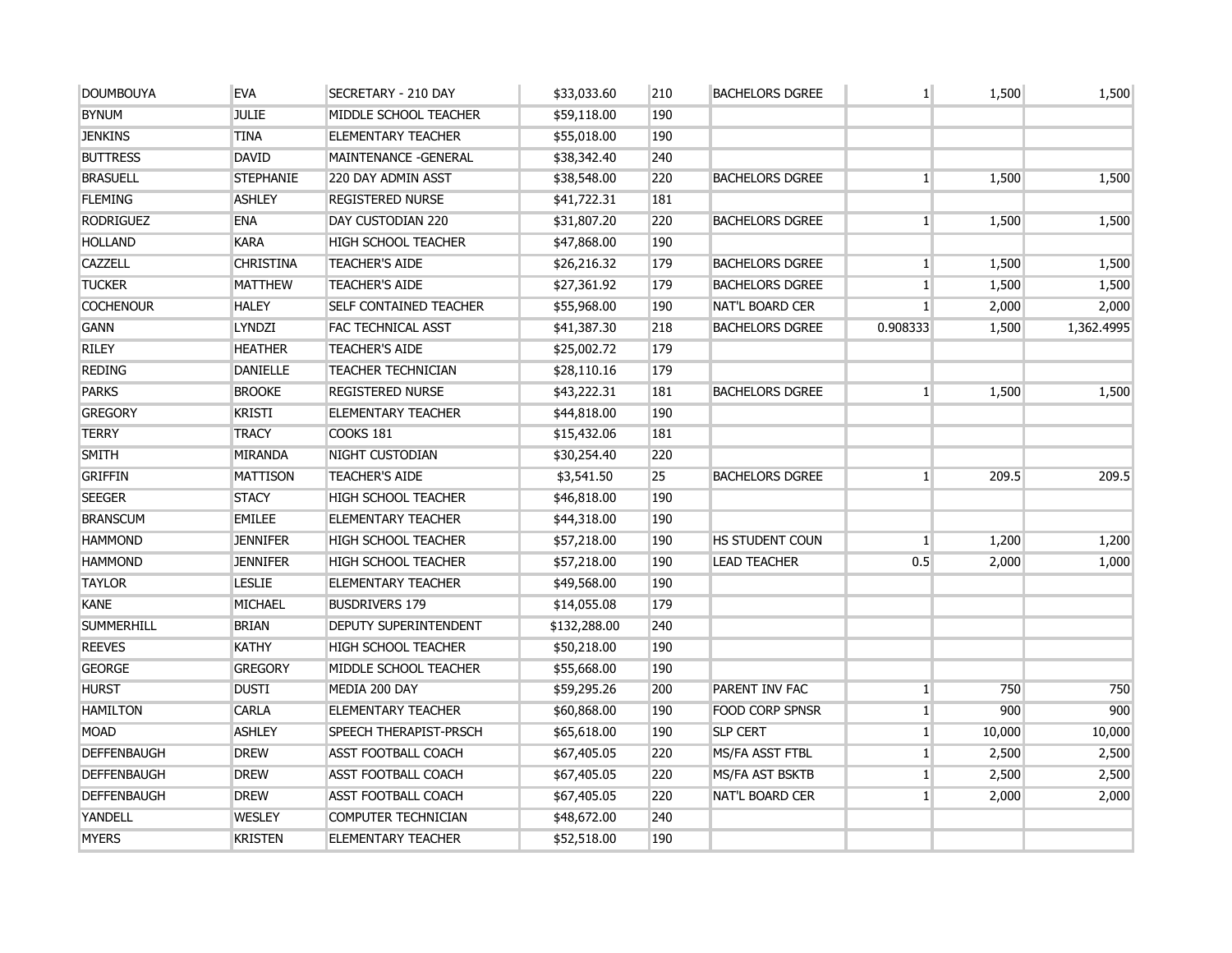| <b>MOORE</b>      | <b>STACEY</b>    | CLASSROOM TEACHER 210 DAY     | \$75,759.37 | 210 | <b>INTERVENTIONIST</b> | 1 <sup>1</sup> | 5,500  | 5,500 |
|-------------------|------------------|-------------------------------|-------------|-----|------------------------|----------------|--------|-------|
| <b>DORNBLASER</b> | <b>KAYLA</b>     | KINDERGARTEN TEACHER          | \$3,834.32  | 15  |                        |                |        |       |
| <b>BURRIS</b>     | <b>MENDI</b>     | <b>TEACHER'S AIDE</b>         | \$24,143.52 | 179 |                        |                |        |       |
| <b>OSBORNE</b>    | <b>KAMESHIA</b>  | COOK-MANAGER                  | \$23,059.40 | 181 |                        |                |        |       |
| <b>BURROWS</b>    | <b>AMY</b>       | COOKS 181                     | \$15,019.38 | 181 |                        |                |        |       |
| <b>YOUNG</b>      | <b>CHRISTINA</b> | DIRECTOR OF SPECIAL PRGMS     | \$90,600.00 | 240 | ADMIN INDEX            | 0.55           | 12,600 | 6,930 |
| <b>HENSON</b>     | <b>MICHELLE</b>  | COOKS 181                     | \$15,638.40 | 181 |                        |                |        |       |
| <b>BERRY</b>      | <b>MONIKA</b>    | 210 DAY COACH                 | \$61,443.58 | 210 | <b>CHEERLEADER SPO</b> | 1 <sup>1</sup> | 5,000  | 5,000 |
| <b>WILLIAMS</b>   | <b>CORIE</b>     | <b>ELEMENTARY TEACHER</b>     | \$46,918.00 | 190 | PARENT INV FAC         | 1 <sup>1</sup> | 750    | 750   |
| WILLIAMS          | <b>CORIE</b>     | <b>ELEMENTARY TEACHER</b>     | \$46,918.00 | 190 | <b>OUIZ BOWL-ELEM</b>  | 1 <sup>1</sup> | 600    | 600   |
| <b>FREEMAN</b>    | <b>COURTNEY</b>  | <b>ELEMENTARY TEACHER</b>     | \$44,818.00 | 190 |                        |                |        |       |
| <b>HOWELL</b>     | <b>JATONNE</b>   | SECRETARY - 210 DAY           | \$37,065.60 | 210 | <b>BACHELORS DGREE</b> | 1 <sup>1</sup> | 1,500  | 1,500 |
| <b>REICHEN</b>    | <b>KRYSTAL</b>   | LICENSED PRACTICAL NURSE      | \$29,090.32 | 181 |                        |                |        |       |
| <b>RENEAU</b>     | <b>CHARLES</b>   | <b>BUSDRIVERS 179</b>         | \$15,479.90 | 179 | <b>BACHELORS DGREE</b> | $\mathbf{1}$   | 1,500  | 1,500 |
| <b>GAONA</b>      | ANGEL            | <b>TEACHER'S AIDE</b>         | \$25,289.12 | 179 |                        |                |        |       |
| <b>PERRY</b>      | <b>JENNIFER</b>  | <b>ELEMENTARY TEACHER</b>     | \$57,518.00 | 190 | <b>ELEM ARCHERY</b>    | $\mathbf{1}$   | 600    | 600   |
| <b>PERRY</b>      | <b>JENNIFER</b>  | <b>ELEMENTARY TEACHER</b>     | \$57,518.00 | 190 | <b>NAT'L BOARD CER</b> | $\mathbf{1}$   | 2,000  | 2,000 |
| <b>PERRY</b>      | <b>JENNIFER</b>  | <b>ELEMENTARY TEACHER</b>     | \$57,518.00 | 190 | <b>QUIZ BOWL-ELEM</b>  | $\mathbf{1}$   | 600    | 600   |
| <b>ELLIOTT</b>    | <b>GINNY</b>     | KINDERGARTEN TEACHER          | \$60,068.00 | 190 |                        |                |        |       |
| <b>MILTON</b>     | <b>LAUREN</b>    | <b>RESOURCE TEACHER</b>       | \$48,068.00 | 190 |                        |                |        |       |
| <b>MCGUIRE</b>    | <b>TERESA</b>    | LICENSED PRACTICAL NURSE      | \$27,633.27 | 181 |                        |                |        |       |
| <b>WALDROP</b>    | <b>TIFFANY</b>   | <b>SELF CONTAINED TEACHER</b> | \$50,068.00 | 190 |                        |                |        |       |
| <b>HAGEN</b>      | <b>LINDA</b>     | <b>HIGH SCHOOL TEACHER</b>    | \$57,568.00 | 190 |                        |                |        |       |
| <b>MCBRIDE</b>    | <b>COLEEN</b>    | <b>BUSDRIVERS 179</b>         | \$16,614.78 | 179 |                        |                |        |       |
| <b>MCBRIDE</b>    | <b>COLEEN</b>    | <b>TEACHER'S AIDE 7 HOURS</b> | \$26,892.96 | 179 |                        |                |        |       |
| <b>KELLEY</b>     | <b>SUSAN</b>     | <b>ELEMENTARY TEACHER</b>     | \$60,768.00 | 190 |                        |                |        |       |
| <b>HALEY</b>      | <b>JILL</b>      | <b>READING RECOVERY</b>       | \$58,918.00 | 190 | <b>ACAD MNTR III</b>   | 1 <sup>1</sup> | 1,200  | 1,200 |
| <b>DUNN</b>       | <b>STEPHANIE</b> | <b>HIGH SCHOOL TEACHER</b>    | \$54,318.00 | 190 | <b>ACAD MNTR I</b>     | $\mathbf{1}$   | 600    | 600   |
| <b>BEAM</b>       | <b>CHERYL</b>    | <b>COOKS 181</b>              | \$16,876.44 | 181 |                        |                |        |       |
| <b>HILL</b>       | <b>STEPHANIE</b> | <b>HIGH SCHOOL TEACHER</b>    | \$54,368.00 | 190 |                        |                |        |       |
| <b>RICHESIN</b>   | <b>STEPHANIE</b> | MIDDLE SCH COUN 205           | \$63,510.21 | 205 | PARENT INV FAC         | $\mathbf{1}$   | 750    | 750   |
| <b>CLARK</b>      | <b>DANA</b>      | MEDIA 190 DAYS                | \$52,168.00 | 190 |                        |                |        |       |
| <b>POAGUE</b>     | <b>RACHEL</b>    | COOKS 181                     | \$14,158.32 | 173 |                        |                |        |       |
| <b>ROGERS</b>     | <b>LISA</b>      | <b>ELEMENTARY TEACHER</b>     | \$49,518.00 | 190 |                        |                |        |       |
| <b>HESSON</b>     | <b>ALECIA</b>    | <b>ELEMENTARY TEACHER</b>     | \$45,818.00 | 190 |                        |                |        |       |
| <b>GRANT</b>      | <b>AUTUMN</b>    | LIFE COACH                    | \$33,772.80 | 240 |                        |                |        |       |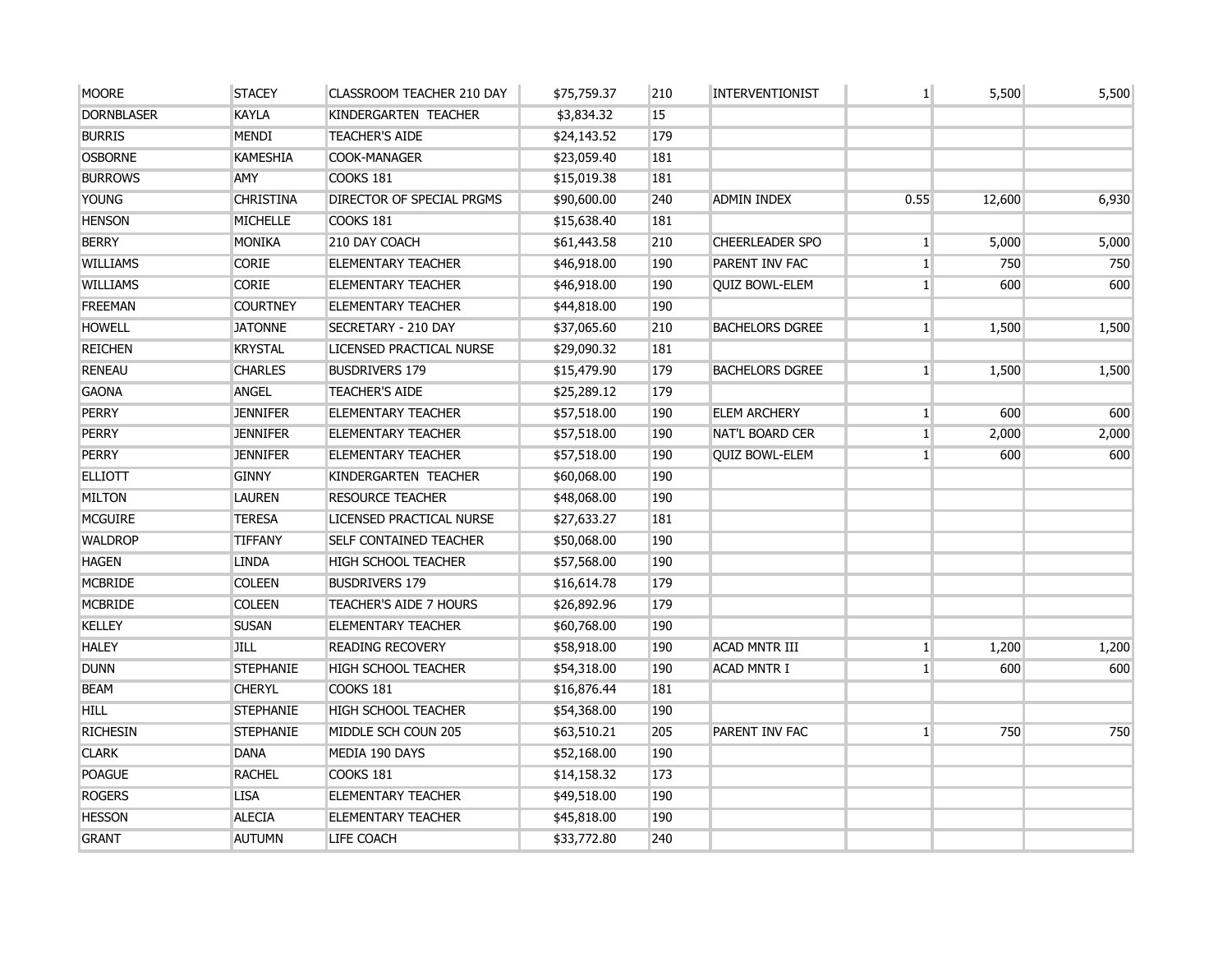| <b>LEONARD</b>   | <b>LORI</b>        | DAY CUSTODIAN 220         | \$28,828.80  | 220 |                        |                |        |       |
|------------------|--------------------|---------------------------|--------------|-----|------------------------|----------------|--------|-------|
| <b>RODRIGUEZ</b> | <b>LISA</b>        | <b>ELEMENTARY TEACHER</b> | \$44,318.00  | 190 |                        |                |        |       |
| <b>BALL</b>      | <b>AMBER</b>       | KINDERGARTEN TEACHER      | \$49,068.00  | 190 |                        |                |        |       |
| SWEARINGEN       | MEGAN              | LICENSED PRACTICAL NURSE  | \$25,301.99  | 181 |                        |                |        |       |
| <b>MATTOX</b>    | <b>MICHELLE</b>    | <b>ELEMENTARY TEACHER</b> | \$46,118.00  | 190 | <b>QUIZ BOWL-ELEM</b>  | 0.5            | 600    | 300   |
| <b>JUSTICE</b>   | <b>SHELBIE</b>     | MIDDLE SCHOOL TEACHER     | \$44,818.00  | 190 |                        |                |        |       |
| <b>RICE</b>      | <b>HALEY</b>       | <b>ELEMENTARY TEACHER</b> | \$46,318.00  | 190 | <b>QUIZ BOWL-ELEM</b>  | $\mathbf{1}$   | 600    | 600   |
| <b>RICE</b>      | <b>HALEY</b>       | <b>ELEMENTARY TEACHER</b> | \$46,318.00  | 190 | YEARBK EL/MS/FA        | 1 <sup>1</sup> | 900    | 900   |
| <b>ROBERTSON</b> | <b>BRIANA</b>      | KINDERGARTEN TEACHER      | \$44,318.00  | 190 |                        |                |        |       |
| <b>PERKINS</b>   | RANDI              | MIDDLE SCHOOL TEACHER     | \$50,068.00  | 190 |                        |                |        |       |
| <b>RUSSELL</b>   | <b>TONYA</b>       | SECRETARY - 210 DAY       | \$35,565.60  | 210 |                        |                |        |       |
| <b>BLAKE</b>     | <b>JOSHUA</b>      | NIGHT CUSTODIAN           | \$28,529.60  | 220 |                        |                |        |       |
| <b>CALDWELL</b>  | <b>CHARLES</b>     | <b>LEAD LICENSE TECH</b>  | \$63,897.60  | 240 |                        |                |        |       |
| <b>JONES</b>     | <b>CHRISTOPHER</b> | MIDDLE SCHOOL TEACHER     | \$43,818.00  | 190 |                        |                |        |       |
| <b>RAMOS</b>     | <b>STEPHANIE</b>   | PARENT COORD- CLASS 240   | \$33,696.00  | 240 |                        |                |        |       |
| <b>ALLEN</b>     | JO                 | SECRETARY 206 DAY         | \$33,404.96  | 206 |                        |                |        |       |
| <b>CONE</b>      | <b>MARLENE</b>     | <b>TEACHER'S AIDE</b>     | \$25,289.12  | 179 |                        |                |        |       |
| <b>WEBB</b>      | <b>SOURIYA</b>     | COOK-MANAGER              | \$23,479.04  | 166 |                        |                |        |       |
| <b>WEBB</b>      | <b>SOURIYA</b>     | COOKS 181                 | \$1,501.20   | 15  |                        |                |        |       |
| <b>HILLARD</b>   | <b>JAMES</b>       | COACH 220 DAY (220A)      | \$59,710.32  | 220 | <b>ASST SOCCER</b>     | $\mathbf{1}$   | 3,000  | 3,000 |
| <b>HILLARD</b>   | <b>JAMES</b>       | COACH 220 DAY (220A)      | \$59,710.32  | 220 | MS/FA ASST FTBL        | $\mathbf{1}$   | 2,500  | 2,500 |
| <b>WALLACE</b>   | <b>ELEANOR</b>     | MIDDLE SCHOOL TEACHER     | \$48,868.00  | 190 | MS STUDENT COUN        | 0.5            | 600    | 300   |
| <b>PINKERTON</b> | <b>VICTOR</b>      | DAY CUSTODIAN 220         | \$34,249.60  | 220 |                        |                |        |       |
| <b>RIGGINS</b>   | <b>LINDA</b>       | SECRETARY - 210 DAY       | \$37,065.60  | 210 | <b>BACHELORS DGREE</b> | $\mathbf{1}$   | 1,500  | 1,500 |
| <b>GENZ</b>      | <b>TAYLOR</b>      | COACH 220 DAY (220A)      | \$55,736.63  | 220 | <b>MS/FA ASST FTBL</b> | $\mathbf{1}$   | 2,500  | 2,500 |
| <b>GENZ</b>      | <b>TAYLOR</b>      | COACH 220 DAY (220A)      | \$55,736.63  | 220 | MS/FA AST BSKTB        | $\mathbf{1}$   | 2,500  | 2,500 |
| <b>TURMAN</b>    | <b>NOAH</b>        | HIGH SCHOOL TEACHER       | \$42,318.00  | 190 |                        |                |        |       |
| <b>KNEELAND</b>  | <b>MICHAEL</b>     | COACH 205 DAY             | \$122,723.06 | 205 | HS ASST TENNIS         | 1              | 1,000  | 4,000 |
| <b>MCCLAREN</b>  | <b>SARA</b>        | TEACHER TECHNICIAN        | \$31,833.36  | 179 |                        |                |        |       |
| <b>MARTIN</b>    | <b>CAROLYN</b>     | VOC BUSINESS/OFC ED 190   | \$55,018.00  | 190 | HONOR CLUB MS          | 1              | 600    | 600   |
| <b>KLOMFAS</b>   | <b>JEFFREY</b>     | <b>CUSTODIAN 190 DAY</b>  | \$27,451.20  | 190 |                        |                |        |       |
| <b>DEAN</b>      | <b>JEFFERY</b>     | ELEM ASST PRINCIPAL       | \$73,377.00  | 210 | <b>ADMIN INDEX</b>     | 0.2            | 12,600 | 2,520 |
| <b>WHITEHEAD</b> | <b>AUBREY</b>      | SPEECH THERAPIST          | \$46,068.00  | 190 |                        |                |        |       |
| <b>GUARDADO</b>  | <b>JAZMINE</b>     | <b>TEACHER'S AIDE</b>     | \$24,429.92  | 179 |                        |                |        |       |
| <b>BRADY</b>     | <b>CHARLES</b>     | <b>BUS DRIVER</b>         | \$18,902.38  | 179 |                        |                |        |       |
| <b>BRADY</b>     | <b>CHARLES</b>     | HIGH SCHOOL TEACHER       | \$59,118.00  | 190 |                        |                |        |       |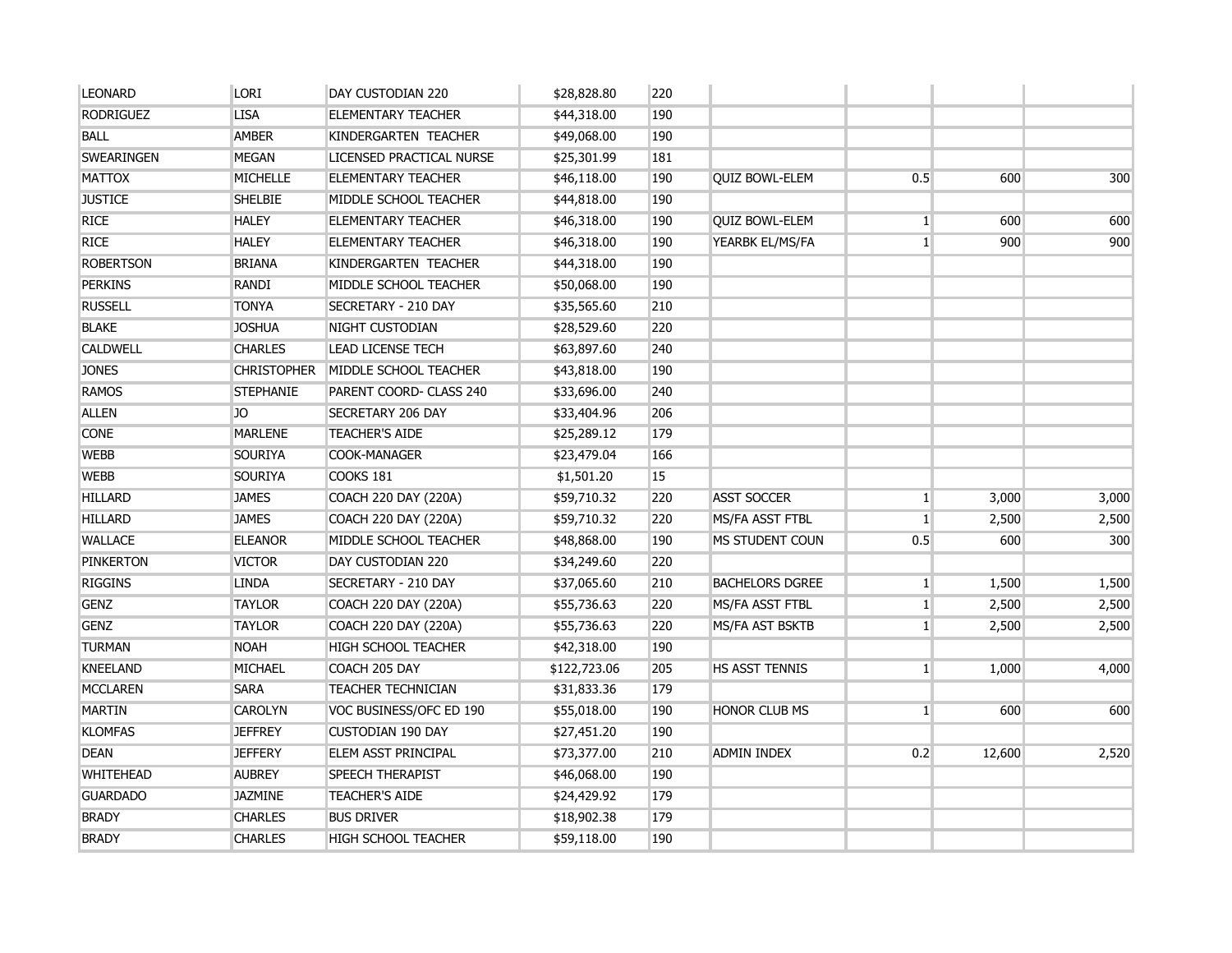| <b>MILTON</b>              | <b>ERIC</b>      | COACH 220 DAY (220A)         | \$58,999.79 | 220 | <b>VBHS ASST FB</b>    | $\mathbf{1}$    | 4,500    | 4,500        |
|----------------------------|------------------|------------------------------|-------------|-----|------------------------|-----------------|----------|--------------|
| <b>MCKNIGHT</b>            | MICHAEL          | MS ASST PRINCIPAL            | \$79,221.00 | 220 | <b>ADMIN INDEX</b>     | 0.35            | 12,600   | 4,410        |
| <b>KHAMPHENGPHETH</b>      | <b>CRISTA</b>    | <b>ELEMENTARY TEACHER</b>    | \$47,568.00 | 190 |                        |                 |          |              |
| <b>GAGLIANO</b>            | <b>KOEY</b>      | <b>RESOURCE TEACHER</b>      | \$45,068.00 | 190 |                        |                 |          |              |
| <b>WHEELER</b>             | <b>KATHERINE</b> | <b>BUS DRIVER</b>            | \$14,570.58 | 179 |                        |                 |          |              |
| <b>WHEELER</b>             | <b>KATHERINE</b> | <b>ELEMENTARY TEACHER</b>    | \$57,468.00 | 190 |                        |                 |          |              |
| <b>RODRIGUEZ</b>           | <b>MEREDITH</b>  | <b>RESOURCE TEACHER</b>      | \$44,068.00 | 190 |                        |                 |          |              |
| <b>MACALL</b>              | <b>MARIA</b>     | NIGHT CUSTODIAN              | \$30,008.00 | 220 |                        |                 |          |              |
| <b>POOLE</b>               | <b>TAMMY</b>     | MEDIA 200 DAY                | \$66,926.84 | 200 | PARENT INV FAC         | $1\overline{ }$ | 750      | 750          |
| <b>MARR</b>                | <b>TAMMY</b>     | ELEMENTARY TEACHER           | \$46,818.00 | 190 |                        |                 |          |              |
| <b>MOHR ROBERTSON</b>      | <b>KAREN</b>     | <b>HIGH SCHOOL TEACHER</b>   | \$50,668.00 | 190 | <b>ACAD MNTR I</b>     | $\mathbf{1}$    | 600      | 600          |
| <b>SNOW</b>                | <b>AMANDA</b>    | <b>ELEMENTARY TEACHER</b>    | \$60,068.00 | 190 | <b>NAT'L BOARD CER</b> | $1\overline{ }$ | 2,000    | 2,000        |
| <b>WILLIAMS</b>            | <b>DIEAN</b>     | COOKS 181                    | \$15,638.40 | 181 |                        |                 |          |              |
| <b>SMITH</b>               | <b>LYNDA</b>     | HS LIBRARY AID-188           | \$28,230.08 | 188 |                        |                 |          |              |
| <b>SMITH</b>               | <b>MELINDA</b>   | <b>TEACHER'S AIDE</b>        | \$28,725.92 | 179 |                        |                 |          |              |
| <b>SALYER</b>              | <b>KELLIE</b>    | <b>HIGH SCHOOL TEACHER</b>   | \$60,618.00 | 190 |                        |                 |          |              |
| <b>REEVES</b>              | <b>CRYSTAL</b>   | MS BAND DIRECTOR             | \$64,147.16 | 220 | MS/FA BAND DIR         | $1\overline{ }$ | 4,000    | 4,000        |
| <b>REEVES</b>              | <b>CRYSTAL</b>   | MS BAND DIRECTOR             | \$64,147.16 | 220 | <b>NAT'L BOARD CER</b> | $\mathbf{1}$    | 2,000    | 2,000        |
| <b>TOUNZEN</b>             | <b>TAYLOR</b>    | MIDDLE SCHOOL TEACHER        | \$43,818.00 | 190 |                        |                 |          |              |
| <b>STRAIN</b>              | <b>SHILOH</b>    | <b>SELF CONT TMR TEACHER</b> | \$47,068.00 | 190 |                        |                 |          |              |
| <b>YATES</b>               | <b>MADISON</b>   | SPIRIT COACHES 195 DAY       | \$51,092.82 | 195 | B+15 TO MA 195         | 0.916667        | 2,565.79 | 2,351.975022 |
| <b>YATES</b>               | <b>MADISON</b>   | SPIRIT COACHES 195 DAY       | \$51,092.82 | 195 | MS/FA HD DANCE         | 1 <sup>1</sup>  | 3,000    | 3,000        |
| ZERMENO-GESCHWENTNE KELSEA |                  | <b>ELEMENTARY TEACHER</b>    | \$46,068.00 | 190 |                        |                 |          |              |
| <b>WHITT</b>               | <b>MATTHEW</b>   | <b>HIGH SCHOOL TEACHER</b>   | \$48,568.00 | 190 |                        |                 |          |              |
| <b>SHADE</b>               | <b>RHONDA</b>    | 220 DAY ADMIN ASST           | \$37,734.40 | 220 |                        |                 |          |              |
| <b>GREGORY</b>             | <b>BRITTANIE</b> | COOKS 181                    | \$14,813.04 | 181 |                        |                 |          |              |
| <b>BARNES</b>              | <b>GARY</b>      | <b>BUSDRIVERS 179</b>        | \$8,208.94  | 179 | ADD RESPONSBLTY        | $1\overline{ }$ | 2,500    | 2,500        |
| <b>BARNES</b>              | <b>GARY</b>      | <b>MECHANICS</b>             | \$47,408.80 | 240 | <b>ADD RESPONSBLTY</b> | 1 <sup>1</sup>  | 2,500    | 2,500        |
| <b>TITSWORTH</b>           | <b>MICHAEL</b>   | DAY CUSTODIAN 220            | \$29,075.20 | 220 |                        |                 |          |              |
| <b>BARNETT</b>             | <b>BRADLEY</b>   | MAINTENANCE-SKILLED II       | \$51,283.20 | 240 |                        |                 |          |              |
| <b>FRANKLIN</b>            | <b>DURRELL</b>   | <b>BUSDRIVERS 179</b>        | \$13,661.28 | 179 |                        |                 |          |              |
| <b>RIESKE</b>              | <b>DEBRA</b>     | <b>HIGH SCHOOL TEACHER</b>   | \$49,168.00 | 190 | <b>ACAD MNTR I</b>     | 1 <sup>1</sup>  | 600      | 600          |
| <b>ROSS</b>                | <b>KEVIN</b>     | <b>HS ASST PRINCIPAL</b>     | \$84,503.00 | 240 | <b>ADMIN INDEX</b>     | 0.25            | 12,600   | 3,150        |
| <b>MULLIS</b>              | <b>CLINT</b>     | DAY CUSTODIAN 220            | \$29,814.40 | 220 |                        |                 |          |              |
| <b>ATKINSON</b>            | <b>KELLY</b>     | MIDDLE SCHOOL TEACHER        | \$48,968.00 | 190 |                        |                 |          |              |
| <b>BOWEN</b>               | <b>GARY</b>      | <b>BUSDRIVERS 179</b>        | \$18,902.38 | 179 | <b>BACHELORS DGREE</b> | $1 \square$     | 1,500    | 1,500        |
|                            |                  |                              |             |     |                        |                 |          |              |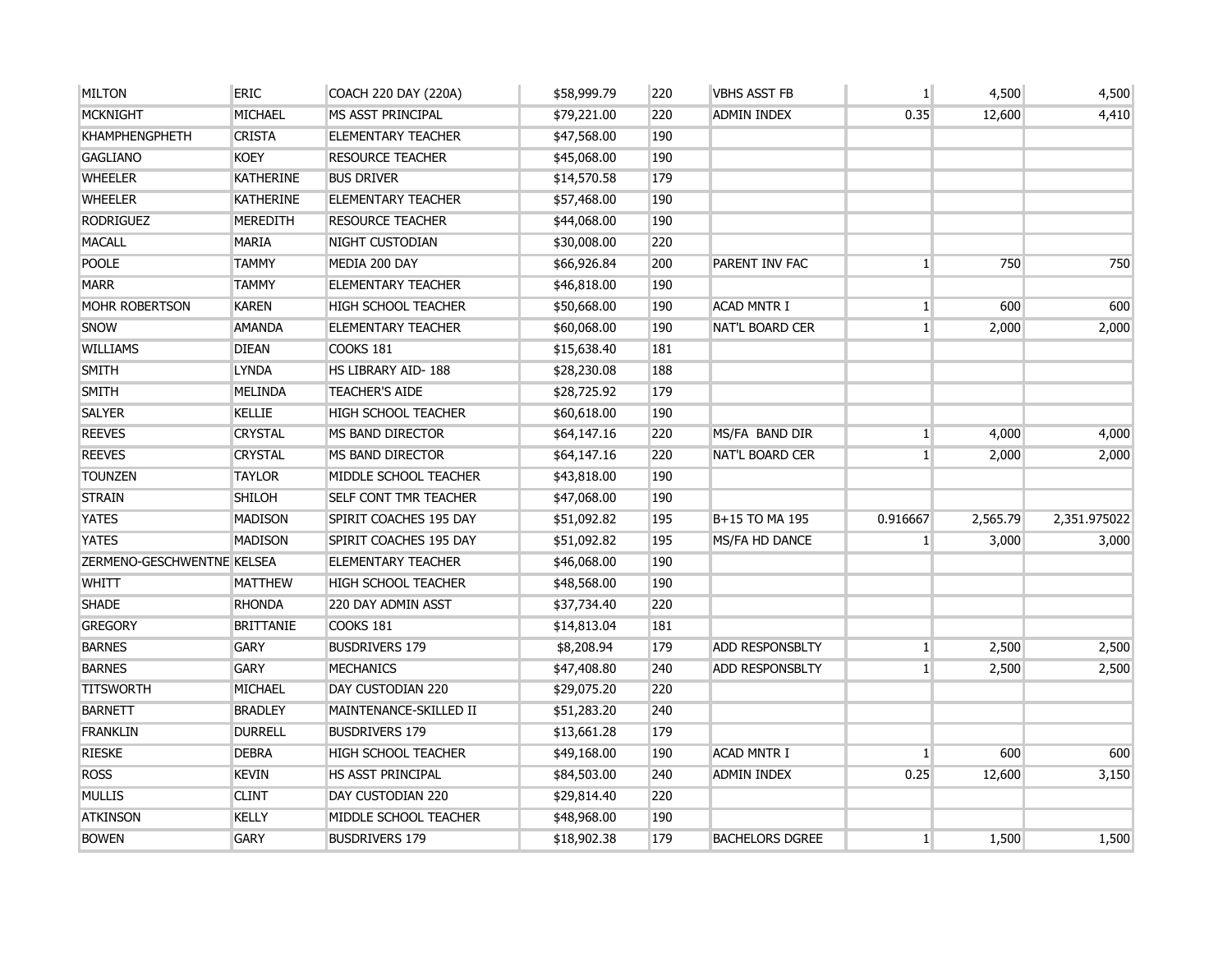| <b>ROGERS</b>            | <b>TOBY</b>      | <b>LEAD LICENSE TECH</b>   | \$66,489.60  | 240 |                        |                |        |        |
|--------------------------|------------------|----------------------------|--------------|-----|------------------------|----------------|--------|--------|
| <b>DAVIDSON</b>          | LARRY            | ASST TO ADULT ED DIR       | \$32,256.00  | 240 |                        |                |        |        |
| <b>PETERS</b>            | <b>NANETTE</b>   | <b>COOKS 181</b>           | \$18,939.84  | 181 |                        |                |        |        |
| <b>MYERS</b>             | <b>ANGELA</b>    | <b>TEACHER'S AIDE</b>      | \$25,575.52  | 179 |                        |                |        |        |
| <b>GENTRY</b>            | <b>RONALD</b>    | <b>BUSDRIVERS 179</b>      | \$12,873.68  | 179 |                        |                |        |        |
| <b>DOUANGMALA</b>        | <b>BOUNHONG</b>  | <b>TEACHER'S AIDE</b>      | \$30,730.72  | 179 |                        |                |        |        |
| <b>ROBINSON</b>          | <b>GABRIELE</b>  | <b>COOKS 181</b>           | \$16,257.42  | 181 |                        |                |        |        |
| <b>NUNEZ</b>             | <b>ANNA</b>      | <b>BUSDRIVERS 179</b>      | \$14,055.08  | 179 |                        |                |        |        |
| <b>GRAHAM</b>            | <b>RANDY</b>     | <b>BAND DIRECTOR</b>       | \$76,294.53  | 220 | <b>BJHS HEAD BAND</b>  | $1\vert$       | 3,500  | 3,500  |
| <b>GREGORY</b>           | <b>ROSEMARY</b>  | <b>TEACHER'S AIDE</b>      | \$28,725.92  | 179 |                        |                |        |        |
| <b>ROE</b>               | <b>LISA</b>      | DAY CUSTODIAN 220          | \$34,249.60  | 220 |                        |                |        |        |
| <b>GONZALEZ</b>          | <b>VIRGINIA</b>  | <b>COOKS 181</b>           | \$16,876.44  | 181 |                        |                |        |        |
| <b>WALTERS</b>           | <b>CARMELA</b>   | COOKS 181                  | \$15,638.40  | 181 |                        |                |        |        |
| <b>CERON LOPEZ</b>       | <b>MARTIN</b>    | NIGHT CUSTODIAN            | \$31,754.40  | 220 | <b>BACHELORS DGREE</b> | $\mathbf{1}$   | 1,500  | 1,500  |
| <b>ALLBAUGH</b>          | <b>TONAYA</b>    | <b>BUS DRIVER</b>          | \$14,964.38  | 179 |                        |                |        |        |
| <b>ALLBAUGH</b>          | <b>TONAYA</b>    | MIDDLE SCHOOL TEACHER      | \$50,068.00  | 190 |                        |                |        |        |
| <b>TEAGUE</b>            | <b>ANNETTE</b>   | KINDERGARTEN TEACHER       | \$44,818.00  | 190 |                        |                |        |        |
| <b>CROXTON</b>           | <b>KEVIN</b>     | <b>ELEMENTARY TEACHER</b>  | \$55,668.00  | 190 |                        |                |        |        |
| <b>COURTNEY</b>          | <b>STEPHANIE</b> | <b>RESOURCE TEACHER</b>    | \$47,868.00  | 190 |                        |                |        |        |
| <b>HURST</b>             | <b>AMBER</b>     | <b>ELEMENTARY COUN 195</b> | \$54,855.32  | 195 | PARENT INV FAC         | 1 <sup>1</sup> | 750    | 750    |
| <b>CONE</b>              | <b>ANDREW</b>    | <b>ATHLETIC DIRECTOR</b>   | \$110,522.00 | 240 | <b>ADMIN INDEX</b>     | 0.9            | 12,600 | 11,340 |
| <b>NICODEMUS</b>         | <b>MARIANNE</b>  | 210 DAY COACH              | \$55,298.84  | 210 | HS ASST DANCE          | 1 <sup>1</sup> | 3,000  | 3,000  |
| <b>GLOVER</b>            | <b>AMANDA</b>    | SECRETARY - 210 DAY        | \$30,777.60  | 210 |                        |                |        |        |
| <b>CABALLERO</b>         | <b>ARIANA</b>    | HIGH SCHOOL TEACHER        | \$52,718.00  | 190 |                        |                |        |        |
| <b>IRABURO</b>           | <b>EVELYN</b>    | COOKS 181                  | \$14,813.04  | 181 |                        |                |        |        |
| <b>NEWTON</b>            | <b>KENRA</b>     | <b>ELEMENTARY TEACHER</b>  | \$42,818.00  | 190 |                        |                |        |        |
| <b>HERNANDEZ PADILLA</b> | <b>ADRIANA</b>   | COOKS 181                  | \$15,432.06  | 181 |                        |                |        |        |
| PIEDRA                   | <b>KARINA</b>    | HIGH SCHOOL TEACHER        | \$44,318.00  | 190 |                        |                |        |        |
| <b>MCCAIN</b>            | <b>BRIGITT</b>   | <b>ELEMENTARY TEACHER</b>  | \$45,068.00  | 190 | PARENT INV FAC         | $1\vert$       | 750    | 750    |
| <b>FERNANDEZ</b>         | <b>SABINO</b>    | <b>MECHANICS</b>           | \$33,476.64  | 194 |                        |                |        |        |